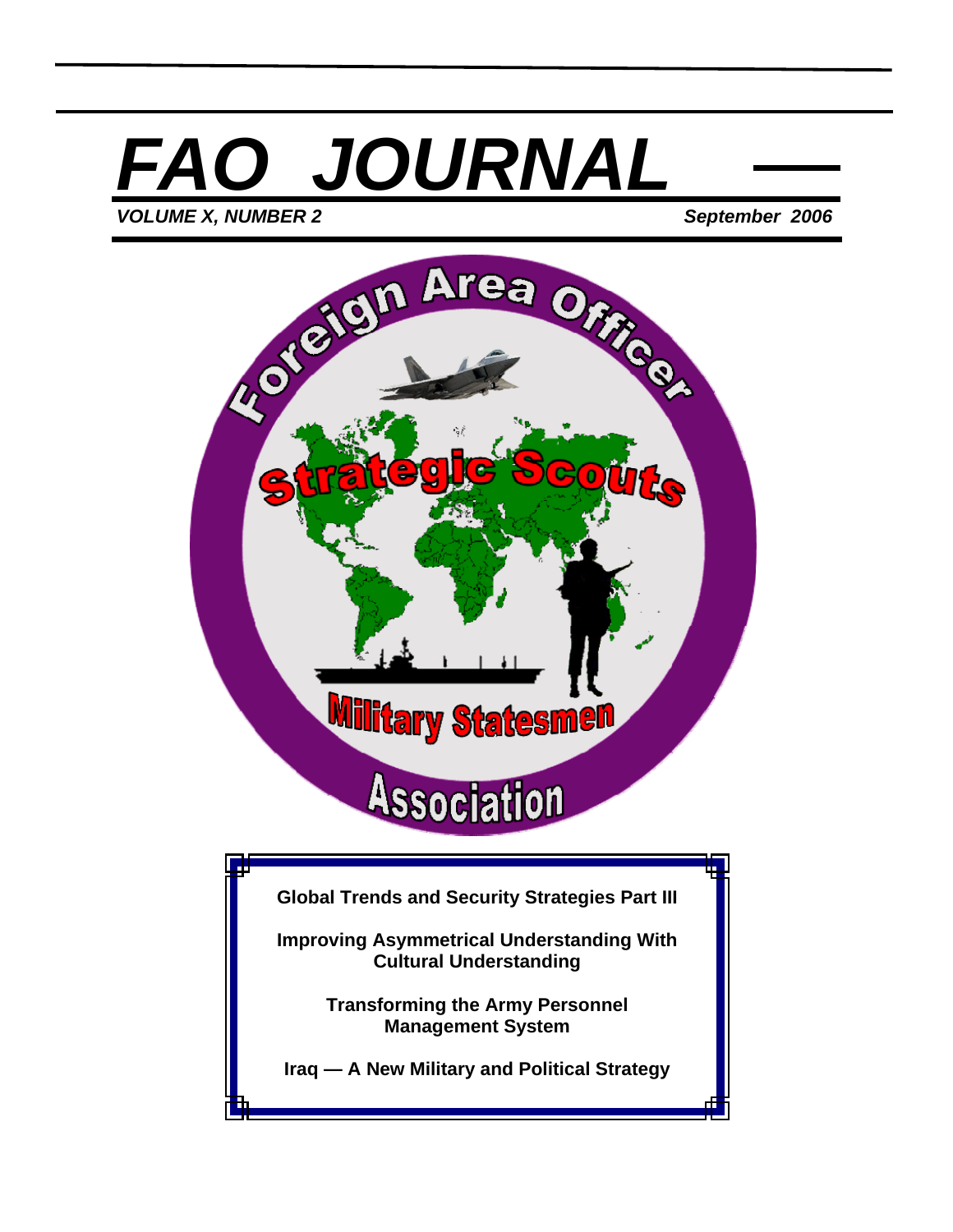**DISCLAIMER**: FAOA Journal, a quarterly professional publication for Foreign Area Specialists, is printed by the Foreign Area Officer Association, Mt. Vernon, VA. The views expressed are those of the authors, not of the Department of Defense, the Armed services or any DoD agency. The contents do not reflect the DoD position and are not in any way intended to supersede information from official military sources. Use of articles or advertisements constitutes neither affirmation of their accuracy nor product endorsement by FAOA or DoD.

**PURPOSE**: To publish a journal for disseminating professional knowledge and furnishing information that will promote understanding between U.S. regional specialists around the world and improve their effectiveness in advising decision-makers. It is intended to forge a closer bond between the active, reserve, and retired FAO communities.

**SUBSCRIPTIONS / ASSOCIATION MEM-BERSHIP**: Subscription to the journal comes with membership in the association. Membership information may be obtained through FAOA, P.O. Box 295, Mt. Vernon, VA 22121. E-Mail address is: fao@faoa.org or secretary@faoa.org. For those interested in subscribing, cost is \$25.00 for one year and may be requested at the above address.

**SUBMISSIONS**: The Association is a totally voluntary enterprise. For the Journal to succeed, we need articles, letters to the editor, etc. Contributors should mail articles to the above address or e-mail to editor@faoa.org or fao@faoa.org. Articles are subject to editing by the FAO Journal Staff, to ensure that space constraints of the publication are met.

**WEB SITE:** The Association Web Site is at — **www.faoa.org.**

**ADDRESS CORRECTIONS:** FAOA is a private organization. We rely on the membership to update their mailing addresses on a regular basis. E-mail address changes to secretary@faoa.org.

> *FAO Journal Editor LTC Steve Gotowicki US Army (Retired) Middle East FAO editor@faoa.org*

# *FAO JOURNAL*

# **Regional Specialists**

**September 2006 VOLUME X, NO. 2 ISSN 1551-8094** 

# *INSIDE THIS ISSUE*

# **ARTICLES**

**Global Trends and Security Strategies Part III: The Role of US Armed Forces in Transatlantic Security Major R. Reed Anderson, USA, 48C pg 4** 

**Improving Asymmetrical Insights With Cultural Understanding Scott Swanson, MSSI pg 13** 

**Transforming The Officer Personnel Management System** 

 **Lieutenant Colonel Mo Gillem pg 22** 

**Iraq — A New Military and Political Strategy Lieutenant Colonel Matt Whitney, USA, 48F b** pg 25 **pg 25** 

# **FEATURES**

| <b>Association Letter from the President</b><br><b>Service Proponent Notes</b> | pg <sub>3</sub> |
|--------------------------------------------------------------------------------|-----------------|
| Army                                                                           | pg 33           |
| <b>USMC</b>                                                                    | pg 34           |
| <b>Navy</b>                                                                    | pg 35           |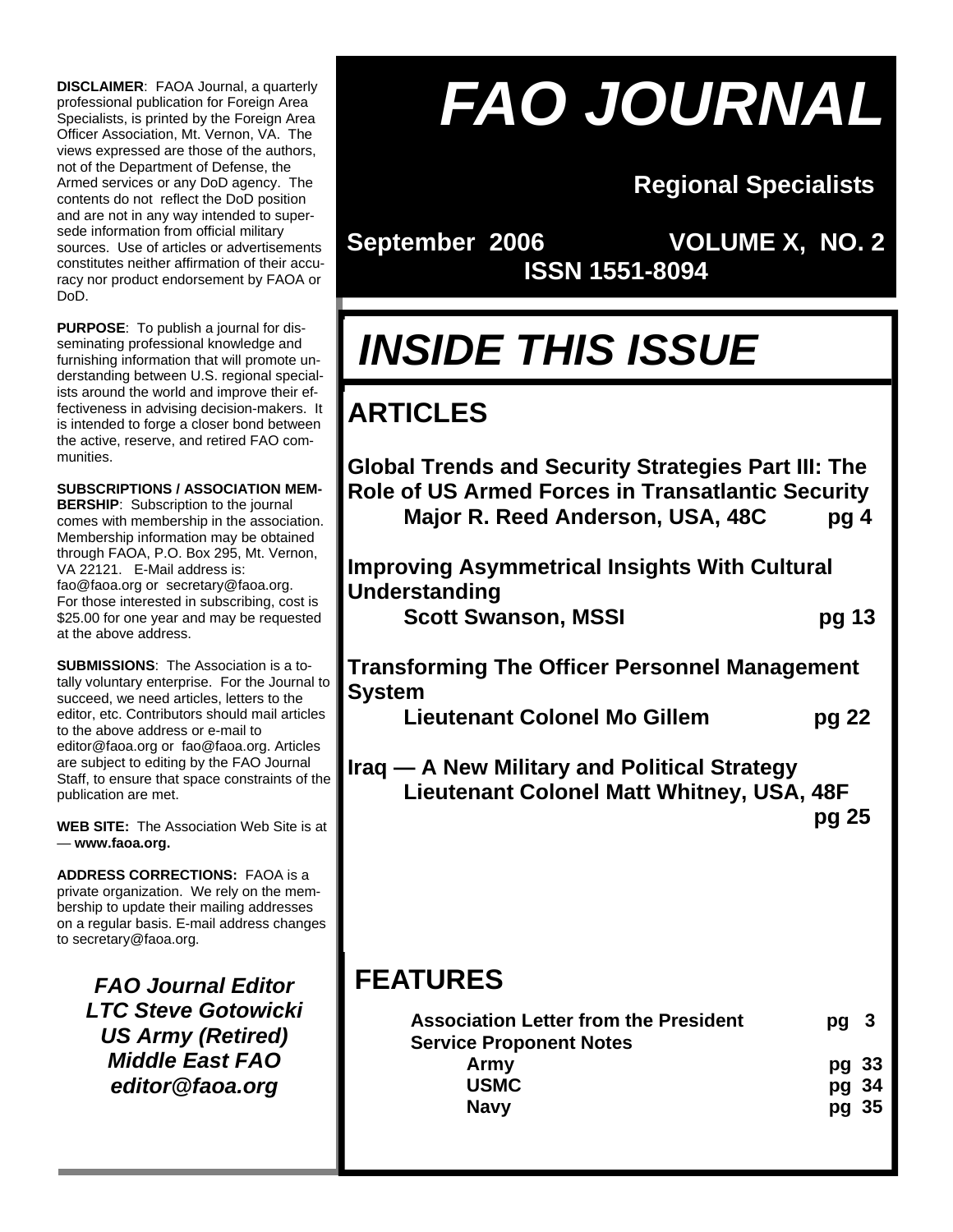### Page 3 FAO Journal

# *ASSOCIATION NEWS*

### *Letter from the President*

FAOs are truly great soldiers! Several months ago, I visited Pakistan and Afghanistan where I met with some of our very best politico-military experts. COL Tom Wahlen, USA, was the ARMA in Islamabad and COL Mike Norton, USA was the DATT in Kabul at the time of my trip. Tom is one of those truly invaluable individuals to the U.S. ambassador and the Country Team. He is a graduate of the Pakistani Staff College, served multiple tours in-country, knows the language and culture, and has close friends and contacts at the highest levels in the military. Tom's access, influence, and credibility with the senior military leadership in Pakistan was unmatched in the U.S. Embassy.

Mike is a Southeast Asian FAO who has honed his FAO skills with repetitive attaché postings. When he took over USDAO Kabul, he knew what Thanks, the U.S. ambassador needed from him and how to get things done in an embassy environment. Mike Norton is the last staff member the ambassador meets with every day and serves as the nexus connecting State Department, DoD, and host-nation security interests.

Both Colonels Wahlen and Norton have made significant contributions to our national security and have measurably improved U.S. military-tomilitary relations with Pakistan and Afghanistan. These are FAOs to emulate.

As for upcoming events, we had to move the dining-out to Friday, 26 January at the Fort Myer's Officer's Club. COL Dave Smith, USA, Ret., is in charge of coordinating this and he will contact you soon with the event details. This dining-out promises to be a great event and I look forward to seeing you there.

I would like to strongly encourage FAOs,

throughout the world, to write articles for the *FAO Journal*. We were unable to publish a *FAO Journal* in June 2006, because we had not received any articles. FAOs are our only source of articles and have valuable stories and in-



sights to share with other FAOs. Please contribute to the *FAO Journal*.

Finally, I would like to thank LTC Bob Olson, USA, Ret. who shared his thoughts about life after active duty for FAOs at our last FAO Policy Luncheon. My thanks also to all of you who attended the luncheon and to the Service representatives who updated us on their FAO initiatives.

Steve Norton



*Bob Olson speaking at the 19 October FAO Lunch*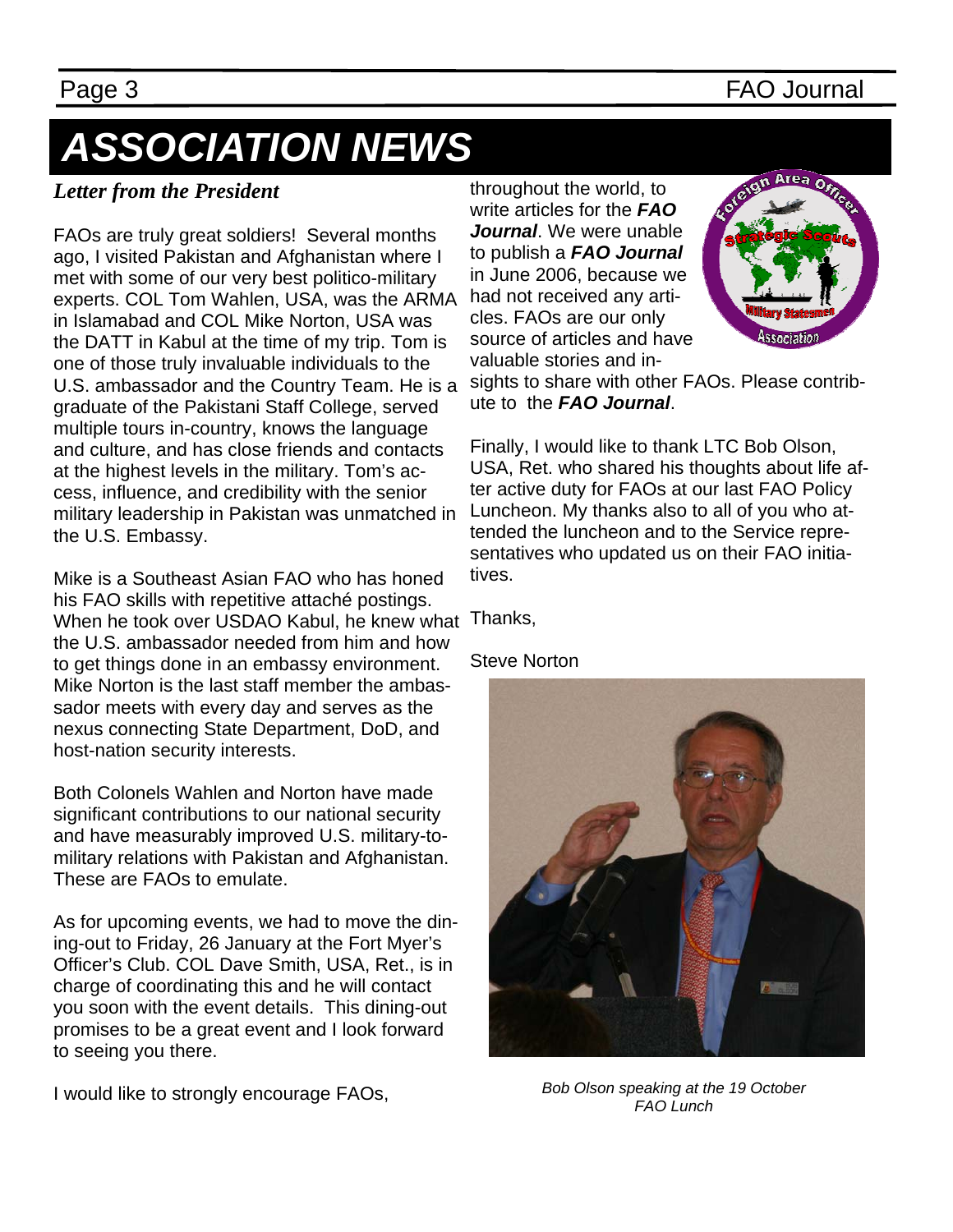Page 4 FAO Journal

# *Global Trends and Security Strategies Part III: The Role of U.S. Armed Forces in Transatlantic Security Major R. Reed Anderson, USA, 48C*

**NOTE: This is Part III of a three-part series entitled "Global Trends and Security Strategies." Part I (Sep 2005) of this series discussed current global security threats and how the U.S. and the EU security strategies, of 2002 and 2003 respectively, each addressed these threats. Part II (Dec 2005) of this series discussed how and if the EU is capable of backing its security strategy with its defense forces, and specifically discussed how, and if, the ESDP can accomplish this important task. Finally, Part III discusses the role of the U.S. Armed Forces in contemporary Transatlantic security.** 

### **Introduction**

 The role of the United States (US) Armed Forces during the Cold War was very clear: to deter the threat of a Soviet invasion in Western Europe and to defend it should the need arise. This role is a genesis of the transatlantic bargain initiated following the Second World War (WWII). The bargain is the result of several separate but mutually influencing actions, the culmination of which was the Treaty of Washington in 1949 that established the North Atlantic Treaty Organization (NATO).

 The transatlantic bargain was signed with the understanding that the US would continue its involvement in European security in return for a European commitment to organize itself for both external defense and internal stability. The role of the US Armed Forces in the initial bargain, as agreed to by the US Congress, consisted primarily of strategic bombing and sea control. $1$  Europe progressively developed and was successful in

providing the internal stability as hoped for by the US. This internal stability was achieved

primarily through economic development and integration.

 External defense goals, however, were never achieved. Force goals as outlined in Lisbon in 1952 where considered by many to be unrealistic. The reasons for this are arguable and beyond the scope of this paper. However, the effects are that the US Armed Forces began to play an increasingly greater role in European defense. This is particularly true as the Soviet Union developed nuclear weapons. The NATO military strategy focused heavily on the threat of using nuclear weapons provided by the US against the Soviet Union. The credibility of this threat was backed up through the presence of US Armed Forces on European soil.<sup>2</sup> The presence of US soldiers in Europe was further necessitated with the NATO strategy development of *flexible response* in which NATO would meet any Soviet aggression with an equivalent response, whether conventional or nuclear.<sup>3</sup> This required the positioning of significant numbers of conventional forces in Europe. Since Europe had not produced the military forces required for such a strategy, the presence of US forces in Europe was thus vital in order to back up NATO's strategic policies.

 The role of the US armed forces in Europe was thus essential to Europe's security. As the Soviet Union developed the capability to launch intercontinental ballistic missiles against the US, the role of military forces in Europe became even more vital to deter the Soviet threat. While the employment of neither conventional nor nuclear forces was ever required, the US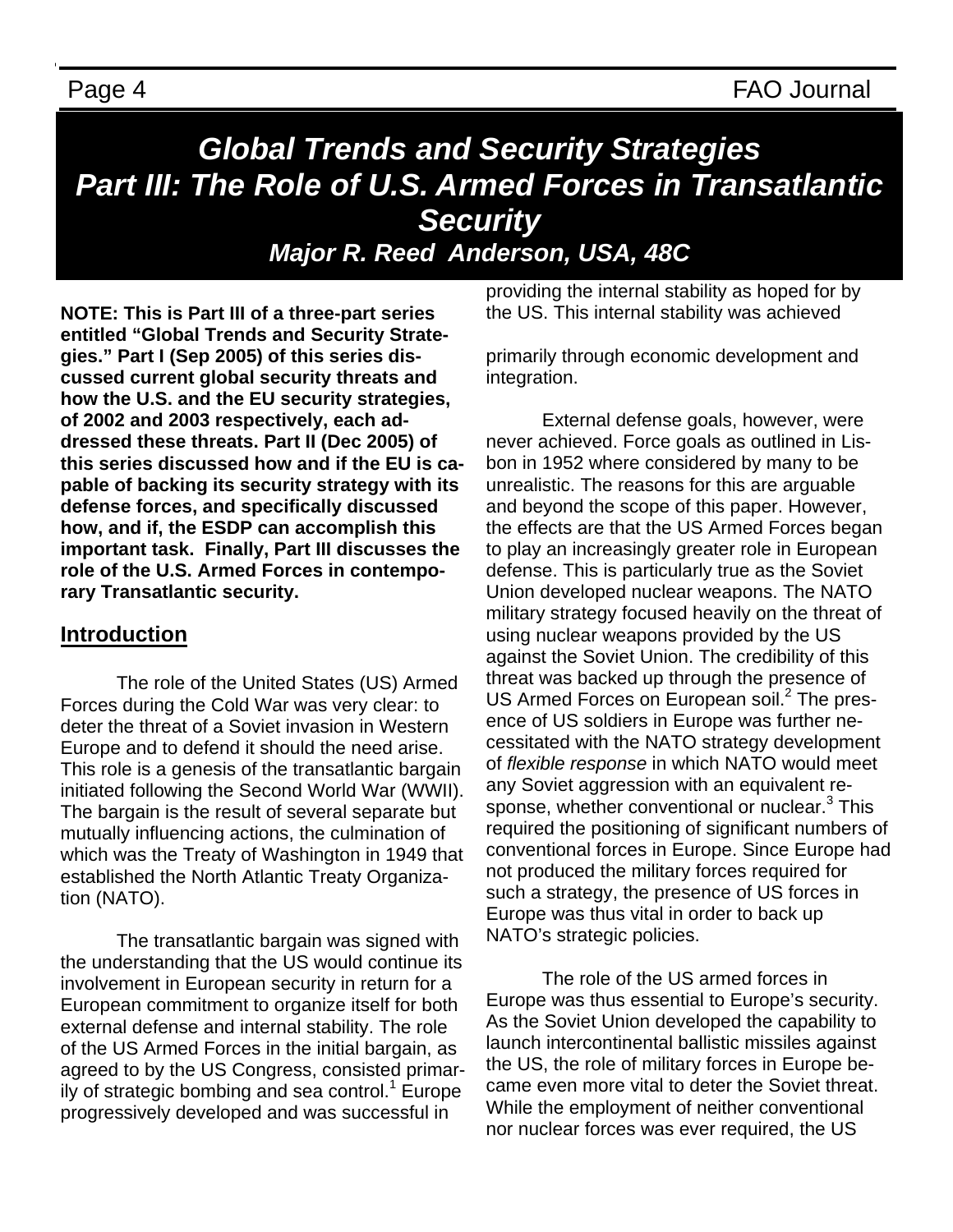presence provided reassurance, whether real or psychological, against the Soviet Union. With the end of the Cold War and the collapse of the Soviet Union, this role was no longer valid.

 Since NATO was established to counter a Soviet threat, the collapse of the Soviet Union brought NATO's reason for being into question. Yet NATO is fortunately more than just a military alliance. NATO's espousing of democracy, individual freedoms and economic liberty have proved vital to its role in the post Cold War era. These beliefs proved to provide the foundation on which NATO would develop and implement its new strategic concept.

 NATO's strategic concept of 1991 provided new direction for NATO. When this concept was released the Soviet Union still existed, but id did not pose a legitimate threat against NATO. While acknowledging the Soviet Union as a holder of nuclear arms, NATO refocused its efforts on the developing democracies on its eastern border. Three general agreements provided the core of the concept. First, NATO agreed to a broader approach to security that would engage its eastern neighbors. Second, military forces would be reduced to a point consistent with needs based on crisis management tasks, and not conventional or nuclear war. Lastly, European members of NATO agreed to assume a greater responsibility for its own security.<sup>4</sup> The intent was to provide political stability that would translate into European security. Yet the democratic movements did not all prove equal. While Poland, the Czech Republic and others where moving in a positive direction, the Balkans proved quite to the contrary.

 While the Balkans crisis was evolving, the US began to drastically reduce its military presence in Europe from two corps down to two divisions and supporting elements and commands in Germany and one undersized brigade in Italy. This is consistent with the lack of a Soviet threat.

Yet the question remained of what the role should be for the forces that remained. Without the threat of the Soviet Union, or even the new Russia attacking Europe, many questioned and argued the role of US forces in Europe.

 As the Balkan crisis evolved, Europe proved itself incapable of meeting its commitments as outlined in the strategic concept of 1991. Its inability to politically<sup>5</sup> resolve the crisis forced NATO, under the authority of the United Nations (UN), to respond militarily. Yet Europe's ability to provide a military response to the Balkan's crisis was unenviable. The US initially wished to remain neutral in the crisis, but as reality proved Europe incapable, the US role increased. Following the signing of the Dayton Peace Accords in December 1995, NATO launched its Implementation Force (IFOR) of more than 60,000 personnel, many of whom where Americans from the First Armored Division stationed in Germany. Therefore, the lack of a European military response capability identified the need for a US military presence in Europe.

 With a new strategic concept in 1999 more focused on current threat realities,<sup>6</sup> NATO continued to adapt from the Cold War structure into one that could provide European stability, whether through activities within its borders or without. However, the need for the US military presence in Europe was again identified with NATO's military response to the Kosovo crisis in 1999, the same year that three former Warsaw Pact countries joined NATO.<sup>7</sup> However, the fact that Europe, under the auspices of the EU, took over the Bosnia mission in December 2005 is an indicator that Europe is moving in the right direction.

 With Bosnia and Kosovo as ongoing missions, and NATO continuing to focus on missions associated with its strategic concept of 1999, the world was turned upside down on 11 September of 2001 (9/11) when terrorists attacked American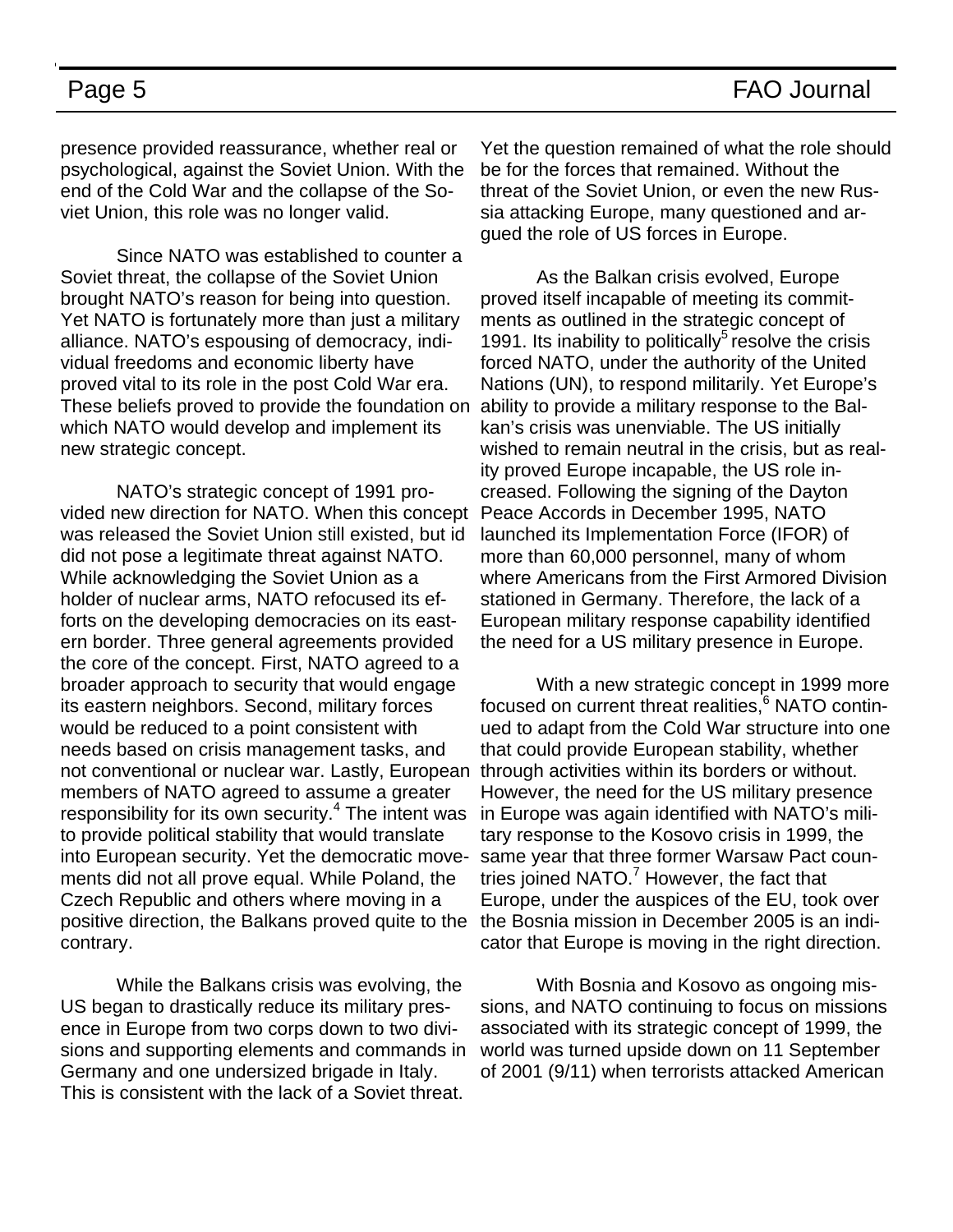soil, the first large scale attack on Americans and transformation. Drawing on conclusions from the their interests within their own territory since Pearl Harbor. Subsequent to these attacks, President George W. Bush launched the Global War on Terrorism (GWoT), much of which was focused in areas well beyond NATO's borders and areas of interest. Once again, the role of American troops in Europe was brought into question. With the launching of Operation Enduring Freedom (OEF) in Afghanistan in October 2001, the US found that its forces in Europe were not that great of a factor in executing OEF. When Operation Iraqi Freedom (OIF) was launched in early 2003, the US began to see its military forces stretched almost to capacity, particularly with several of its troops tied up in the Balkans.<sup>8</sup> It could not afford to remain engaged in the Balkans to the level it currently was and execute the GWoT. The role of the US armed forces in transatlantic security as defined by events following 9/11 is the topic of this paper.

 The paper will proceed with the intent of finding a response to the central question of this paper which is: "What is the role of the US armed forces in transatlantic security?" The conclusions that will be drawn are based on three initial possible theories: "US forces will continue to play an integral role in NATO, but will shift from a more tactical role to a more strategic and operation role to assist Europe in the development of its own capabilities, as well as to keep a strategic and political influence in Europe via NATO"; or "US forces will retain an active, yet obscure role in NATO in order to counter the influence of the European Union (EU) on NATO and the transatlantic relationship"; and finally "US interests have shifted since the beginning of the GWoT to areas outside of mainstream Europe. Because of this and the EU's strengthening capabilities in security and defense, the US role in transatlantic security will become increasingly diminished."

 The paper will proceed by first exploring the transformation of the US armed forces since 9/11 and the new role it has taken on. This will be followed by a similar exploration into the NATO

two previous articles in this series and the discussion herein, the paper then concludes by answering the central question.

### **Transformation**

### *A Lighter, More Adaptable Force*

 With a changing global security environment and lessons learned following Operation DESERT STORM and the US response to Kosovo in 1999 (Task Force HAWK), senior leaders realized that the current organization of the US Army was no longer modeled to respond to current threats. The armed forces, but more particularly the Army, were still designed around a Cold War threat. A serious need was identified that would shift the Army organization from the Cold War Army to the contemporary-threat Army. With the beginning of the GWoT and the opening of fronts in Afghanistan and later Iraq, the need to develop a more flexible force became increasingly important. The US is a nation at war. This is a prolonged conflict and that has driven the US to make changes to its force and also to re-look the tools that it uses. The US Army must be able to adapt and to be agile. It must be aware. Most importantly, it must have flexible organizations in order to provide Combatant Commanders versatile land power.

 With this intent, the Army transformation began in earnest and is well underway. The details of the transformation are well known to many Army personnel and will not be discussed here. The concept to understand is that the new force is based on a brigade-sized modular unit capable of deploying to cover a range of missions and without the need of hierarchical support like that which existed within the divisions of the Cold War. The intent and challenge behind the transformation is to provide Combatant Commanders the ability to mix and match capabilities more quickly and creatively. The purpose, therefore, of the transformation was to create units that are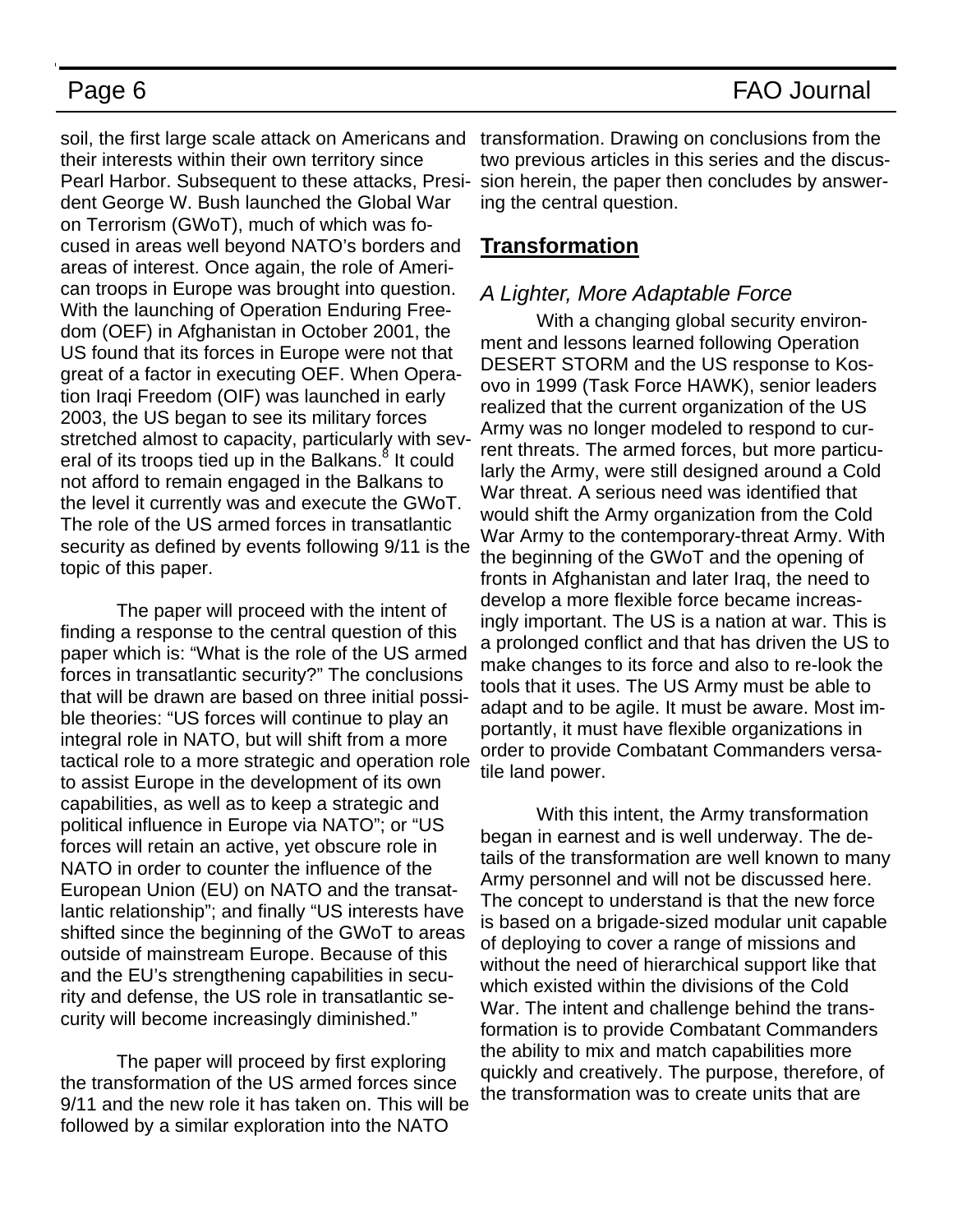more relevant for Combatant Commanders that are agile, adaptive, and versatile.

### *Reduction of US Forces in Europe*

 Just as the US Army transformation just discussed is being driven in a large part by the changing world security environment, so too is the positioning of US military forces throughout the world. Positioning of US military forces during the Cold War was clearly a function of the Soviet threat, which is why there was such a large presence in the European theater, and in particular in Germany which would have most likely been the front line battlefield of a war with the Soviet Union and the Warsaw Pact. Following the break up of the Warsaw Pact and the Soviet Union, the US reduced its forces in Germany by a significant number. United States about 213,000 soldiers in 1990 to around 122,000 in 1992, then to an estimated 65,000 by 1995.

 The 1995 levels remained relatively stable. Yet as the security environment emerged into how we know it today (and it continues to emerge and evolve), the necessity of having so many units in Europe was questioned. US European Command (EUCOM), as the primary strategic planning element for the EUCOM Area of Operations (AOR), assessed where the threats where and the relevancy of its forces in Europe.<sup>9</sup>

For example, the threats assessed by EUCOM include but are not limited to: rise in corruption and instability; rise of Islamic extremism; acquiring Weapons of Mass Destruction (WMD); negative shifting opinion toward the US, primarily due to our war in Afghanistan & Iraq; and neglect and disinterest by the world.

Army Europe (USREUR) went from a strength of curred in Balkan states, 24 in Iraq, three in Le- EUCOM's AOR force structure is still based on a bi-polar environment and although the US closed a lot of installations at the end of the Cold War as already indicated, 84% of EU-COM forces are still concentrated in Western Europe. However, in the last 13 years, EUCOM has conducted more than 90 Joint Chiefs of Staff directed (JCS) peace operations, interventions, support to humanitarian assistance operations, noncombatant evacuation operations, and out of area support to CENTCOM for combat and peace enforcement. Of these operations, 34 ocvant, 30 in Africa, and only two in Western Europe. EUCOM and the US military determined that transformation must continue to gain access to forward basing and training areas to increase operational reach, provide influence to NATO Partnership for Peace (PfP) participants and other allies, and establish a stabilizing presence in nearby ungoverned regions. Because of the location of current threats as well as the location of the majority of EUCOM missions, it is becoming increasingly challenging to address the threats where they are. To address this problem, EUCOM's forces and presence will be more for-

|            | Navy     |       | Army     |        | Air Force |        |
|------------|----------|-------|----------|--------|-----------|--------|
|            | Previous | New   | Previous | New    | Previous  | New    |
| Military   | 13,800   | 8,000 | 62,000   | 28,000 | 29,100    | 27,500 |
| Civilian   | 1,300    | 1,400 | 14,000   | 8,000  | 3,000     | 2,800  |
| Bases      | 77       | 66    | 234      | 88     | 203       | 161    |
| Dep<br>AFm | 12,500   | 9,500 | 84,000   | 36,000 | 30,800    | 30,500 |

### Table 1: Changes in US Military Presence in Europe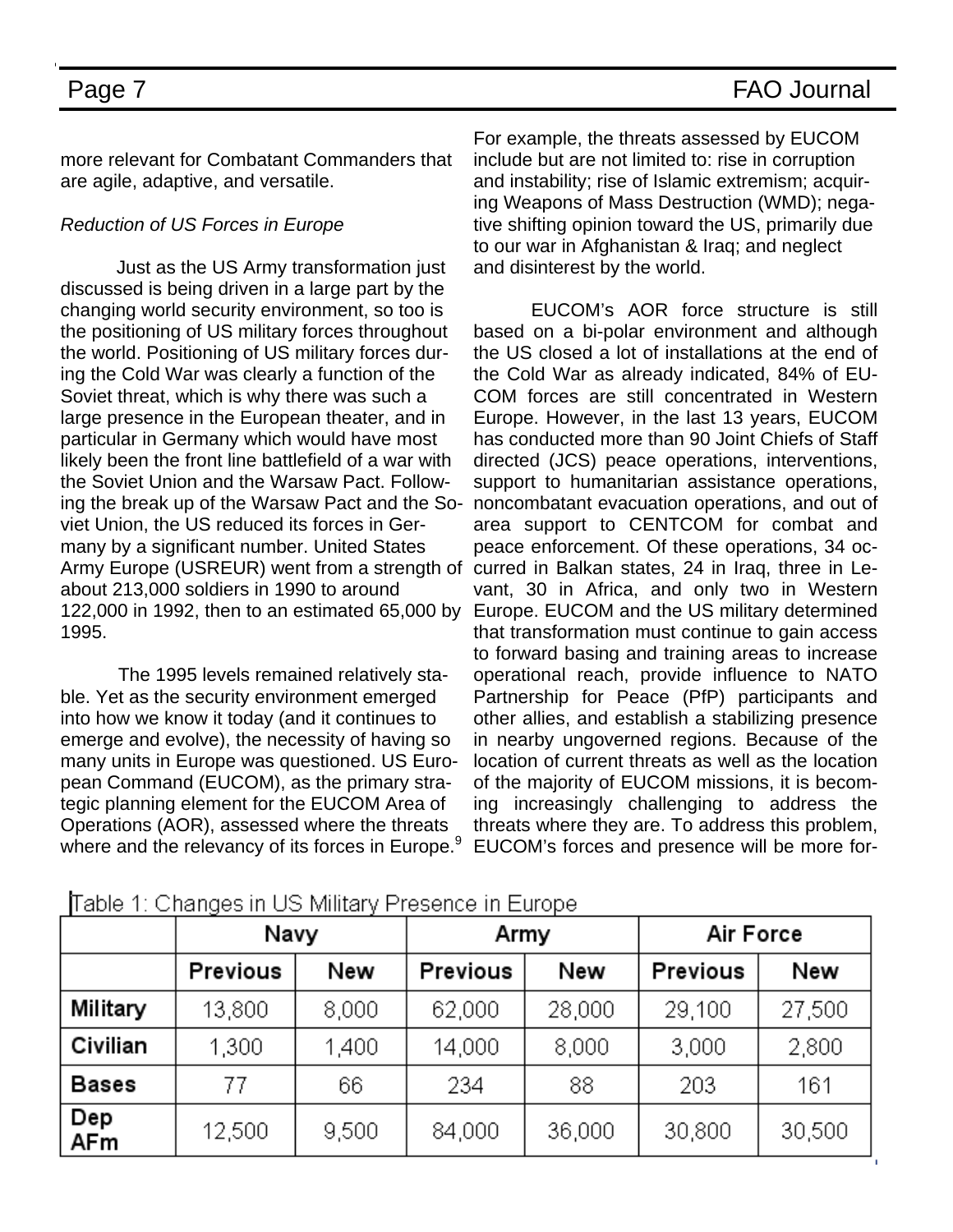ward deployed and it will increase its use of rota-in Constanta, Romania, is scheduled to start ro-Bases (MOB), Forward Operating Sites (FOS), not only sea port access for projection, but im-Cooperative Security Locations (CSL), Preposi-provements in air field infrastructure will also altioning Sites (PPS), and Training Locations (TL). low air projection, thus allowing flexibility in the

 For obvious reasons, US military forces cannot be stationed in most of the regional hot spots. The sites previously discussed help allevi-Army's transformation to a modular brigadeate this challenge. The other aspect is shifting personnel. The figures in **Table 1** illustrate the shifts in US military presence in the EUCOM AOR. The Navy and the Air Force remain relatively the same. However, they have been and are being repositioned to better address and react to the threat and conflicts. For example, the US Navy 6<sup>th</sup> have consolidated and instead of two entities, one in the United Kingdom and one in Italy, are now one entity in Italy. Additionally, in the case of the Air Force, their long-term goal is to permanently station its F-16 fighters currently at Spangdahlem, Germany to Incirlik, Turkey. However, the political climate in Turkey is such that the US will not be assured of the ability to carry out missions. In the interim the US intends to increase Fighter rotations to Eastern Europe and Africa in order to gain access to bet-*NATO Transformation*  ter training areas, interact with our allies and friends, and socialize a move to Turkey, or, if failing that, find an alternate suitable location for its fighters.

 The significant changes come in the Army. As noted in the table, the Army is reducing is force strength by 61%, with both division going back to the United States and leaving only one Stryker Brigade in Germany and SETAF in Italy, along with other supporting units. In addition, the composition is changing and the location of the Army presence is shifting east and south. For example, SETAF will become a modularized brigade with multiple battalions (more than the current two), thus increasing its strength. Additionally, an Eastern European Task Force (EETAF) will be created that will include a rotational brigade that will rotate from the

tional forces, using an array of Main Operating tations beginning July 2007. This site will provide US for six-month rotations. EETAF, to be located type of units that rotate into EETAF.

> To summarize the end state of both the based system and the shifting of the US presence in Europe to the east and south, the US is becoming more expeditionary and mobile. The threat during the Cold War allowed the US to focus on one region of the world and provide projection capabilities to only that region. However, as the Cold Wad ended and new threats developed, the need to refocus its forces in other global regions forced the US military, and in particular the Army, to reconsider its force structure, unit locations and projection capabilities in order to provide the tools needed to address the threats, whether through preventive peacetime engagement and partnership building, preemptive military actions, or reactive engagement to enemy actions.

 As evidenced by recent European and American missions in Africa, the Balkans, and the Middle East, addressing today's security challenges requires a wide range of capabilities that must be deployed and sustained on a global scale. The likely area of operations for both European and US forces no longer resides inside the Euro-Atlantic area, as has already been addressed. Military forces that can quickly protect and advance national interests both at home and abroad are essential. This is why the US is transforming its military as previously discussed. However, conclusions from recent and current operations is that the US and European militaries are not configured to operate well collectively outside NATO's traditional sphere of operations. European militaries, in particular, whose forces where designed for the defense of Europe rather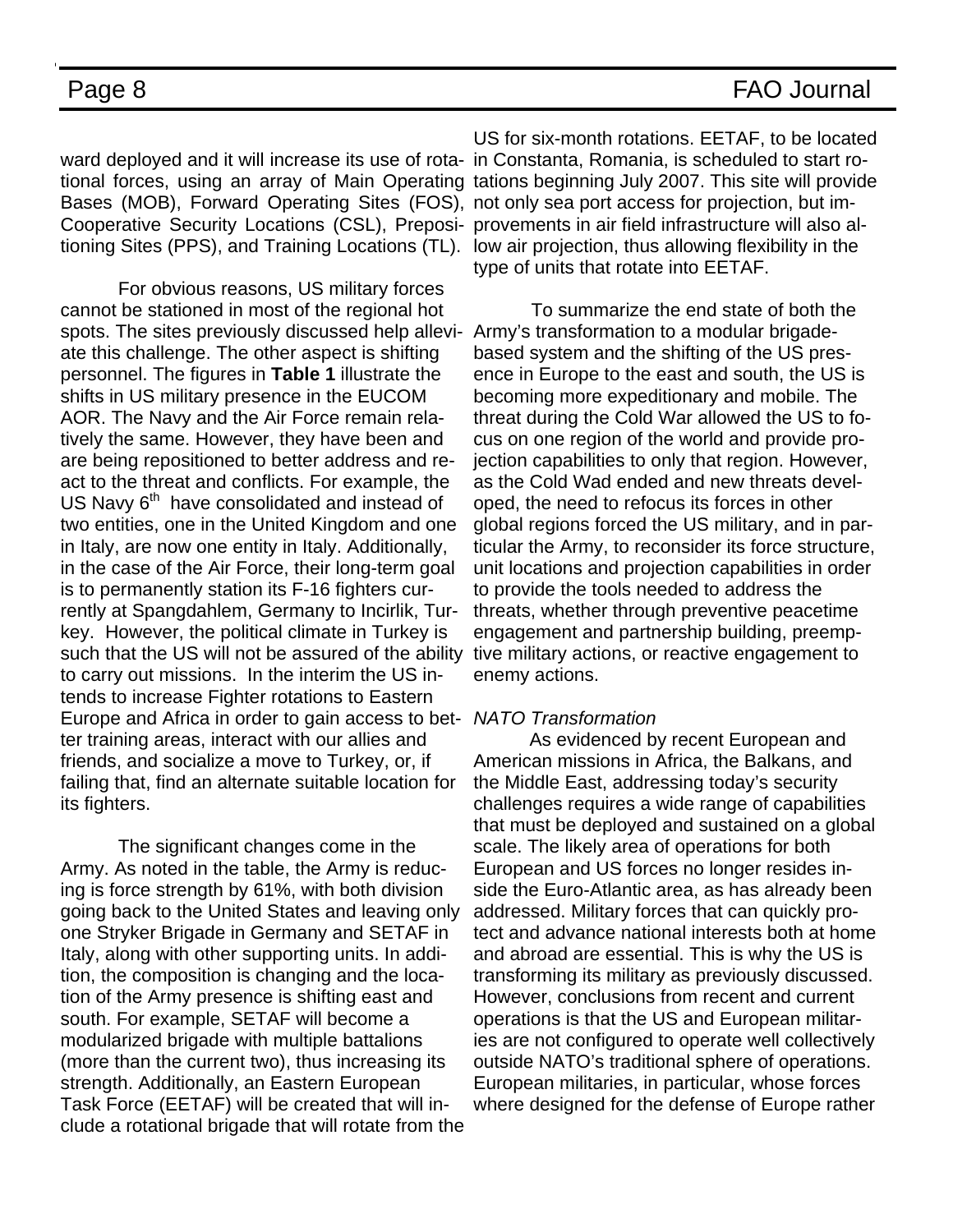than the conduct of expeditionary operations, have struggled in recent years to respond adequately to the changing security environment.<sup>10</sup>

 Another aspect impacting transatlantic security integration and cooperation is that as the US and Europe confront the security challenges of the twenty-first century, they are once again at odds over security issues in and beyond Europe. This gap in vision between Europe and the US unfavorably impacts the transatlantic defense relationship.

 This gap in vision coincides with economic and technological developments that make the goal of closer cooperation on security matters more and more difficult to achieve, even though the current security developments make the need for enhanced transatlantic defense cooperation more imperative than ever. At the same time, and as previously discussed, the US has recently embarked on a radical reorganization and transformation of not only its military organization, but also its resources and capabilities. This has all been done at a speed and of a scope that current NATO member countries' budgets are in no position to match any time soon. As a result, Europe's transformation ambitions remain subject to budgetary constrains that only EU action,<sup>15</sup> but NATO action as well.<sup>16</sup> Folrun counter to the continent's significant potential for innovation and improvements in its military contributions to the transatlantic alliance.<sup>11</sup>

 Compounding the difference in attitudes and the need to close the military gap between the European NATO allies and the US has become more, not less, pressing in the aftermath of the 9/11 attacks. The dominant role of the US in OEF exposed the capabilities gap once again and underlined the need for improved interoperability, including the allocation of new funds to defense-oriented projects. If the US and European forces in the future are to undertake joint military operations, in as well as beyond Europe, then a serious and committed approach toward solving current tensions cannot be postponed.

However, current conflicting impulses and pressures characterize the global environment for defense cooperation.<sup>12</sup>

 New impetus for reform and transformation has come from the continuing process of European integration. With the entry into force of the Maastricht Treaty in 1992 and the Amsterdam Treaty in 1997, the European approach to defense changed fundamentally following the European decision to create a foreign and defense policy pillar for the EU.<sup>13</sup>

 NATO transformation began in reality with the *London Declaration* in 1990. This essentially changed the NATO approach to security from one that was defensive and reactive to one that is more proactive and focused on spreading security and stability. At this time, the hand of friendship was extended to the east, and has been subsequently extended to the south to the countries of North Africa and the Middle East in 1994, and more recently to the Gulf Region during the Istanbul Summit in June of 2004.<sup>14</sup>

 Another factor prompting change was the 1999 air campaign in Kosovo that underscored the growing capabilities gap between US and European forces. This realization prompted not lowing the Kosovo campaign NATO launched the Defense Capabilities Initiative (DCI) to ensure that all Allies not only remain interoperable, but that they also improve their capabilities to confront the new security challenges. Yet Europe faces many of the challenges discussed above in financing and politically supporting the DCI.

 Three years after the DCI was launched, and realizing that perhaps its goals were unrealistic, NATO launched the Prague Capabilities Commitments (PCC), which is essentially a streamlined version of the DCI. Despite good intentions, the PCC has not yet produced the necessary changes to European capabilities.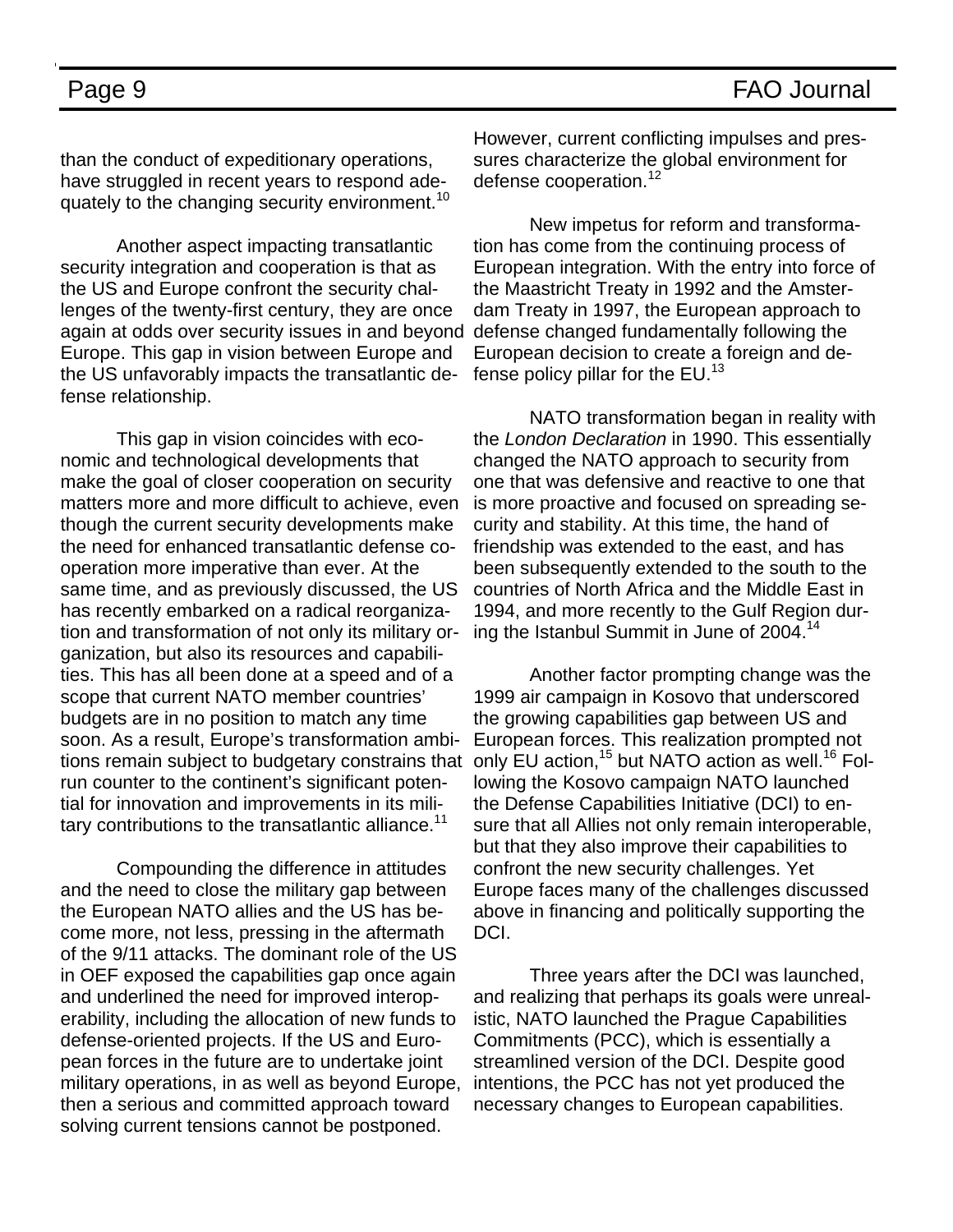However, two key aspects from the Prague summit have proven positive. The first was the creation of the Allied Command Transformation (ACT). The ACT is designed to infuse transformational thinking into NATO and national force planning and is tasked with bringing greater coherence to the European defense planning process. One key aspect of the ACT is the establishment of "Centers of Excellence." These are nationally funded centers that provide opportunities for the alliance and its partners to improve interoperability and capabilities, test and develop doctrine, and validate concepts through experimentation. This is why the Joint Analysis and Lessons Learned Center (JALLC) in Monsanto, Portugal falls under the  $\text{ACT}$  command.<sup>17</sup>

 A second positive outcome of the Prague Summit was the creation of the NATO Response Force (NRF). In September 2002, the US Secretary of Defense, Donald Rumsfeld, put forward a proposal to create a NATO rapid reaction force. The launching of the NRF initiative was announced several months later, at the Prague Summit. It is capable of performing missions worldwide across the whole spectrum of operations. These include evacuations, disaster management, counterterrorism, and acting as 'an initial entry force' for larger, follow-on forces. At present, the force numbers about 17,000 troops. It is set to reach full operational capability in October 2006, when it will number some 25,000 troops and be able to start to deploy after five days notice and sustain itself for operations lasting 30 days or longer if re-supplied. The NRF gives NATO the means to respond swiftly to various types of crises anywhere in the world. It is also a driving engine of NATO's military transformation.18 This force is also designed to help European countries build agility into their force planning process and move them away from reliance on US or British rapid deployment forces. This is why the participation of the US in the NRF is primarily limited to enablers, such as strategic air lift and other capabilities that enable the NRF to suc-tant. However, the military's direct role in Euroceed. This is exactly what the US should want:

NRF success with mainly European participation. Hence, when the NRF conducted its final validation exercise in June of this year in Cabo Verde, the forces actually participating in the exercise were mostly European.

 To summarize, NATO's intentions to transform into a more capable and relevant force are well placed. However, due to a lack of financing and resources, which is perhaps a function of the European cultural mentality towards war over the last 60 years, NATO's intentions are greatly inhibited. The US is trying to influence change in NATO and support it where it can. The US realizes that NATO transformation will benefit it in its GWoT and in achieving its national security goals as outlined in its NSS, and in proving for not only US national security, but global security as well. In a globalized world the US national security is very much linked to global security, and hence European or transatlantic security. NATO needs the US to help it transform, and the US needs NATO to facilitate its GWoT. However, the US will not and is not waiting for Europe to catch up. Yet catching up is exactly what Europe needs to  $d\rho^{19}$ 

### **Conclusions**

 Considering the shifting priorities and the evolving global security environment, it is no wonder the US military is not only redefining itself, but also redefining its role in transatlantic security. It is no longer the backbone of NATO against a Soviet threat. Based on the discussion in the previous two parts of this series and the discussion this paper has presented about US Army transformation, US military force reductions in Europe, and EU capabilities, it is the conclusion of this paper is that transatlantic security has a new post 9/11 meaning. It is related with global security. While providing global security, the transatlantic security is enhanced, if not guaranteed. This is based on a global environment. The US military role in NATO is still very much alive and impor-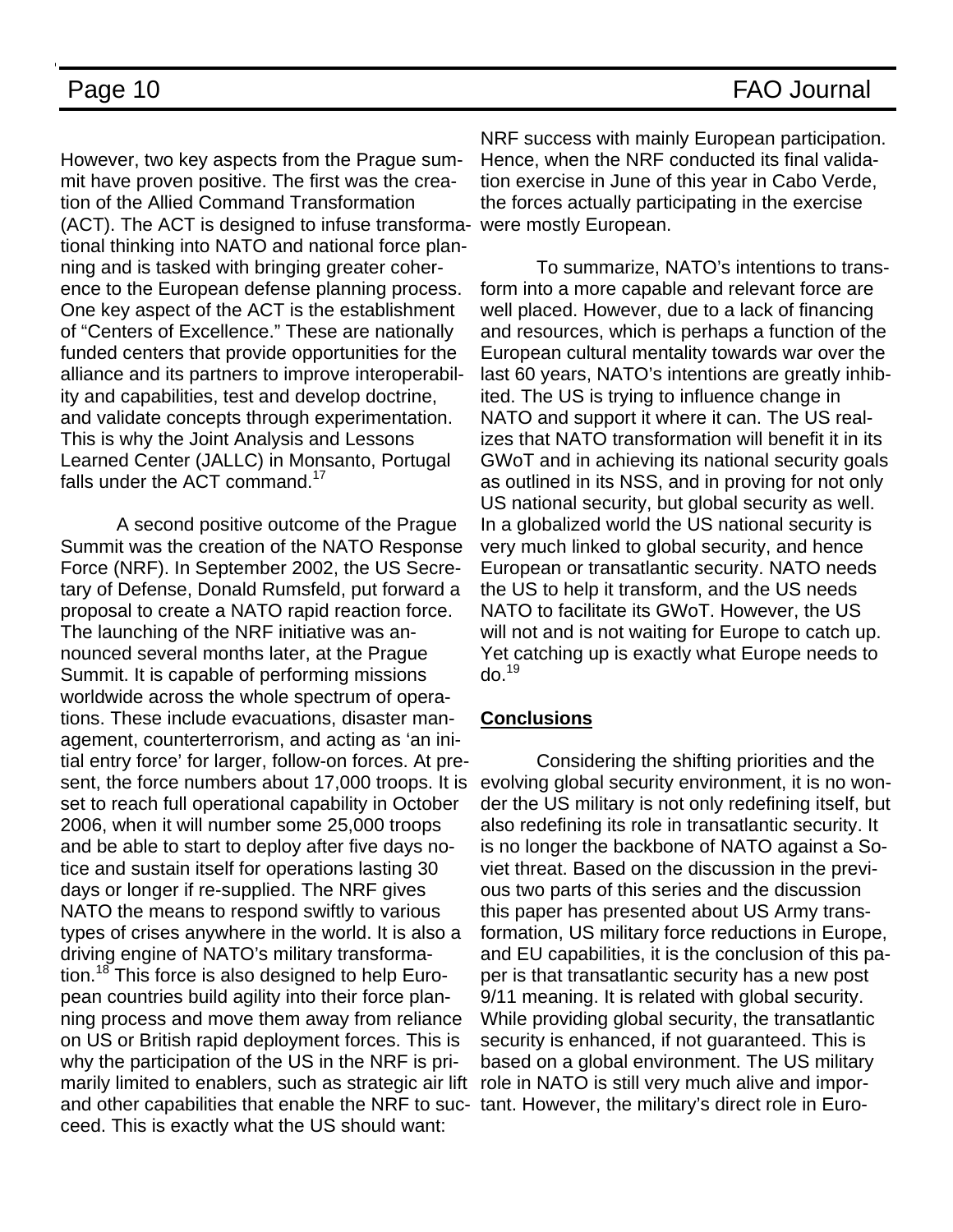pean security is extremely diminished, as shown by the small number of operations it has conducted in Europe and by the reduction in its forces in Europe.

 This is not to say, however, that the US military does not have a role in transatlantic security. It does. However it is an indirect role. The national security interests of the US are based more on its own security now than it was during the Cold War. Yet the security of Europe is very much linked to and will impact the security of the US. At the same time, the threats to both the US and Europe typically fall outside the traditional NATO boundaries, as evidenced by the International Security Assistance Force (ISAF) in Afghanistan. These threats are being pursued by the US through its GWoT and other initiatives within regions at risk of producing global insecurity. The US very much wants NATO's help in these efforts since a secure world also means a secure Europe. However, the US will still carry on its missions with or without NATO.

 Obviously it will be easier with NATO. This is why the transatlantic relationship is still vital to the US. Yet the US priority today is not the European theater. It is the global theater and the global threats that impact US national security. The role therefore of the US armed forces in transatlantic security is today a function of actions *and the Atlantic Community: The Transatlantic*  on the global scale, which makes its role in European security an indirect role, yet, very much a part of transatlantic security since global security impacts European security as well.

 In summary, NATO does not need the US armed forces to provide European security, except perhaps in the case of high intensity conflicts. Yet the US needs NATO in the global fight against terrorism and against any other global threat. Similarly, NATO needs the US to fight global threats that could eventually impact European security. Therefore, today there is not a role for the US military in transatlantic security. Its role is in global security with transatlantic residual effects. In terms of the initial hypotheses developed at the beginning of the paper, this conclusion is a

compilation of two of them: "US forces will continue to play an integral role in NATO, but will shift from a more tactical role to a more strategic and operational role to assist Europe in the development of its own capabilities, as well as to keep a strategic and political influence in Europe via NATO"; and "US interests have shifted since the beginning of the GWoT to areas outside of mainstream Europe. Because of this and the EU's strengthening capabilities in security and defense, the US role in transatlantic security will become increasingly diminished." All positioning of US military forces in Europe is to support the global security role the US armed forces have assumed following 9/11, and the same holds true for most of the US military actions within Europe, and around the globe for that matter. Finally, it should be reiterated that the NATO partnership is very much alive between the armed forces of not only the member countries, by partnership countries as well. Even though the US focus has shifted, these partnerships remain vital and will continue. However, the US will not wait for the partnership if there are threats that must be addressed. To do so would risk the deterioration of US and global security.

### **Endnotes**

<sup>1</sup> Stanley R. Sloan, *NATO, the European Union, Bargain Reconsidered*, (Boston: Rowman & Littlefield Publishers, Inc., 2003), p. 17.

 $<sup>2</sup>$  Idem, p. 39.</sup>

 $^3$  Idem, p.55.

4 Idem, p. 89.

<sup>5</sup> It should be noted here that since the end of WWII, Europe has been more focused on political resolution to conflicts that the US. This is in part due to their fear of war following two World Wars on their soil, as well as their lack of ability to respond militarily. The later response has been provided by the US, whose tradition since the end of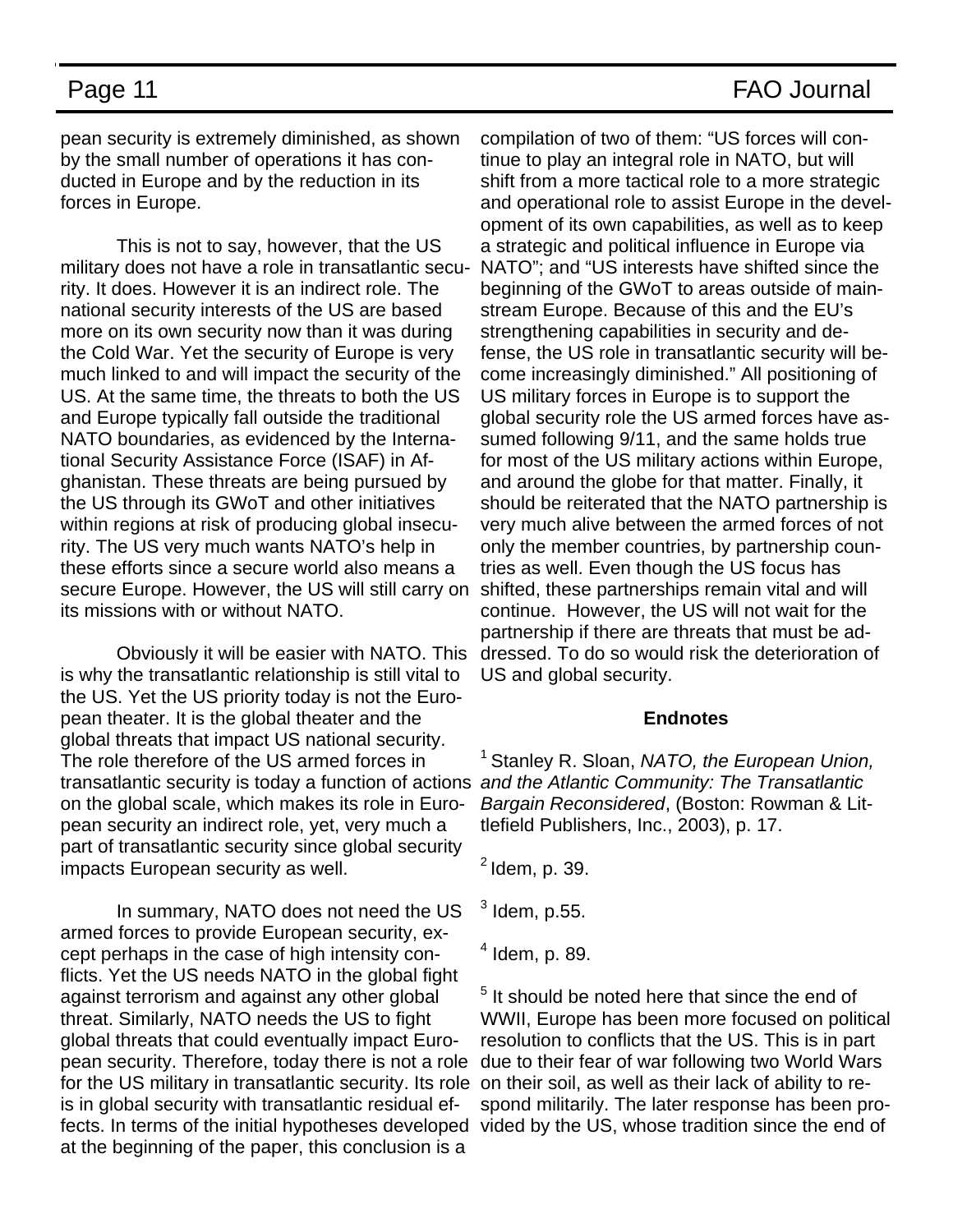WWII is that of military force to resolve political issues.

 $6$  Such as proliferation of nuclear, chemical and biological weapons of mass destruction, as well as terrorism.

<sup>7</sup> Poland, Czech Republic and Hungary.

 $8$  At the time of the attack, 95% of the First Infantry Division in Germany was either in the Balkans or in the reintegration phase following a Balkans deployment. The only unit it was capable of deploying to OIF was TF 1-63, an armored Task Force of battalion size under the command and control of the 173rd Airborne Brigade out of Italy.

<sup>9</sup> All information on EUCOM's transitioning came from an interview with CDR Mark Innes, US Navy, J8, Transformation, HQ USEUCOM, conducted 29 Dec 2005 in Stuttgart, Germany. All information in this article came from an unclassified version of a brief presented during the interview.

<sup>10</sup> Robin Niblett et. al., "Achieving an Effective Global Military Capability for the Alliance: The Need for European Defense Integration," in *Test of Will, Tests of Efficacy: Initiative for a Renewed Transatlantic Partnership, 2005 Report*, (Washington D.C.: Center for Strategic and International Studies, 2005), p. 38.

<sup>11</sup> Simon Serafty, Project Director, The Future of the Transatlantic Defense Community: Final Report of the CSIS Commission on Transatlantic Security and Industrial Cooperation in the Twenty-First Century, Center for Strategic and International Studies Report, (Washington D.C.: The CSIS Press, January 2003), p. 3.

 $12$  Idem, p. 4.

<sup>13</sup> For further discussion on this aspect, refer to Part II of this series, published in the *FAO Journal* in December 2005.

14 Jonathan Parish, *Remaining Relevant*, in , NATO

Review: Examining NATO's Transformation, Special Issue, Spring 2005, pp. 6-7.

<sup>15</sup> Refer to Part II of this series for more on the EU actions.

 $16$  Serafty, p. 6.

 $17$  Niblett, pp. 39-40.

<sup>18</sup> NATO Response Force, information available online at http://www.nato.int/issues/nrf/index.html.

 $19$  Whether or not the EU can make this possible was addressed in Part II of this series.

\_\_\_\_\_\_\_\_\_\_\_\_\_\_\_\_\_\_\_\_\_\_\_\_\_\_\_\_\_ *(Continued from page 32)* 

*a step in the right direction toward effectively establishing a path to GO for FAOs. With a "foot in the door", we can then look to add positions in the Joint world if it seems feasible and beneficial.* 

 In closing, I solicit your help and welcome your thoughts and advice on the status and direction of the FAO Program and on how we can best serve the Army and the Nation. I encourage you to write to the Proponent Team and offer your comments, critiques, or suggestions. We are your advocates on the Army Staff.

\_\_\_\_\_\_\_\_\_\_\_\_\_\_\_\_\_\_\_\_\_\_\_\_\_\_\_\_\_ *(Continued from page 33)* 

America, East Asia, southwest Asia, Sub-Saharan Africa and Middle East North Africa (each X 1).

6. **Upcoming PLU Visit to Monterey.** The International Issues Branch (code PLU) visits Monterey, CA twice a year, to brief IAOs, and future IAOs (such as Olmsted Scholars, Exchange Officers and Liaison Officers training not just at NPS, but also DLI). The USMC-French Staff Talks require a shift from the Jan 06 planned date, to Feb 06. POC is Major Mike Oppenheim at e-mail <michael.oppenheim@usmc.mil>.

7. **Center for Advanced Operational Culture Learning (CAOCL).** The CAOCL solicited input from Sub-Saharan Africa IAOs, and received volunteers, to support an upcoming event addressing preparation for a future U.S. Military Observe Group-Washington (USMOG-W) evolution. This event is scheduled for the first week of December at the CAOCL HQ, in Quantico, VA. POC for additional information is Maj Mike Oppenheim at e-mail <michael.oppenheim@usmc.mil>.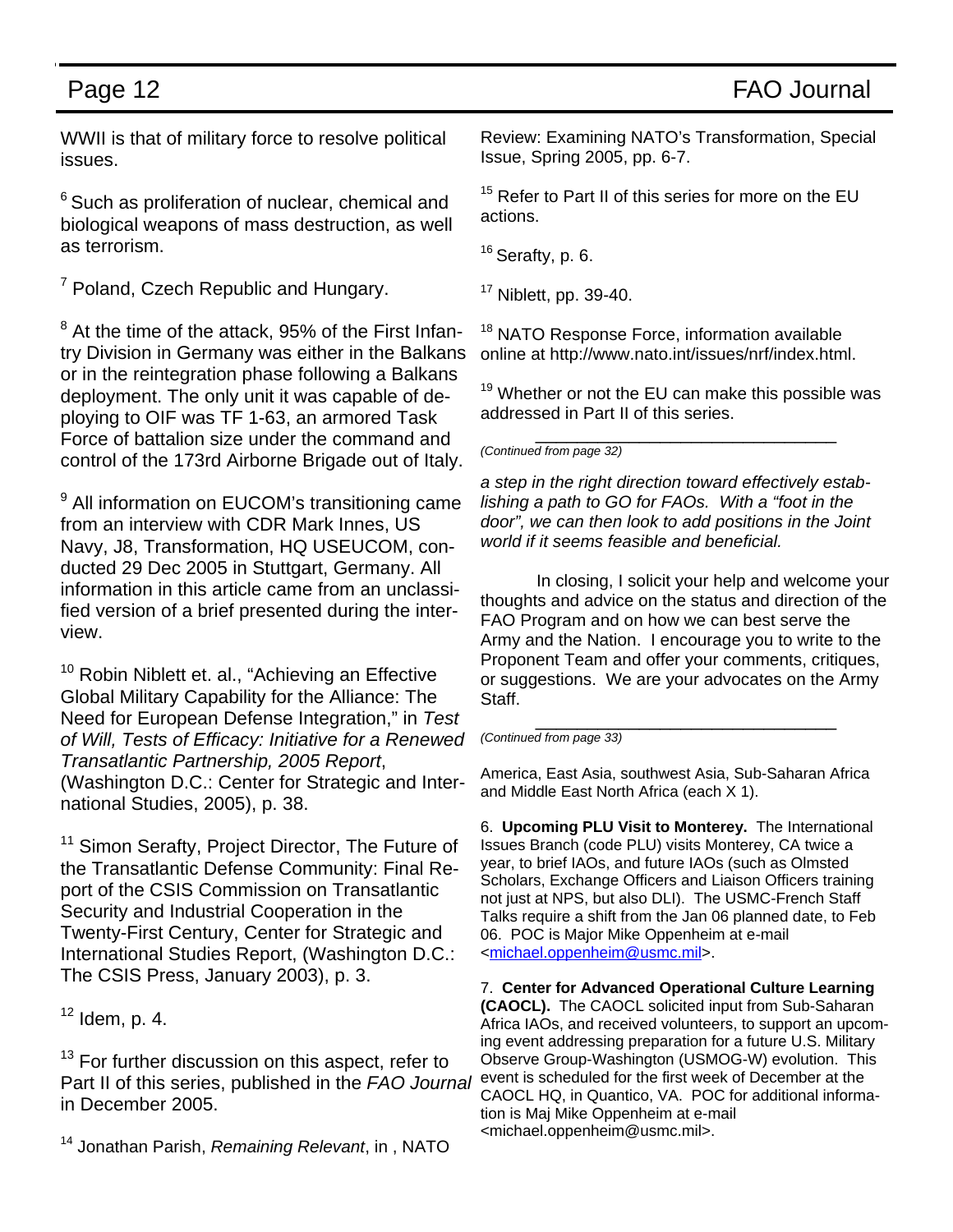# **Improving Asymmetrical Insights With Cultural Understanding** *By Scott Swanson, MSSI*

In 1965, R.L. Sproul, Director of the Defense Advanced Research Projects Agency (DARPA), testified before the US Congress and stated, "It is [our] primary thesis that remote area warfare is controlled in a major way by the environment in which the warfare occurs, by the sociological and anthropological characteristics of the people involved in the war, and by the nature of the conflict itself." (McFate, 2005) Later, a DARPA program called "Urban Sunrise" published findings that recent US involvement in the Balkans, Afghanistan and Iraq, have confirmed this need for civil cultural intelligence collection, fusion and effects-based analysis to support urban conflicts, peace-keeping, and stability operations. The conclusion of Urban Sunrise was that the success of our current and future operations will require expert culture awareness and competence skills. Therefore, operational commanders who do not consider the operational factors of culture and religion during mission planning and execution invite unintended and unforeseen consequences, and even mission failure. (Swain, 2002) The lack of cultural intelligence support in foreign internal defense and unconventional warfare has caused troops and policymakers to make many uninformed decisions about the populations that support either the US, the adversaries, or a particular ideology that is less tangible and not based on choosing specific sides.

On the other hand, when cultural intelligence has been used, success is the predominant general outcome. In the RAND study, "Street Smart: Intelligence Preparation of the Battlefield for Urban Operations," Jamison Medby and Russell Glenn arrive at this same conclusion where "Population analysis, which includes both demographic analysis and cultural intelligence, should come to the analytic foreground." (Medby and Glenn, 2002) The very ideals relating to a

need for more cultural intelligence are directly linked to fully understanding the nation of people increasingly engaged in combat and diplomacy, as opposed to direct fighting of uniformed soldiers on armed fronts and battlefields.

### **Cultural Evolution**

Today's military has increased its embrace of demographics and cultural (or sometimes called civil or social) intelligence's value to support strategic and tactical planning of the nonlinear battle-space to leverage insight about an adversary's mindset. The analysis tries to explain the rationale of a particular thought process; it attempts to predict adversarial intentions, and examines the potential lengths that an adversary may pursue conflict. The current forays into this space are a commendable improvement but the efforts and support can certainly be enhanced, especially with regard to the US Special Operations community. Special Operations forces demand that comprehensive intelligence be collected and analyzed on particular areas of deployment to include the inhabitants likely to be encountered to the degree required for mission success. Special operations forces' needs are critically information intensive as the teams are often the first "in-country" where little intelligence has been collected or it is provided at a high strategic level.

The unfortunate reality is that many leaders, or "powers that be," who are pushing to have more cultural intelligence added to warfare and peacemaking doctrine may not truly recognize how labor and resource intensive this collaborative intelligence capability needs to be in order to be done correctly to mitigate risk and ensure odds are in the detachment commander's favor (not withstanding the innocent local population).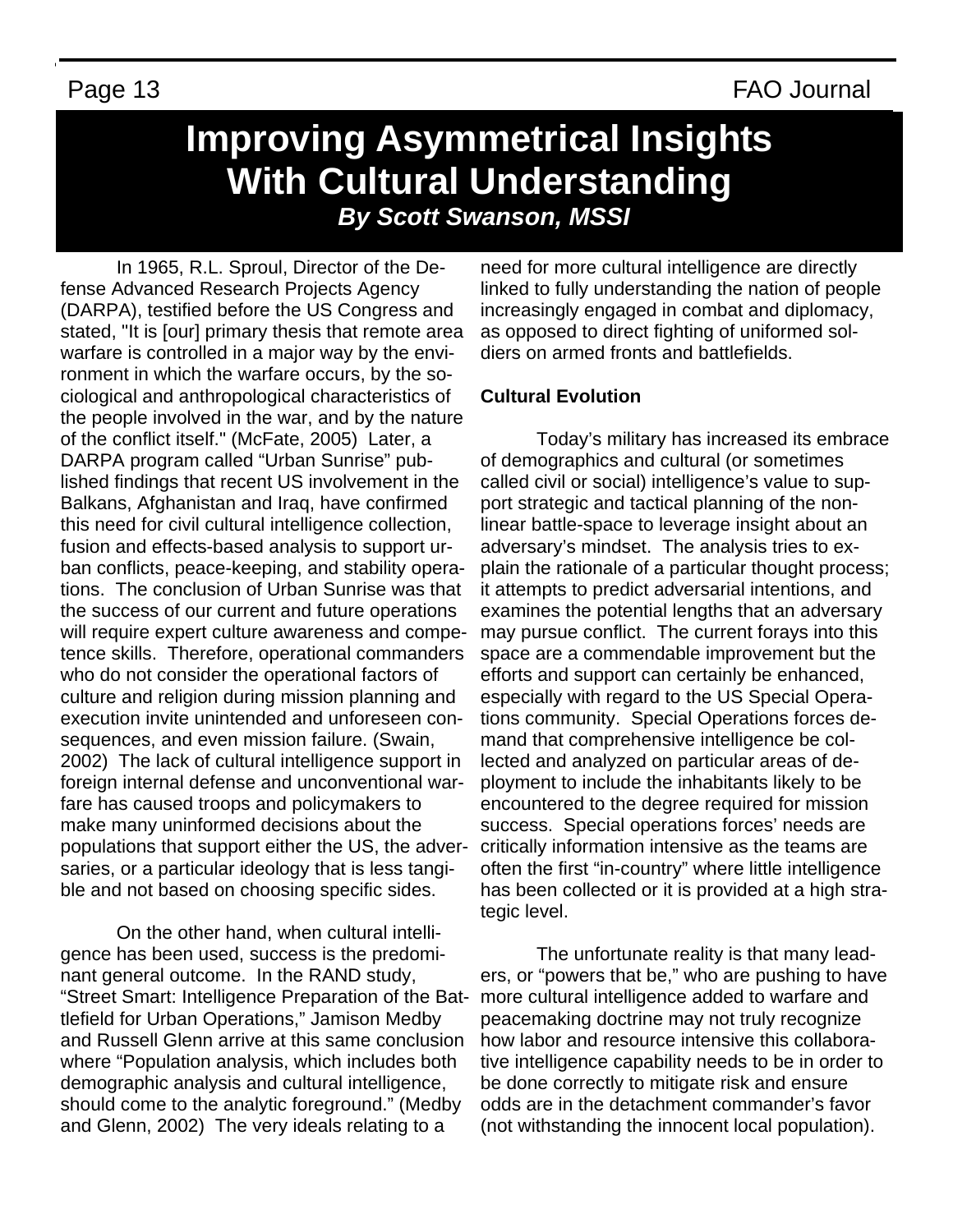When Special Operations targeting and mission planning demands vital timely, detailed, tailored, integrated, prioritized, rapidly updated, and focused intelligence in this area, many of the "target specific" items demand even more collection, research, analysis, and textual elaboration than normally afforded to conventional mission planning. This also requires intensive harmony of the capability it isn't readily prevalent today as a information sharing between the host nation, the diplomatic State Department, area study desk officers, and in-country intelligence agency resources.

The exact degree to which Special Operations demand intelligence is often as elusive to the battle-field commanders themselves as it is to the intelligence officers and analysts that are tasked to help define a requirement and produce an actionable intelligence product. The reason for this void is simply the element of the unknown that we can not identify and the mindset we have all heard of that is defined as "not knowing what we don't know." Training and doctrine try to fill some of these voids in human cognition but somewhere between the Special Forces' Qualification course training and military System of Systems Analysis (SoSA)/ joint intelligence preparation of the battle-space (JIPB) for Rapid Decisive Operations and Urban Intelligence Preparation of the Battlefield, the devil lurks in missing details. These gaps lead to inapt understanding of adversaries and area inhabitants, which can taint analysis and therefore accuracy in mission planning. JIPB consists of steps to ensure systemic analysis of operational environments and adversaries, but even such a process does not define the components in terms of other doctrine such as a political, military, economic, social, infrastructure, and information (PMESII) nodal analysis in the checklist for Peacekeeping Operations and Information Warfare Battle-Space Environment definitions.

The C3I Center at the George Mason University recently cited the Joint Information Operations Center has been in writing, "Finding and understanding the causal links in the adversary's

systems and measuring the effectiveness of disrupting those systems will be new fields of analysis for intelligence professionals as well as new responsibilities." (Decision Support for Effects Based Operations in Support of JFCOM J9 Millennium Challenge, 2002) It should not be too bold of a statement to interpret this citation as - realistic resource. This of course is a failing of critical information when attempting to increase the probability of mission success and reducing the degrees of risk with resources that are not yet up to speed to meet vital demands.

SoSA/Operational Net Assessment (ONA) teams are improving the capabilities to perform a "system of systems analysis" using every dimension of PMESII. Yet, Special Operations missions do not only require this detailed level of planning for success, they require a great deal more details for field commanders, especially in the delicate nature of psychological and civil affairs that are intrinsically tied to information operations and knowing exactly how a country and its populace are tied to a particular conflict and inherent belief systems.

The US Marine Corps' Small Wars Center of Excellence website states that with regard to "small wars, the key factor in determining who wins and who loses will often be knowledge of the local culture. Culture is far more than language, folklore, food, or art. It is the lens through which people see, and make sense of their world. Culture determines what is admired and what is despised, what makes life worth living, and what things are worth dying for." (Small Wars Center of Excellence, 2006) According to the Marine Corps Intelligence Agency (MCIA), over 50 percent of all requests for information (RFIs) from the 1st Marine Expeditionary Force are culture related.

### **Missing Link**

The current focus of most cultural intelligence that goes outside of PMESII is only col-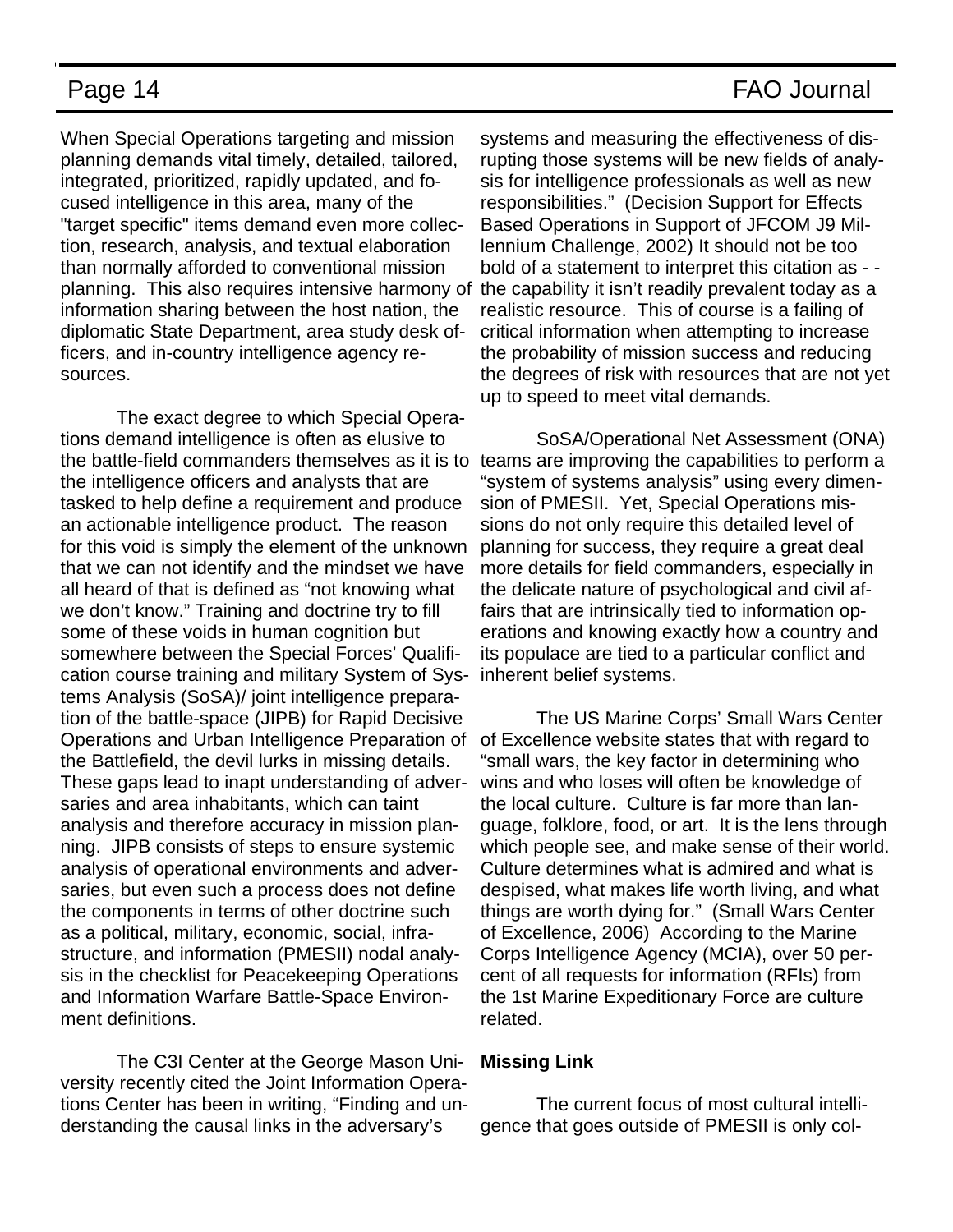lected at the theater's visible surface to an observer. Even the doctrinal format for joint special operations targeting and mission planning procedures suggest intelligence packages cover these surface level insights without demanding more insights below a level of basic cultural facade. (Department of Defense, 2003) This format misses the base of social beliefs and community behavior that creates an individual or group's intentions. National culture, from a psychological or sociological perspective, is the set of enmeshed traits that are passed down through members of a group. These traits are typically slow to change and therefore can be understood and/or identified well in advance of military operations. Further, these traits have been scientifically proven to have some genetic components that are passed through generations, and many of the social traits are so routine and automatic that they never reach a conscious level in the individual.

Typical civil and cultural intelligence content in its current state is limited to our five sensory inputs for attainment. These cultural traits can be defined as observable qualities to include: language, food, population, clothing, pace of life, emotional display, gestures, or eye contact. Unfortunately, adversarial precognition answers remain a bit more hidden even beyond the typically analyzed social and political movements or characteristics. These elusive insights can involve: notions of time, how an individual fits into society, **Failures**  their beliefs about human nature, the importance of work, tolerance for change, preference for leadership systems, motivation for achievement, communication styles, thinking styles, etc. They can also contribute to judgments about what constitutes acceptable levels of actions such as aggression.

While many of these insights seem a bit "touchy feely", the characteristics become vastly important when formulating additional questions around essential elements of information to assess reliability of intelligence sources, mitigating

ground surprises, influences of indigenous friendlies versus hostiles in an area, and recruitment susceptibility for human intelligence assets or terrorist/insurgency forces. These answers cross validate data required by other methods that also consider the use of denial and deception and threat evaluations. JIPB attempts to answer many of these questions but does not completely take the data to a level of understanding how each piece interrelates and has particular influence on a general population.

"Three-domain" urban models acknowledge a need to similarly model human organizational behavior (cognitive domain), information paths and structures (informational domain) and the physical infrastructure (physical domain), yet for tactical intelligence at the field level the intelligence should actually go deeper to assess the group/individual dynamics, predispositions, and possible reactions to identify an adversary's human capabilities, limitations, and vulnerabilities by investigating the environmental factors found in values, beliefs, religion, etc. Such deep dives add significant insight to strategies manifested in Special Operations Mission Planning Folders-Battlefield Area Evaluation in the social, cultural, and psychological areas that will in turn add more insight to the areas of government, military, trade and industries, friendly forces, hostile forces, or non-belligerent third-party forces.

Despite best intentions and Transformation programs, until a change is made, failures to properly support field commanders will persist. Such commanders will lack the intelligence on the dynamics of theater cultures and behavior patterns (e.g. keeping the exclusive control over a piece of territory) and how tribal chiefs (i.e. Warlords) establish and maintain control. This had been most recently experienced in Somalia, Afghanistan, and Iraq.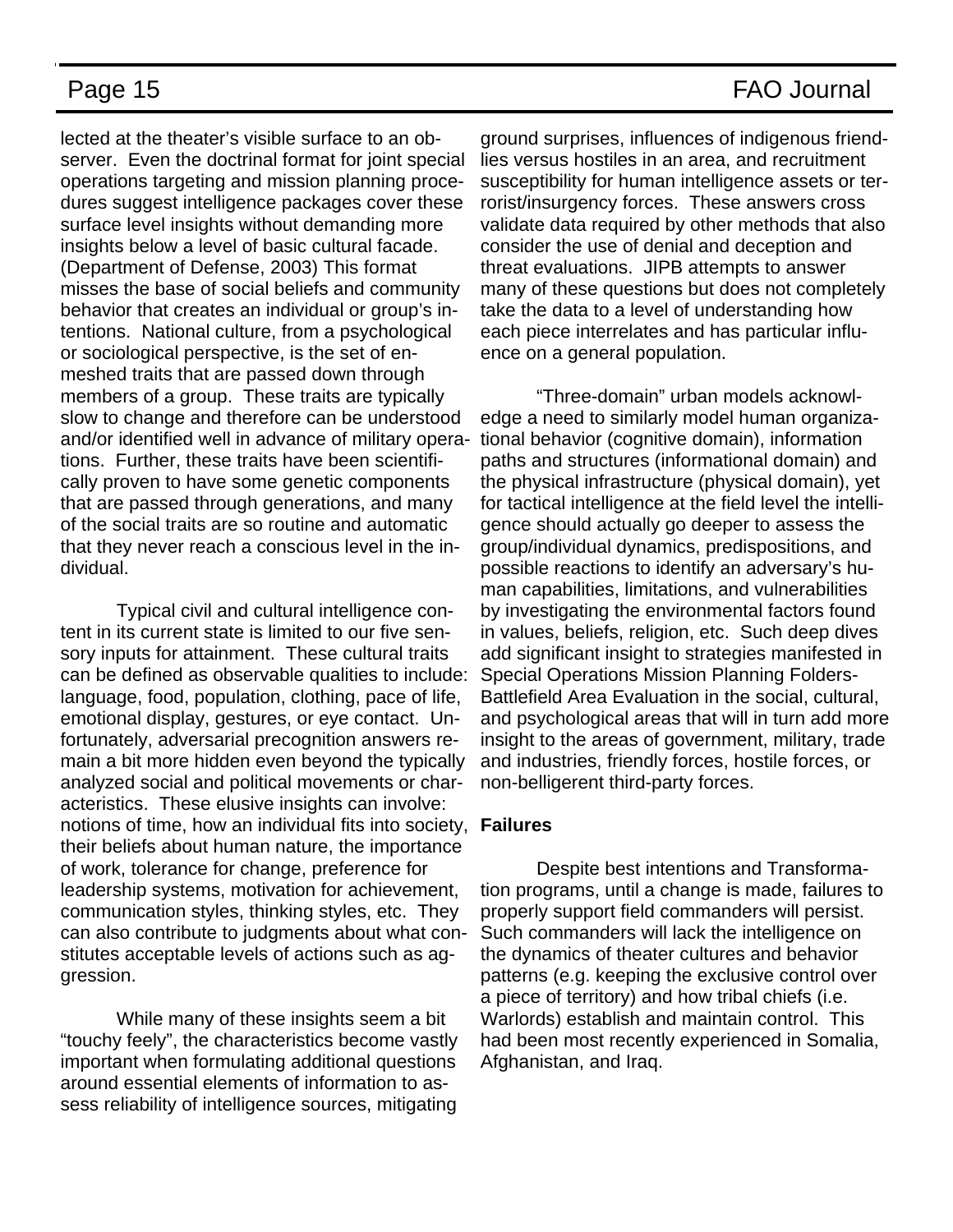In Somalia, as one example, although armed opposition to the government of Mohammed Siad Barre had existed for many years, the war intensely began in May 1988 when the Somali National Movement (SNM) began fighting the government in north-western Somalia. Other armed opposition groups, mainly clan-based, arose over the next few years in southern Somalia, and in 1991 the Barre regime was deposed. Clan, sub-clan, warlord, and faction -based clashes continued with a number of prominent groups within Mogadishu, to include a faction of the United Somali Congress (USC), led by Muhammad Qanyare Afrah; another faction of the USC, led by Muse Sudi Yalahow; the USC/ Somali Salvation Alliance, led by Umar Finish; and the Somali National Alliance (SNA), led by Usman Hasan Ali Ato.

Within the web of clan and warlord conflicts, historically General Morgan and his forces clashed with the Jubba Valley Alliance led by Colonel Bare Hirale. Dabare and Luway subclans both from the Digil-Mirifle clan clashed. An alliance of the Marehan sub-clans of Hawarsame Rer Hasan and Habar Ya'qub fought with Ali Dheere and Rer Ahmad forces. Militia of the Abgal clan allied to two rival businessmen from the Warsangeli and Wabudan sub-clans clashed with each other. Murusade and Duduble sub-clans, both from the Hawiye clan, clashed. Colonel Abdullahi Yusuf, General Ade Muse Hirsi, and Jama **A New Opportunity**  Ali Jama, had been in conflict over control of the self-declared autonomous region of Puntland.

The US misperception of the Somali clan structure, rivalries, and ignorance of the notion of "collective responsibility" led the coalition to concentrate its attention on Ali Mahdi and Aideed; Somalia's main warlord's. In *Cultural Issues in Contemporary Peacekeeping*, Tamara Duffy summarized that the unintended consequence of this was that UN actions actually enhanced the degree of power and authority which the warlords desired but, up that point, did not legitimately possess. (Duffy, 2000) This then led to the mar-

ginalization of other clans, thereby upsetting the traditional balance of the Somali kinship system.

Without knowing the specific goals of the parties in conflict, troops enter a country not having the whole comprehension of the political and social situation to include the personalities involved. This includes who in an area owes whom certain favors or debts; how families are interlocked, favored, and ranked; knowledge of cross border tribal and family relationships; and how having a US military group in the area will effect daily civil dynamics. With respect to this last item, situational awareness and social intelligence link to cultural integration, because troops must recognize the need to behave in a certain manner and be adaptable to act suitably.

Without such details, theater engagement plans will not be able to cover much of the fine point details that soldiers need in the field to add proper contextual meaning to their observations to even translate into intelligence findings. Even ONA "Red" and "Blue" teams will likely not have enough ground level intelligence to truly think like the enemy. There are in general a number of reasons at this point for such gaps, to include: some ignorance, lack of appropriate analytical training, cultural mirroring bias, or an overall combination of all.

While the world has a number of conflicts requiring attention, the issues surrounding the Global War on Terror (GWOT) bring another opportunity for the U.S. to improve upon the many lessons learned regarding cultural knowledge and understanding. In particular, the Sahara/Sahel's Tuareg people are a perfect starting point.

Presently, State and military are looking at North Africa from both a big picture concerning interested rival countries creating ties and natural resource exchanges that could be against U.S. interests and at the same time looking from a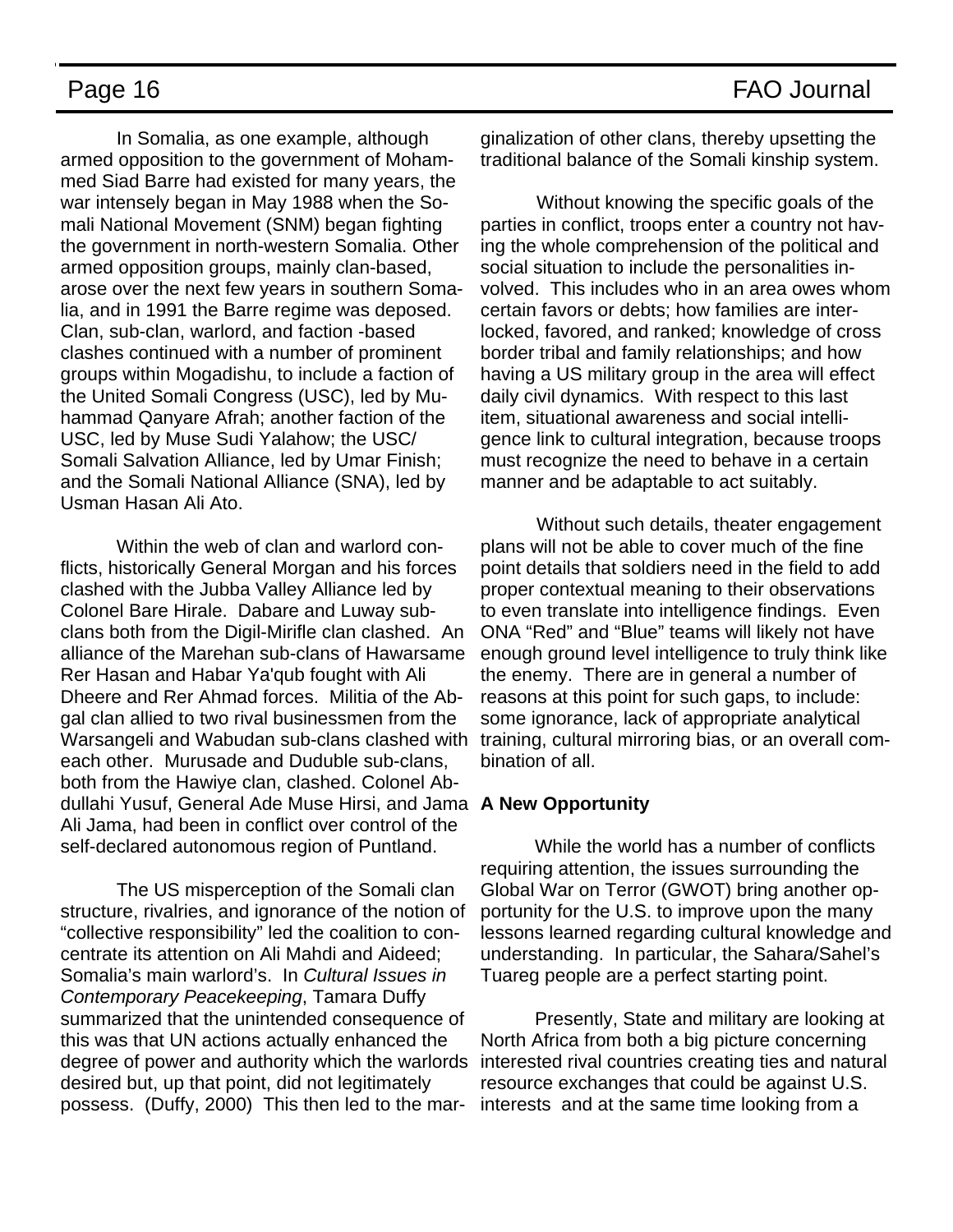situational vantage point at small scale conflicts to the hunt for terrorists. Urgency of the ever shifting current situation is often most focused on and can lack the time to develop predictive models and assessments for long term cause and effect of actions. As more parties become involved with strategic planning and low-key military operations, the more likely a disruption of the fragile socialcultural and political dynamics in this area. The results could be an even greater disharmony in the region and an escalation of support to terrorist to that of the Tuaregs but the movement also activities or alliances with other foreign nations for comes with links of "interest" to the U.S. by the aid and support.

For the indigenous people of this region, in particular the desert dwelling nomadic Tuareg people, the environment they inhabit is not perceived simply as a physical entity with boundaries or borders, but it is also as a socio-cultural entity. This is often misunderstood by most external agencies, including military, government, and many 'aid' agencies. With the geo-political issues today bringing interest to their lands, there is increasing concern that the Tuaregs will be inevitably caught in an environmental catastrophe (chiefly to their cultural legacy and sense of self) resulting in another conflict uprising. Already the Trans-Sahara counter-terrorism policing and crackdowns have increased the cost of goods and reduce profits for Tuareg trade. Tuareg play a marginal role in the greater illegal smuggling commerce as car and caravan drivers, and they are typically absent in the higher positions of the organized network. A more significant concern in the Sahara area is to contain the al Qaeda-linked Salafist Group for Preaching and Combat (GSPC), one of Algeria's stronger rebel forces, which the U.S. fears is recruiting and regrouping further south in Africa after being largely chased from its homeland. The anti-terror mantra has been "Wherever there's evil, we want to get there and fight it," but this fight has the Tuaregs caught in the cross hairs with security requirements and border crossing procedures affecting their livelihood commerce.

Added to the War on Terror are foreign exchanges regarding natural resources and the spread of Islam. Chinese, Libya, France, Russia, Pakistan, etc. have interests in regional resources and are financing local power-holders and nation states. This is causing more land grabs in an area that the Tuaregs typically use with little comprehension (or less consideration) for territory ownership. Jamaat al-Tabligh is the largest Muslim mission and has a similar communal lifestyle spread of anti-Western sentiment groups i.e. Hamas, Hezbollah, ISI, Pakistani Army, Baathism, Nasserism, Muslim Brotherhood etc. These groups, too, are trying to gain influence in Africa with some Saudi money trying to dictate how Islam should be practiced (by controlling with the funding).

An historical quick-fix remedy for the perceived growth of terrorism is typically to arm and train the various indigenous clans and factions that pass for governments in the area or are the governments in the path of potential resistance– disregarding their own connections with rogue arms dealers and organized crime, as well as their often precarious grip on power. This historically haunts the sponsor later and indeed may again. In North Africa, there is a tension between the Sahara nation states and the Tuareg people. Tuaregs have long felt oppressed from government and a sense of racial prejudice, which has led the Tuareg people to desire an independently recognized state. It is important to note that rally cries are of independence and injustice (perceived or real) -- not the religion of Islam. Linked to these economic and social/cultural grievances are desires for increased political rights and decision-making. By arming and training both nation state militaries and Tuareg tribes, it would be inevitable that an escalation of civil malaise could spark greater armed conflicts.

Another less viable solution is an attempt to coral the nomadic Tuareg into an area that can be better monitored and secured. Decentralization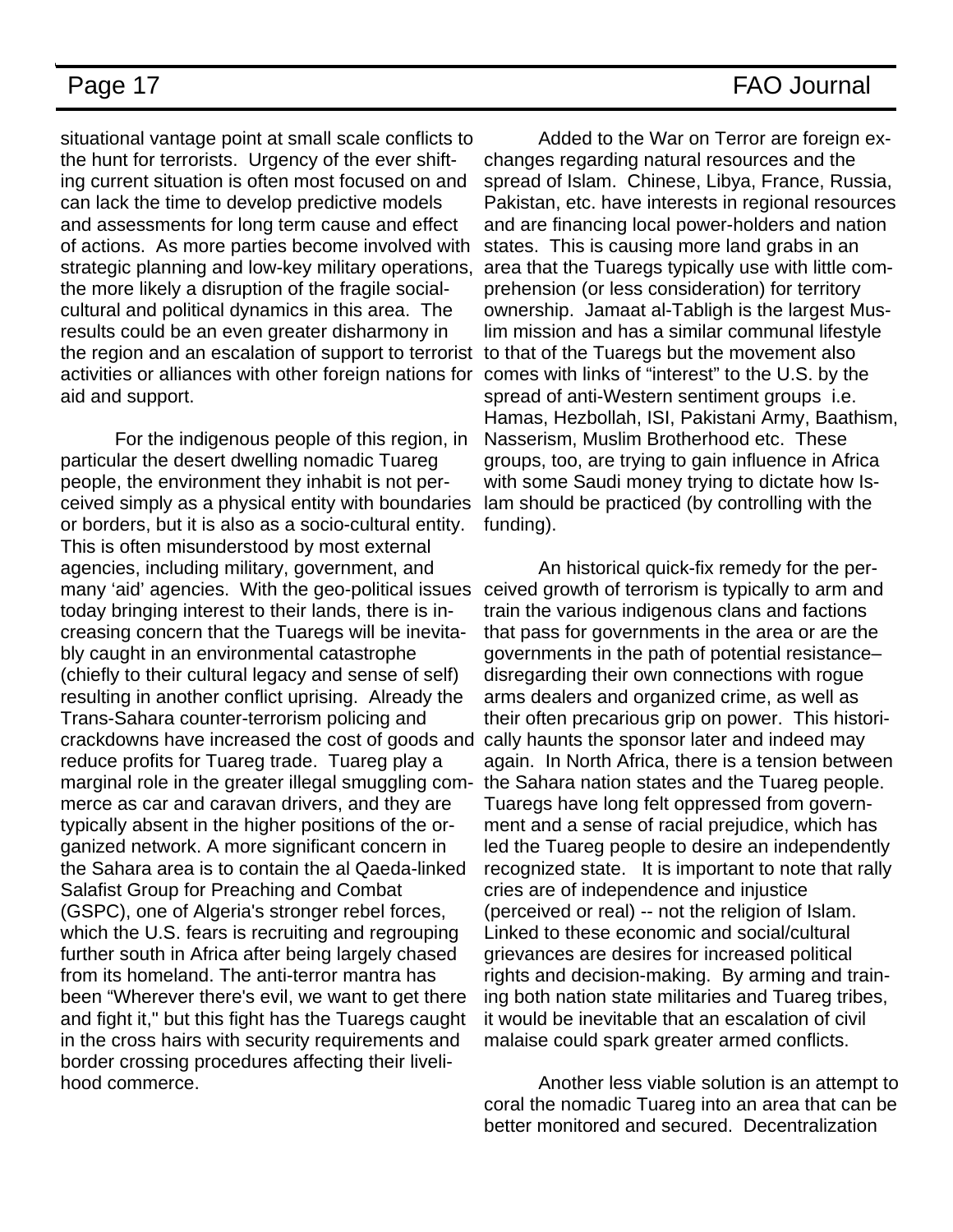vs. sedentarism and the new lifestyle requirements can mean deep humiliation or frustration to the Tuaregs depending on the situation and class hierarchy of the community social system. Aid provision to the Tuaregs is also not conducive to sedentarisation and stability in the long term. Rather, it encourages dependence on aid, reinforces an uneven distribution of wealth, and ultimately leads to conflict between the "haves and have nots". In this scenario, whether voluntary or forced, migration has to be understood by the Tuareg as a strategy to survive. In the past, public education has also been used to woo the Tuaregs, but at the time, Tuaregs used it as a punishment to indentured slave children over their own intercultural education. The key take-away here is that solutions we deem as viable do not always hold the same value as we perceive.

It can be foreseen that typical intervention (policing, refugee camp assignment, or aid), touching a key source of wealth and harmony in the region, could provoke strong and violent reactions from the population, perhaps

leading to a deepening of the relations between smugglers and terrorists, instead of a loosening. Instead, a more diplomatic and information operation strategy geared toward U.S. interests may have more positive effects. The Tuaregs are territorially concentrated and they exhibit low levels of political organization and moderate levels of group cohesion (as we define it). Clans and federations still hinder their nationalist movements but must be considered integral to nationalist diplomacy. Each confederation has a unique challenge that must be addressed with a unique solution (This is a critical factor in each group's interaction with the U.S. soldiers and the [ONA] effects that are planned). Here ethnicity is the "ideology" at hand yet it is fueled in class discrimination as race and racism by basis of physical appearance by skin tone and feudal class. This means that without a common ground such as independence, the next best unifying element could prove a degree of success. Coupled with this would be a long and short term requirement that entails regular ground interaction, cultural knowledge enhancement, Information Operations, FAO par-

# **Foreign Area Officer Association (FAOA) MEMBERSHIP APPLICATION**

| Name:<br>Street:                            |                                                                |                   |       | Regional Specialty: _______<br>$\frac{1}{2}$ State: $\frac{1}{2}$ Zip: $\frac{1}{2}$ |
|---------------------------------------------|----------------------------------------------------------------|-------------------|-------|--------------------------------------------------------------------------------------|
|                                             | E-Mail:                                                        |                   |       |                                                                                      |
| Membership Options: (Check Appropriate Box) |                                                                |                   |       |                                                                                      |
| 1 Year - \$25.00                            |                                                                | 2 Years - \$38.00 |       | 3 Year- \$46.00                                                                      |
| Active                                      |                                                                | Reserve           |       | Former Service                                                                       |
| Signature: ____                             | $\mathbf{r}$ . The state $\mathbf{r}$<br>$\bullet$ . $\bullet$ | $\blacksquare$    | Date: |                                                                                      |

Mail with your check to: FAOA, P.O. Box 295, Mt. Vernon, VA 22121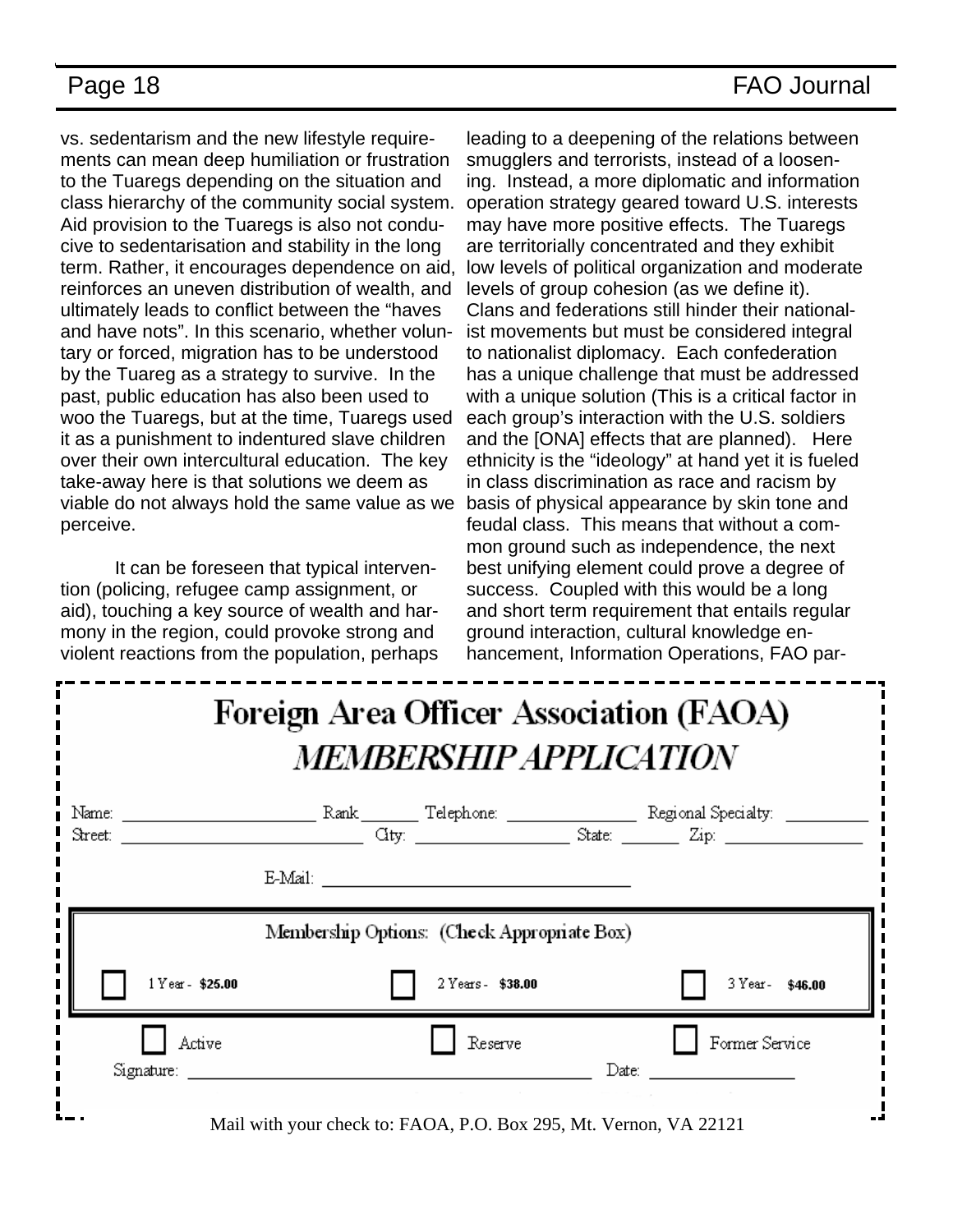ticipation, and inter-agency /military/ department collaboration and intel sharing. This will illuminate the real issues at hand and present solutions around underlying Tuareg intentions and will.

### **Discovering Intent and Will**

A generally accepted model used at the Joint Military Intelligence College dictates that Risk=Threat x Vulnerability. Within this model, Threat=(Capabilities x Intent) (Will x Action). The critical, yet less examined, elements in the model are Intent and Will. But by using a research framework that blends targeted intelligence collection, anthropological research, and psychology to permeate cultures, a combination of analytical techniques can expose these elusive battlespace elements covering the life-cycle of a conflict to target correlating key nodes and links.

Relatively little is known about the terrorist or insurgent as an individual, and the psychology and history of unconventional warfare actors remains poorly understood. Attempts to clarify terrorism and activists in merely psychological terms ignore the aspects of economic, political, and social aspects that have typically motivated radical activists, as well as the possibility that biological or physiological variables may be a factor in bringing an individual to the point of carrying out terrorist acts.

The social psychology of political terrorism has received extensive analysis in studies of terrorism, but the individual psychology of political and religious terrorism has been greatly disregarded. This is regrettable because psychology has perfect tools to examine behavior and the factors that influence and control behavior, and it can provide practical as opposed to purely conceptual knowledge of terrorists and terrorism.

As an aside, SoSA ONA definitions in this area state "A Social System is a network of social relationships that is organized integrated and shares a common value system." In broad the-

ory, perhaps this is true. (Joint Warfighting Center, 2005) However, at ground level, one sees that codes, ideology/theology, beliefs, and behavior may have adjoining points that create a sense of harmony within groups, but individuals who are susceptible to changes will likely not share such an all-encompassing rigidly defined value system. Individuals may simply share "interests" at that particular time. In some cases, one group may come to scrutinize the beliefs and actions of another group as fundamentally evil and morally intolerable. This can result in internal hostility or violence and damages the relationship between the two groups. For this reason, moral conflicts tend to be quite harmful and inflexible – or exploitable for the urban war-fighters.

One element of the psychological analysis in this process is the use of Behavioral Science, but at a more complex level then that of typical profiling techniques. A belief model coupled with social cognitive theory can define human behavior as a dynamic interaction of personal factors, activities, and environment. The process illuminates what is reality for groups and individuals, and therefore how that behavior is interpreted, predicted, and can potentially be changed. To support this analysis comprehensive intelligence collection and anthropology must be conducted to also consider a level of likely scenario-based ramifications to consider ever-changing free-will before mission planning and during missing execution. This is also where significant anthropological methodology approaches to participant observation, fieldwork, and historical research makes a contribution to the puzzle for assessments of historic and recurring experiences.

According to defense analyst and anthropologist Dr. Montgomery McFate, anthropology as an intelligence contribution is noticeably absent as a discipline within our national-security establishment, especially within the intelligence community and Department of Defense. Dr. McFate defines the role that "Anthropology is a social science discipline whose primary object of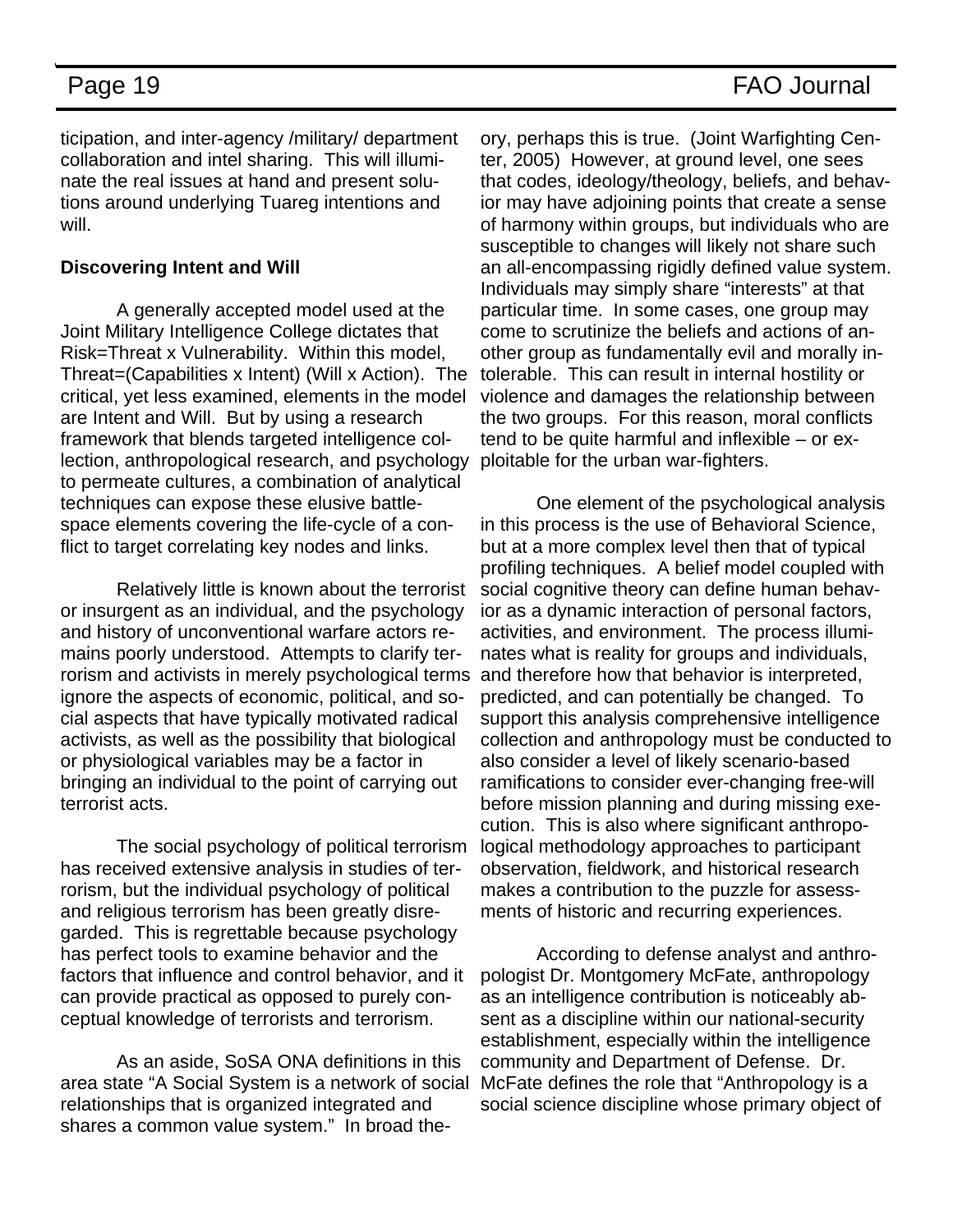study has traditionally been non-Western, tribal societies. One of the central epistemological tenets of anthropology is cultural relativismunderstanding other societies from within their own framework." (McFate, 2005) Here is a very important emphasis of "understanding within a society's own framework", which is quite different from understanding a society from our own mindset and framework. The differences between the two (us versus them) are found to be quite different from the standpoint of predispositions in interpretation and context. As a brief example, the Tuaregs, a North African Sahara Berber people, govern desert space and confederations by a blend of informal economies, loosely structured laws, historic boundaries, and, most importantly, self-understanding. Due to the fact that their "rules" can not be defined in modern state infrastructures, the French and the nation-states within the region have often come in conflict with the Tuaregs when extensions and intrusions to the territories are committed. Conflicts and rebellions will continue without a better sense of how the Tuaregs think and how their social/culture has they wrote on the subject, "Cultural adaptability historically evolved to be what it is today.

### **Conclusion**

Analysts should avoid segmenting adversaries or potentially hostile individuals into randomly defined groups and our own convenient categories, tables, and data fields. Cultural intelligence analysts should ideally depict inferences from three main facets that can be found in social cultures:

- Cognitive-Judgment and Reasoning Traits (strategies used in decisionmaking).
- Motivational-Inducements to action (beliefs about good and bad).
- Behavioral Actions and Reactions based on internal and external stimuli (the observable traits such as customs, language, social interaction).

These inferences take form in definable qualities, whether they be links, nodes, indicators, etc., that

can be applied to pattern recognition surrounding the adversary or the indigenous people of an area of interest.

Those surrounding factors will be seen in the environment or a typical area study (geography, political, economic, sociological, linguistic, demographic, and cultural) but consider a more tactical consideration that is brought down to a local or personalized level to assess individual perspectives, behavioral patterns, psychographic profiles, etc. Herein lies the real "ground truth", especially with regard to the current Sahara challenges that affect the Tuaregs.

With improved cultural intelligence net assessments leaders and commanders can better construct essential elements of information for engagement and even survival, evasion, resistance, and escape needs should a situation become more hostile. US Army Lieutenant Colonels David P. Fitchitt and William D. Wunderle confirmed their experiences and observations as includes learning such things as language acronyms, slang and jargon that are unique to the culture; goals and values (formal rules and principles, as well as unwritten, informal goals and values that govern behavior); history (traditions, customs, myths and rituals that convey cultural knowledge); and politics (formal and informal relationships and power structures within the culture)." (Wunderle, 2005)

At such a micro-level, a tactical urban warrior can focus for maximizing courses of action and cover strategic, operational, and tactical needs. From here commanders are enabled to take surprise from the enemy; forecast- expanding upon the capabilities of intuitive intelligence and introducing "presencing" to the equation; come to a better understanding of the relationship one enters with the adversary — known, suspected, and unknown; and fully understand the local power chains of influence.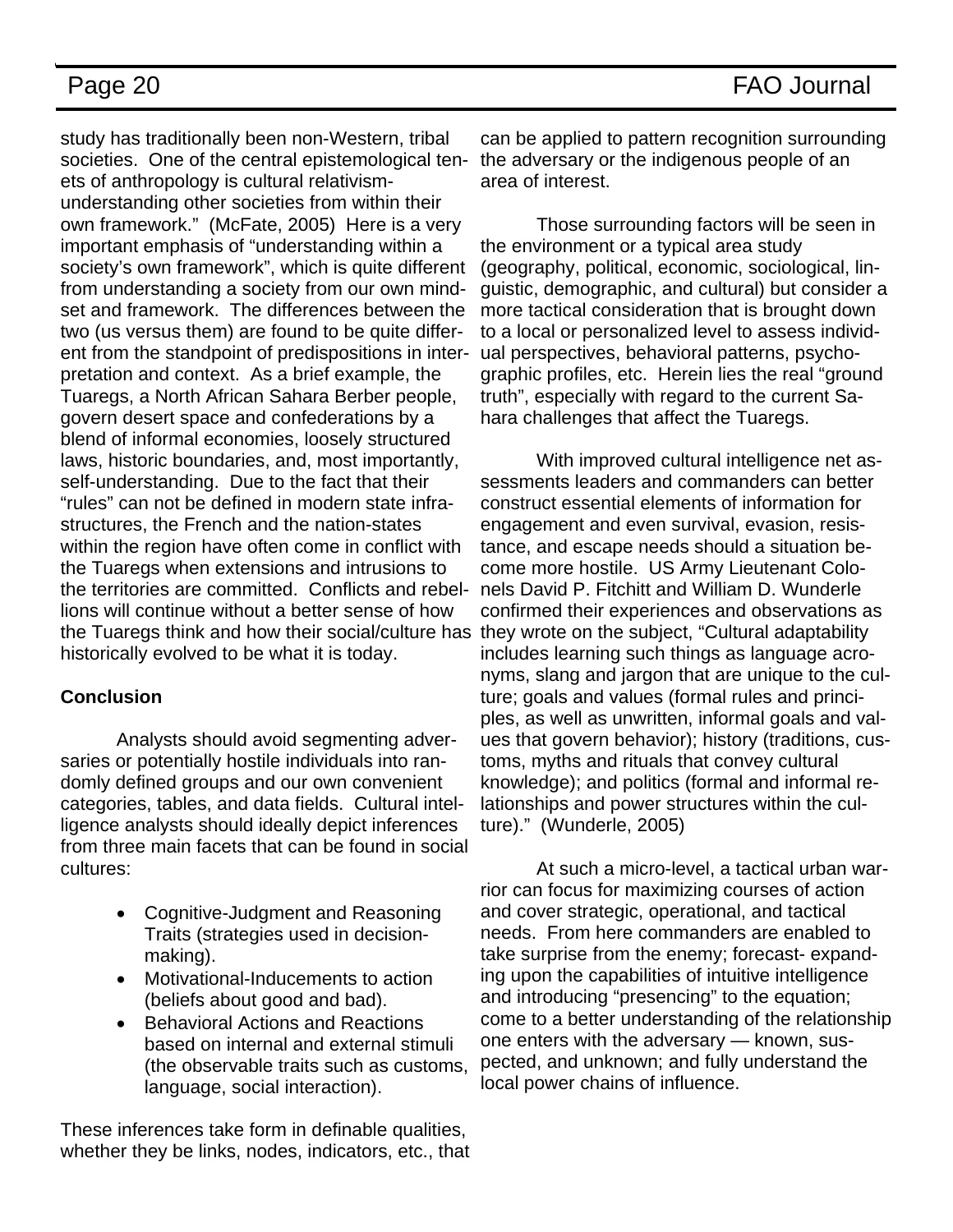Field Manual-Interim 3-07.22 highlights this micro-level as a formal process, ric of a local area is initially the most influential factor in the conduct of counterinsurgency operations. Unfortunately, this is often the factor most neglected by US forces." (Department of the Army, 2004) By becoming aware of the full human reasoning process within an area, and the choices people make, between observing data to ultimately taking action, personal and situational awareness can also transform to an ability to change or even shape others' beliefs. This is the stage where one truly knows an adversary. Perhaps it is stated best by a former expert in this area –

> "When I took a decision or adapted an alternative, it was after studying every relevant- and many irrelevantfactor. Geography, tribal structure, religion, social customs, language, appetites, standards- all were at my finger-ends. The enemy I knew almost like my own side." – Colonel T.E. Lawrence, 26 June 1933

*Scott Swanson, a Military Intelligence Corps Association, Foreign Area Officer Association, and Association of Former Intelligence Officers member, specializes in strategic and tactical operation intelligence collection and analysis. He is currently the Chief Desk Officer for Delphi International Research, and is a strategic advisor at the California University of Protection and Intelligence Management in the areas of propaganda, international economics, and covert action academic programs. Mr. Swanson's educational background consists of a M.S. in Strategic Intelligence, a B.A. in Culture and Communication (Languages studied: French, Arabic, and Spanish), and is currently pursuing a PhD in Behavioral Social Psychology. Readers can reach Mr. Swanson at 1-312-659-3000.* 

### **Bibliography**

"Understanding and working within the social fab-AFOSR/NM (2002), Broad Agency Announcement 2002-1, Decision Support for Effects Based Operations in Support of JFCOM J9 Millennium Challenge 2002.

> Commander's Handbook for an Effects-Based Approach to Joint Operations. (2006) Joint Warfighting Center, Joint Concept Development and Experimentation Directorate Standing Joint Force Headquarters. Available online at http://www.dtic.mil/doctrine/jel/other\_pubs/ eb\_handbook.pdf

Duffy, Tamara. (Spring 2000) "Cultural Issues in Contemporary Peacekeeping." International Peacekeeping 7: 142- 68.

Department of the Army. (2004) Field Manual-Interim 3- 07.22, *Counterinsurgency Operations*. Washington, DC: U.S. Government Printing Office.

Department of Defense. (2003) Joint Publication 3-05.2, *Joint Tactics, Techniques, and Procedures for Special Operations Targeting and Mission Planning*, Washington, DC: U.S. Government Printing Office. Available online at http:// www.dtic.mil/doctrine/jpoperationsseriespubs.htm.

McFate, Montgomery. (March/April 2005) Anthropology and Counterinsurgency: The Strange Story of Their Curious Relationship, Department of the Army Headquarters, Available online at .

Medby, Jamison J. and Glenn, Russell W. (2002) Street Smart: Intelligence Preparation of the Battlefield for Urban Operations. RAND Corporation: Santa Monica, CA. Available online at http://stinet.dtic.mil/cgi-bin/GetTRDoc? AD=ADA411686&Location=U2&doc=GetTRDoc.pdf.

Swain, Calvin F., Jr. (2002) "The Operational Planning Factors of Culture and Religion." Naval War College, Newport RI. Available online at http://stinet.dtic.mil/cgi-bin/GetTRDoc? AD=ADA405887&Location=U2&doc=GetTRDoc.pdf

US Marine Corps (2006) Center for Emerging Threats and Opportunities website. Retrieved on 10 October 2005 from the Small Wars Center of Excellence at http:// www.smallwars.quantico.usmc.mil.

Wunderle, William D. (2005) "Through the Lens of Cultural Awareness: Planning Requirements for Wielding the Instruments of National Power." Annotated Briefing for the U.S. Army, RAND Arroyo Center.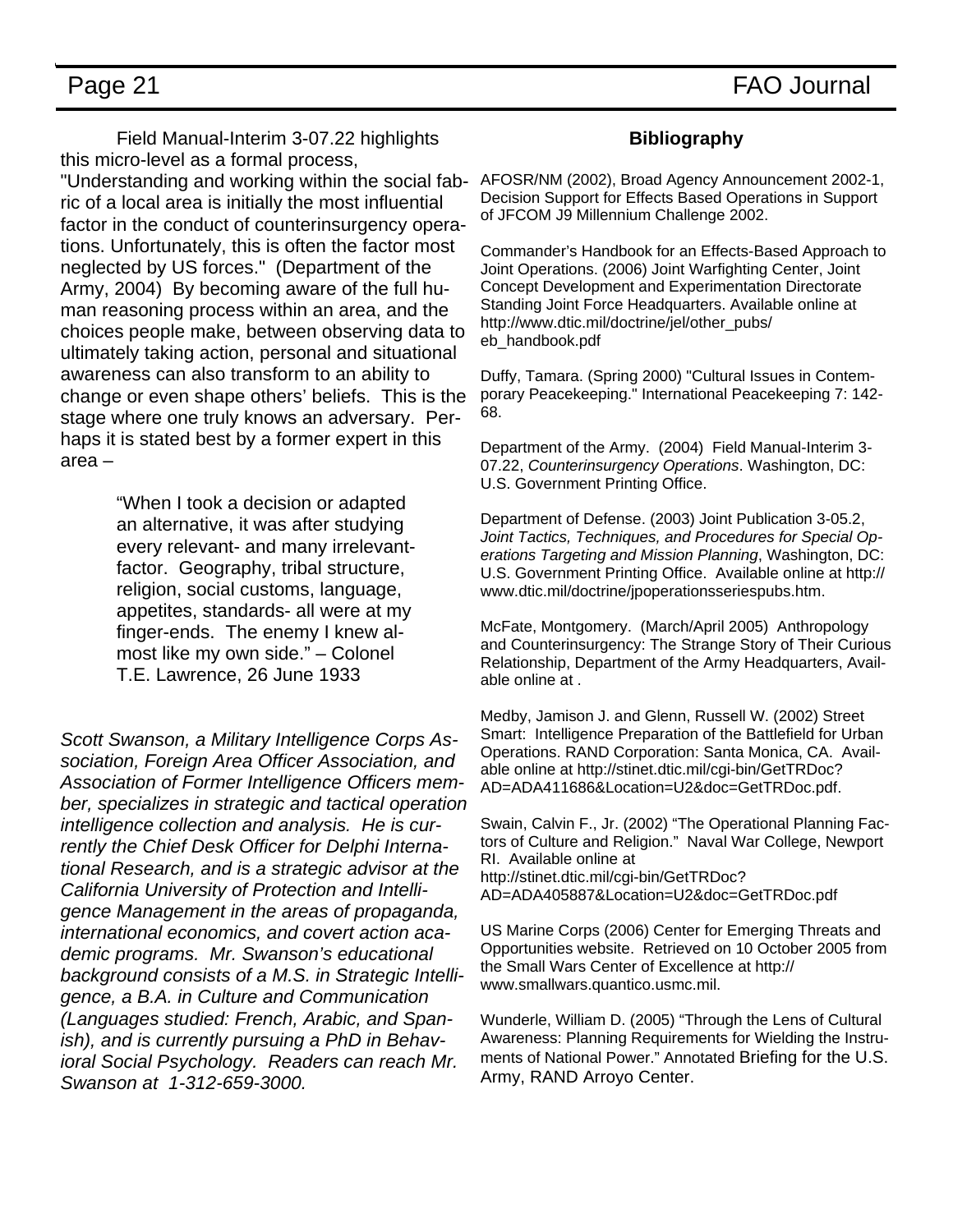# **Transforming the Officer Personnel Management System**  *By LTC Mo Gillem, USA, OPMS Task Force PAO ,*

*The Army's Human Resources Command responds to the challenge to grow adaptive leaders* 

The Officer Personnel Management System (OPMS) review, outlined in the Spring 2005 issue of Perspective, identified a number of changes to meet the needs of an Army at war while transforming. The changes focus on developing the competencies required of Army officers in the 21st century security environment and synchronizing the personnel management system with the operational battle rhythm.

HRC established the OPMS Task Force to review and recommend changes for an OPMS that achieves specific objectives.

The foundation of the evolving OPMS is the functionally aligned OPMS design. All officers should understand this revised design and be familiar with key implementation dates.

### *Develop Skills Required Today and Tomorrow…*

Growing adaptive, multi-skilled officers capable of operating in the 21st century security environment requires opportunities for broadening perspectives. The task force has been instrumental in implementing a number of initiatives that provide broader officer development, including the Expanded Graduate School program (see Winter/Spring Perspective, pg 7).

Building leaders with expeditionary competencies also requires recognition of Joint, Interagency, Intergovernmental, and Multinational (JIIM) experience beyond formal Joint Duty Assignment List (JDAL) credit. The Vice Chief of Staff of the Army recently approved providing officers with additional assignment opportunities outside DoD to gain greater developmental breadth. These short-term opportunities (e.g., detail up to 90 days) focus on "just-in-time" as well as "justin-case" development and complement graduate education. The task force also is developing better means to capture JIIM experience.

*… and Group Skills Functionally to Meet Army Requirements* 

The Army OPMS must align branches and functional areas consistent with joint doctrine, focusing on development of multi-skilled leaders. The task force presented a functionally aligned OPMS design to the Chief of Staff of the Army, which became effective Sept. 5.

The functionally aligned OPMS design comprises categories and groups composed of branches and functional areas with similar battlefield functions, to facilitate the development of the broader functional competencies required in the 21st century officer. To support officer management and development under this design, the Officer Personnel Management Directorate (OPMD), HRC-Alexandria, reorganized this summer. The three approved functional categories and associated functional groups are shown in the chart accompanying this article.

Implementing the design requires coding multifunctional positions that facilitate the development of multi-skilled leaders. Working with the proponents, the task force identified a small number of positions (approximately 10 percent of the senior major and junior lieutenant colonel positions) which could be accessible to officers with the requisite knowledge, skills and abilities. The CSA approved the position coding to allow broader access. Within this "position access" construct, officers can gain broadening experiences by filling identified positions within functional groups, within functional categories or across functional categories of the functionally-aligned design. Over the next six months, the positions will be refined and coded so officers with the appropriate skills or training can serve in these shared positions and benefit from the experience.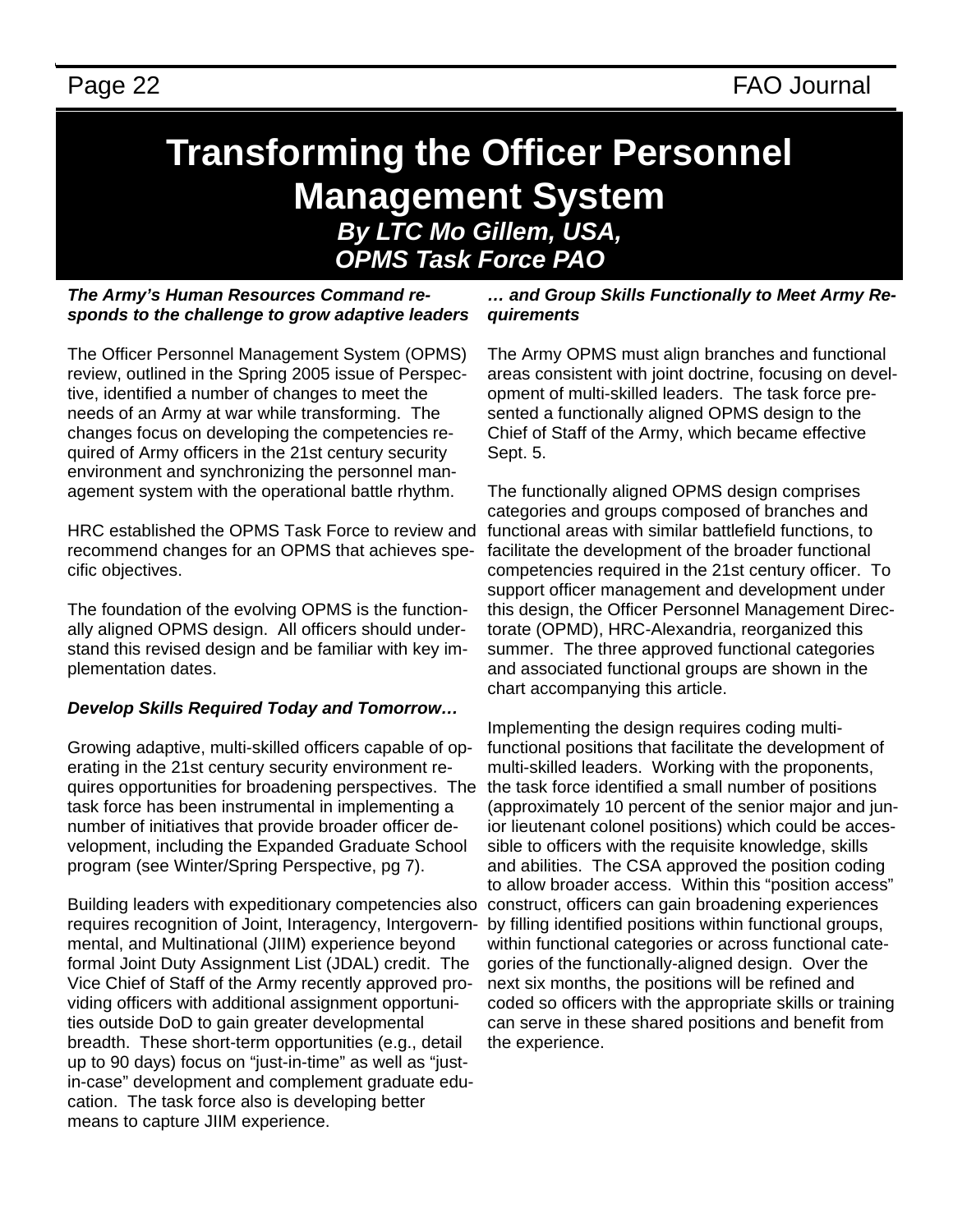### Page 23 FAO Journal

### *Shift Career Paths – less prescriptive, less timeline-driven*

Deputy Chief of Staff G-1 revised DA Pamphlet 600-3, Commissioned Officer Development and Career Management, in 2005 to reflect an OPMS model emphasizing broader career paths with joint and interagency experience earlier in an officer's career. The next version of this critical document will include another update to the model, reflecting even broader development within the new functional categories.

To achieve the required shift in career paths, HRC has modified various processes, beginning with the elimination of the functional area designation and the creation

of two functional designation opportunities – one in the fourth year of service and one in the seventh year – to best support the requirements for functional-area officers in the modular forces.

In support of shifting career paths to be less command-centric, the task force also presented a concept centered on a revised definition of "command," which

the CSA approved (see pg. 7). The Task Force reviewed Centralized Select List (CSL) categories, policy and procedures to refine the command and key billet lists, and recently announced broader competitive categories for certain commanders, allowing more officers with the right skills and experience to compete.

### *Recruit and Retain Professionals with a Warrior Ethos Inspired to a Lifetime of Service*

Working with the G-1 staff and the Office of Economic and Manpower Analysis, the task force recommended cadets be offered incentives in exchange for accepting longer Active Duty Service Obliga-



tions (ADSO). The incentives include branch of choice, post of choice, or a guarantee of graduate school in exchange for a commitment by the cadet to add three years to their ADSO. This initiative was implemented this year for select cadets in the U.S. Military Academy and Cadet Command (ROTC) with outstanding results overall.

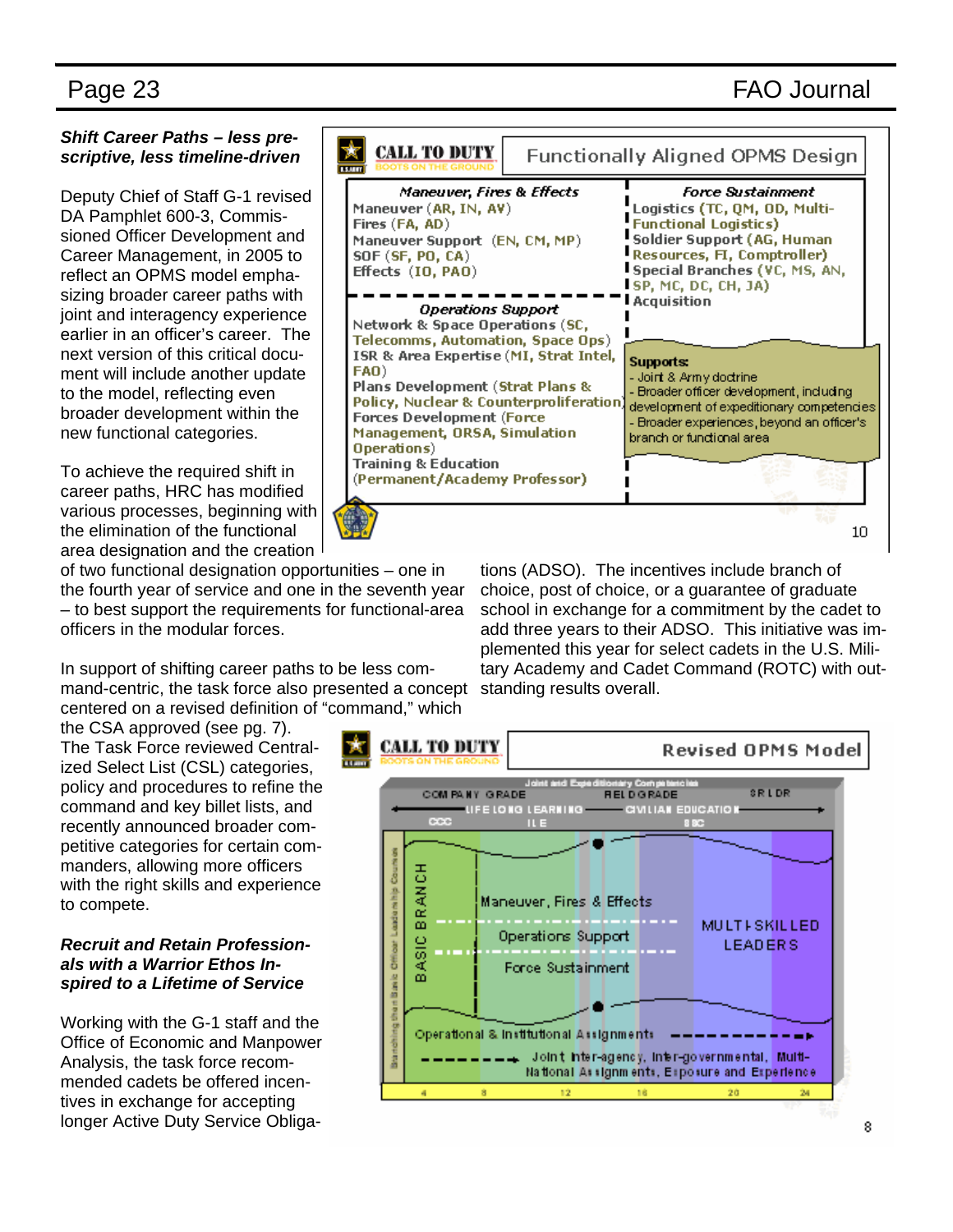Page 24 FAO Journal

The task force continues to refine and develop an appropriate menu of incentives for junior officers, potentially including a retention bonus as well as the expanded graduate school opportunities already in place. As incentives and new programs are available, they are posted to the Commander's Officer Retention Toolkit (CORT) on the HRC website at https:// www.hrc.army.mil/site/active/opfamdd/LDD12.htm.

### *The Way Ahead*

The next review cycle will focus on

integrating Reserve Component officers and warrant officers. Additionally, the task force will continue working to fully implement the CSA-directed changes, including the OPMD reorganization, the coding of multi-functional positions and creation of the system to support position access, and communication of all changes to the field as they occur.

The task force continues to gather input from the field on all aspects of the OPMS as well as providing updates to the field through multiple channels. See the OPMS Community Page on AKO (page 253639) at www.us.army.mil/suite/page/253639. We welcome your feedback on how we can make these pages most useful.

### The *FAO Journal* needs:

\_\_\_\_\_\_\_\_\_\_\_\_\_\_\_\_\_\_\_\_\_\_\_\_\_\_\_\_\_\_\_\_

### FAO articles written by FAOs!

All FAOs are requested to submit articles to be published in the *FAO Journal*. Articles should nominally be 7-10 pages, single spaced (longer articles will be considered). Graphics (pictures, maps, charts) should be included embedded in the article and sent separately (in a PowerPoint file is convenient).

After publishing in the *FAO Journal* articles will be uploaded on the FAOA web site (www.faoa.org).

\_\_\_\_\_\_\_\_\_\_\_\_\_\_\_\_\_\_\_\_\_\_\_\_\_\_\_\_\_\_\_\_

Please e-mail articles and graphics to editor@faoa.org or webmaster@faoa.org.



USMC Patrol, Husaybah, Iraq USMC Photo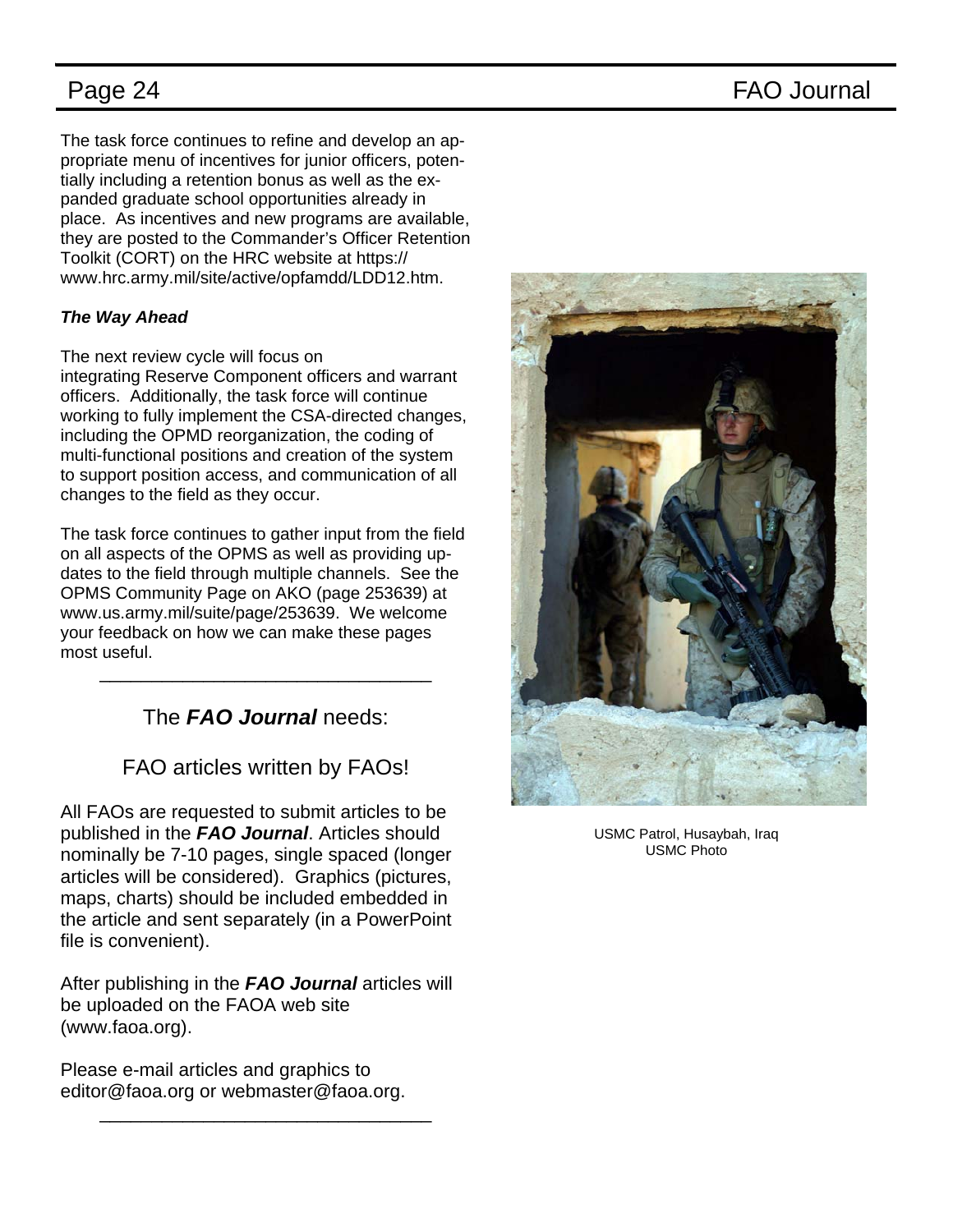# **Iraq — A New Military and Political Strategy By Lieutenant Colonel Matt Whitney, USA, 48F**

 This paper offers a new strategy for Iraq and a radically different approach for our government. The following is solely the opinion of the author--not an indictment of current Military leadership in Iraq.

 I believe it is possible for the United States to extricate itself from Iraq in a charitable way. The below proposes a method for shifting responsibility to the Iraqi government while separating the US Military from the politics of Islam. It advocates establishing an can do this at very low cost and remarkably low risk. achievable military mission with discernable standards When they are pushed out of one district, they simply of progress. Under this concept, a measurable military goal could be established and metrics for the withdrawal of US forces could be derived.

 **Textbook Approach:** One often incorrectly applied staple of Army Planning was defined by Carl Von Clausewitz as the *Center of Gravity*. Proper strategic and operational planning emphasizes protection of one's own Center of Gravity while targeting that of the enemy. In Counterinsurgency, (historically proven to last 10-14 years,) analysis leads to the belief that the key to victory is adequate favor in the "hearts and minds" or "the support of the people."

 **Application:** While this truism applies on a broad level, this knowledge has not helped us to isolate as the main effort those systems that soothe or contribute to the will of the people. A deeper probing of these systems reveals that basic services, economic hope and ultimately *Infrastructure Security* is the key to Iraq. We understand and profess this knowledge, but our military actions are not tied decisively to the Center of Gravity.

 In contrast, the enemy lives by it. They have paid strict attention to target any and all systems that rob the people of basic needs, hope and security. Successful attacks against infrastructure make the government appear powerless. A well placed pipeline blast; fallen tower; or destroyed transfer-station has a greater effect on the people than the destruction of a single Coalition HMMWV and its occupants. The enemy correctly interprets the Center of Gravity as anything that leads to comfort and hope of the people.

 Ironically, some enemy factions even offer terrorist dominated neighborhoods continuous power

and running water. The Mahdi Militia controls many gas stations. The Civil Affairs work of Hezbollah in Lebanon is legend. Muqtada al Sadr has been able to fuel, power and secure Sadr City. This allows the enemy to provide for the basic needs of the people while the Coalition is cast as the reason for pain and suffering. The enemy understands. Mean time, they quietly target *any* system they don't control; together with persons that threaten their spread of influence. They move to another. Hiding to attack another day.

 Our tactics, on the other hand, seem to have forgotten Liddell Hart's *Indirect Approach* in favor of the very frontal approach -- Iraqi-style tactics already shown to alienate more people than they bless. We tell the Iraqis not to canvass neighborhoods, yet the centerpiece of the Baghdad Security plan was to canvass neighborhoods. As expressed by the US Army Spokesman for MNF-I on 20 October, "Operation Together Forward, the U.S. effort to reduce violence in Baghdad, has failed and the United States is looking for a new solution… The operation has actually led to an increase in U.S. troop deaths." If called upon to evaluate the Baghdad Security Plan, the following quote from Clausewitz may apply, "Results are of two kinds: direct and indirect… The possession of provinces, cities, fortresses, roads, bridges, munitions dumps, etc., may be the immediate object of an engagement, but can never be the final one." Indeed, failures in the current effort in Iraq could be because we have forgotten about protecting our Center of Gravity.

 How much priority has *the Coalition* placed upon Infrastructure Security in the face of the more obvious Counter Insurgency (COIN) fight? In the last eight months, power generation throughout Iraq has decreased dramatically; conversely, effective violent attacks have increased. No sooner does one electrical tower or pipeline get fixed than it is blown apart again. Regardless of localized efforts throughout Iraq, the Coalition is losing the Infrastructure Security war. Transformer stations, towers, pipeline joints and other fixed sites are continually targeted in spite of the establishment of 18 Strategic Infrastructure Battalions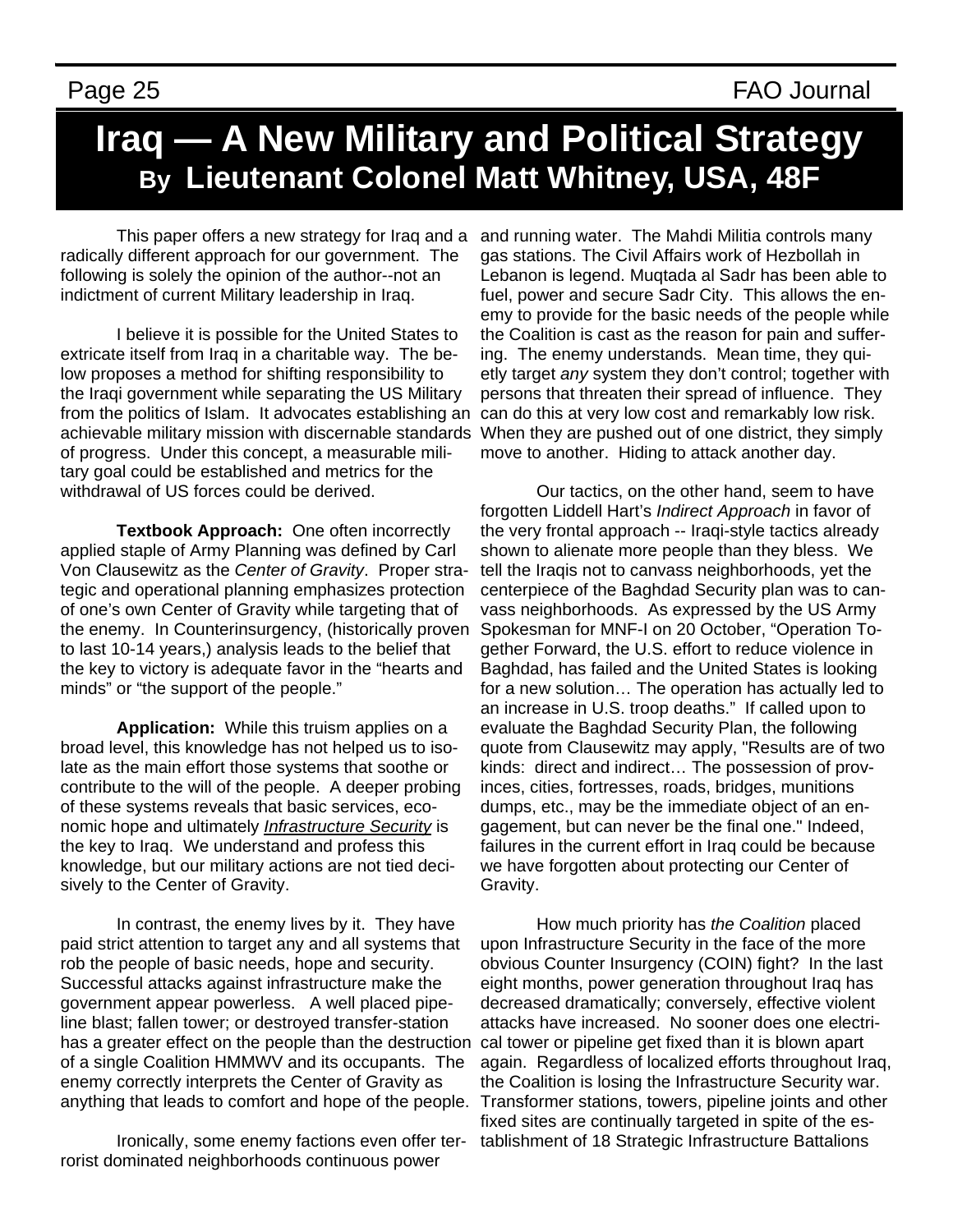**terrorists. Hundreds of jobs were lost.** 

and a host of other Coalitionfunded protection schemes.

 This is because very few of the methods of protection involve the professional Army of Iraq. Please don't misunderstand: The Coalition has taken dramatic and expensive efforts to improve the infrastructure.



### Coalition Casualties from 13 JAN 2006 to 15 NOV 2006

(Sources unclassified. http://icasualties.org/oif/ and Multi-National Force Personnel Status Report)

The sheer volume of resources targeted for use in Focused Stabilization Plans and CMO projects is awe inspiring. But protection of these projects and resources Iraq-wide is not integrated into the plan except as an afterthought; and because the COIN fight commanders don't view defense as the most critical mission in their battlespace. Unless we adjust the

**Homes were not built. But at the same time, just a few kilometers away, someone was kicking in a door searching a home and detaining some father of a household.** 

 Another way to evaluate success of our operations in Iraq the way is the American people might. I

main military effort to protecting projects we establish, those efforts will be in vain. One Marine O6 told me that failure to secure civil projects in Falljuah and Ramadi has put those to cities in the state of deterioration they are in today.



suggest comparing coalition casualties to the relative to number of deployed personnel. The results have a direct correlation to what Americans view as successful -- or not -- in Iraq. I apologize in advance for the sensationalistic approach.

Coalition Casualties as a Percentage of those Deployed between 13 JAN and 15 **NOV 2006** 

> (Sources unclassified. http://icasualties.org/oif/ and Multi-National Force Personnel Status Report)

An average American, not

### **Vignette: (As told by an Iraq**

**Ground Forces Command (IGFC) officer) In Baquba last Fall, a civilian contractor was slated to build a 400 unit apartment complex. They began to build it. It would house 400 families. The building project** 

understanding the dramatic efforts placed in counter-IED research and route security may sense that the situation is getting worse. Many military members would agree. It shows that the current priority of effort has failed to properly address the Centers of Gravity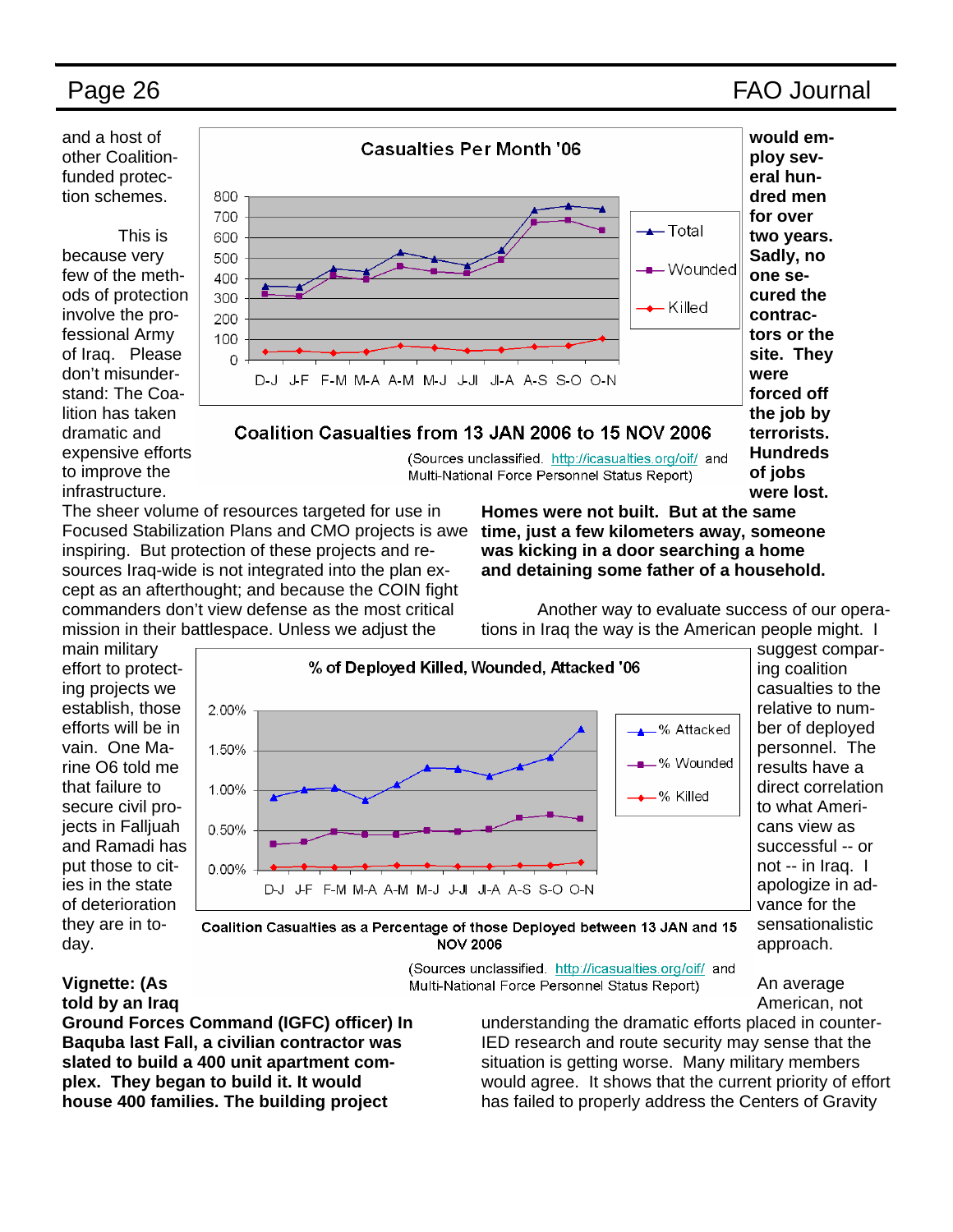while diffusing the best efforts and resources of the United States in an un-winnable clash with insurgents; **cure."**  and that our efforts somewhat neglect the goal of transitioning stewardship (not just battlespace) to the Iraqi **Military Recommendations:**  Security Forces.

 Although the Coalition has acknowledged that Infrastructure Security is key we have done little substantive and lasting work to actually get at the problem --choosing instead to focus on counterinsurgency. This choice has almost always been at the expense of long-term stability initiatives such as properly equipping, organizing and training the Strategic Infrastructure Battalions; or applying considerable coalition assets to Infrastructure Security missions.

 This is not to say that Infrastructure Security has not been viewed as critical to success; but rather, "Baghdad Security" and other COIN initiatives have so dramatically upstaged security of the infrastructure and transition to Iraqi leadership as to stall them completely.

 This could be because the US Military is designed and trained as a kinetic and aggressive instrument. It's what we know and reward. The people of the United States wouldn't have it any other way. There is also an assumption that security must precede Infrastructure development. So, we have gone after the enemy. We have searched him out and when we have found and captured him we often release him to attack us again. Perhaps the assumption Amend the vocabulary of the war. Expunge words is flawed.

 Perhaps the problem is that we have been fighting the wrong enemy on terrain of his choosing. And try as we may, commanders will *never* fully divorce themselves from tactics that manufacture more terrorists than they capture. We have allowed "cordon, search, clear, hold, and build" (sequentially) to signify our efforts. While the COIN fight is a heroic effort, as long as the political and economic sources of discontent remain, it is un-winnable. Many who carry out the attacks against us would not if there were jobs and security available to him.

**Vignette: (As asked by one IGFC Officer) "Why do you Americans always go right for the strongest part of the enemy. We learned to find the weakness and exploit it. But you go right into the neighborhoods?... In Baghdad you are fighting only the** 

**symptom of the sickness, you are not seeking the** 

- Change the Main Effort to protecting infrastructure and borders rather than fighting insurgents. COIN Operations are a supporting effort as a distant third, behind Civil Affairs Projects and Anti-Terror. Oil, Water and Electricity must be the focus. Tasks -- Conventional Army: Infrastructure Security and Borders. Police and Government Of Iraq: Counter- Insurgency and Tribal Violence. Iraqi Special Operations Forces/ISR and CJSOTF: Counter-Terrorism.
- Once new boundaries are drawn per a Security/ Defense Mission, give the Iraqi Army nonnegotiable Areas of responsibility for which Coalition Commanders are not held responsible. Redraw MND boundaries. Transition must be a real priority.
- Once re-distributed and re-aligned, continue to provide ONLY emergency Combat Support and Service Support to Iraqi Army Units from extant operating bases.
- Allow provincial control even if it is chaotic until urban areas reach some kind of natural and legitimate stasis. Have the courage to accept civilauthorities solutions to governance in their own areas. They may use methods we cannot condone.
- that legitimize terrorists such as "Jihadist" and "Sectarian Violence" (recruiting tools.)
- Stop wasting effort and money west of the Tigris River. Shrink MNF-West AOR.

**Possible Result:** The government of Iraq would have political responsibility for their own security in the cities. They would be forced to commit the billions of US dollars *already* provided to their Security apparatus, as yet unspent. While infrastructure, to include Oil and Electricity are protected and revived, Maslow's needs would ultimately be provided to the people. Insurgents would lose their ability to foment discontent in the urban areas. They would be less able to capitalize off of misery and religious sensationalism. Assets used to fruitlessly build the west would be reallocated to protect the strategic center of gravity. The government of Iraq would be "legitimized" in an authentic and more lasting manner by allowing the Prime Minister to co-opt, appease, buy and appropri-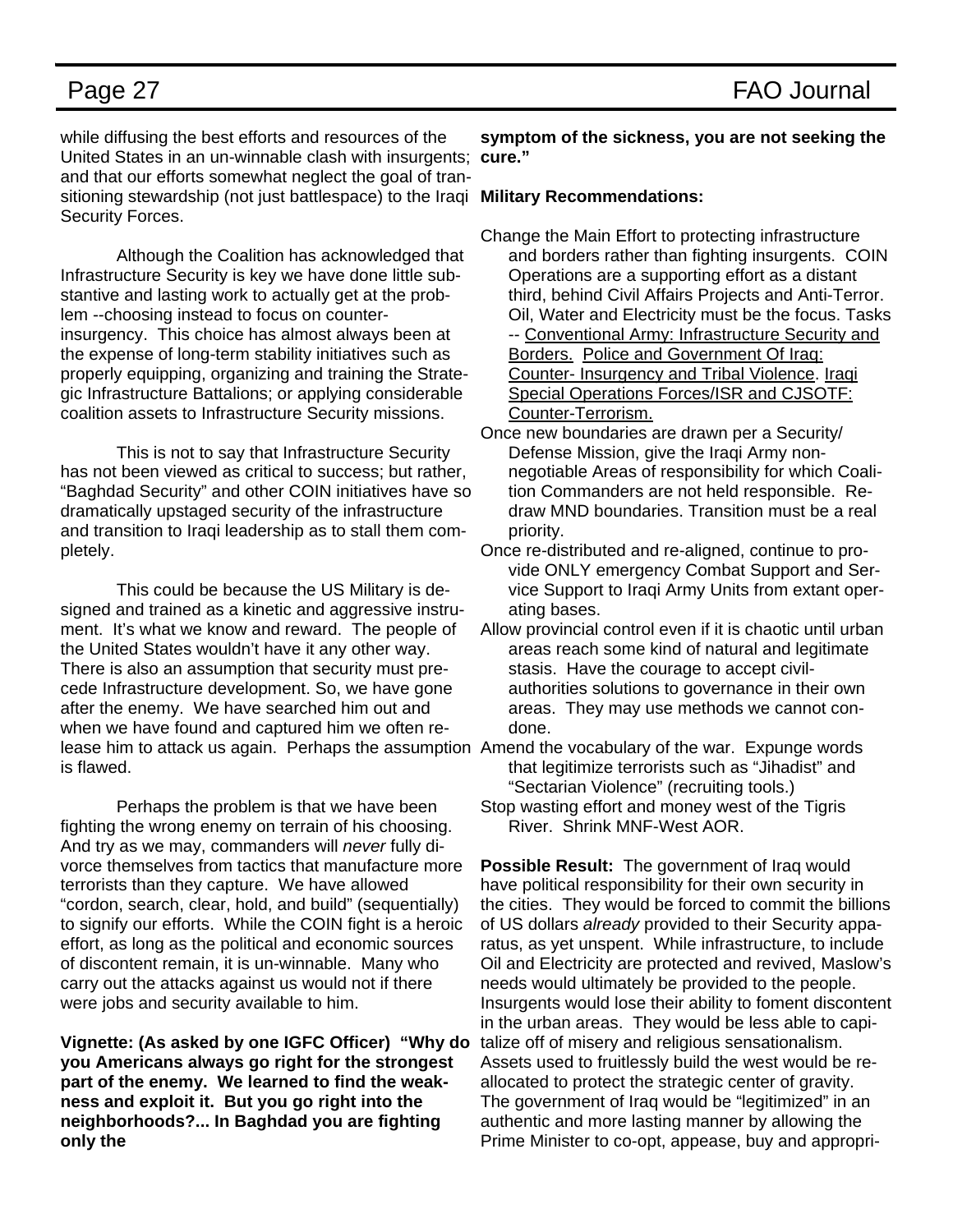ate existing centers of power unfamiliar and sometimes unacceptable to Western governments.

 In the mean time, the Army (Iraqi and US) would enjoy a defined mission with a measurable endstate; aloof of Muslim politics. Forces would be out of the cities and much safer from the perspective of the American people; while they actually made measurable progress in securing prosperity to Iraq.

*Mission:* Multi-National Force Defends key infrastructure, borders and LOCs in order to deny interdiction and disruption from insurgent and criminal forces.

*Intent:* Re-position and re-mission MNFunits to defend key infrastructure *until 60% of oil capacity is flowing and 80% of power grid is restored.* Periodic review of UNSCR for MNF-I action in Iraq continues to dictate Coalition Force withdrawal. UN and IRQ officials evaluate stability of each province and may recommend early Coalition withdrawal*. At 70% oil capacity and 85% power restoration over a period of six months,* Coalition Forces will depart without UN Review. Metrics for consideration will be: Provincial Security, Economic Growth, Education Centers, Police Integrity, Civil Satisfaction and representative forms of government (religious, tribal and otherwise.)

**Vignette: (Babil) On National Public Radio the day after the tragic incidents in the city of Babil wherein 100 civilians were reportedly killed, the report was "Prime Minister Malaki is under severe pressure as a result of the situation to resolve security issues in the nation. As a result he has fired two of the key leaders in the Ministry of Interior.** 

 Suddenly, the Iraqi public was holding Iraqi leaders accountable with results.

**Vignette Continued: The report followed up by saying the US was considering placing the area back under Coalition Control. This was verified by meetings at MNC-I later that night.** 

Impact: The Coalition undid the good that came of the failure of Babil.

Moral: If we don't allow failure, we don't allow success.

\* \* \*

**Political Recommendations:** As a FAO, I felt comfortable in crossing the line and offering a few political recommendations. Some of what I will say is simply controversial opinion, but sometimes FAOs have to *go there*.The following outline details differences between the current stance of the Administration and the stance required by the military adjustment above:

### *Current Approach:*

1) The US went to Iraq to depose a dictator, protect national interests and enforce UN resolutions.

### *Flaws:*

- Americans don't like deposing dictators just because we don't like them. There is no constitutional or uniform standard of application.
- WMD plea was for the purpose of gaining world approval. When found empty, the world turned its back. Simplistic ties to Al Quada may have been proven in some circles, but have not been sufficient to turn world opinion in favor of the war.
- Fighting the enemy outside the US, rather than protecting the US at home, means fighting the enemy on terrain of their choosing.

2) The US stayed in Iraq to fight terror abroad; spread Democracy; build/deploy the Iraqi Army; and build a Nation.

### *Flaws:*

- You can't do all four missions simultaneously. Some of them are mutually exclusive.
- The US Army is the wrong instrument for two out of four tasks.
- Department of Justice and State have not fully embraced the Iraq mission.
- Two of the objectives above require a Civil Society first.

*Future Approach:*

1) The US should stay in Iraq long enough to set the conditions for security and representative government (not necessarily 'democracy.')

### **Advantages:**

Focuses on positives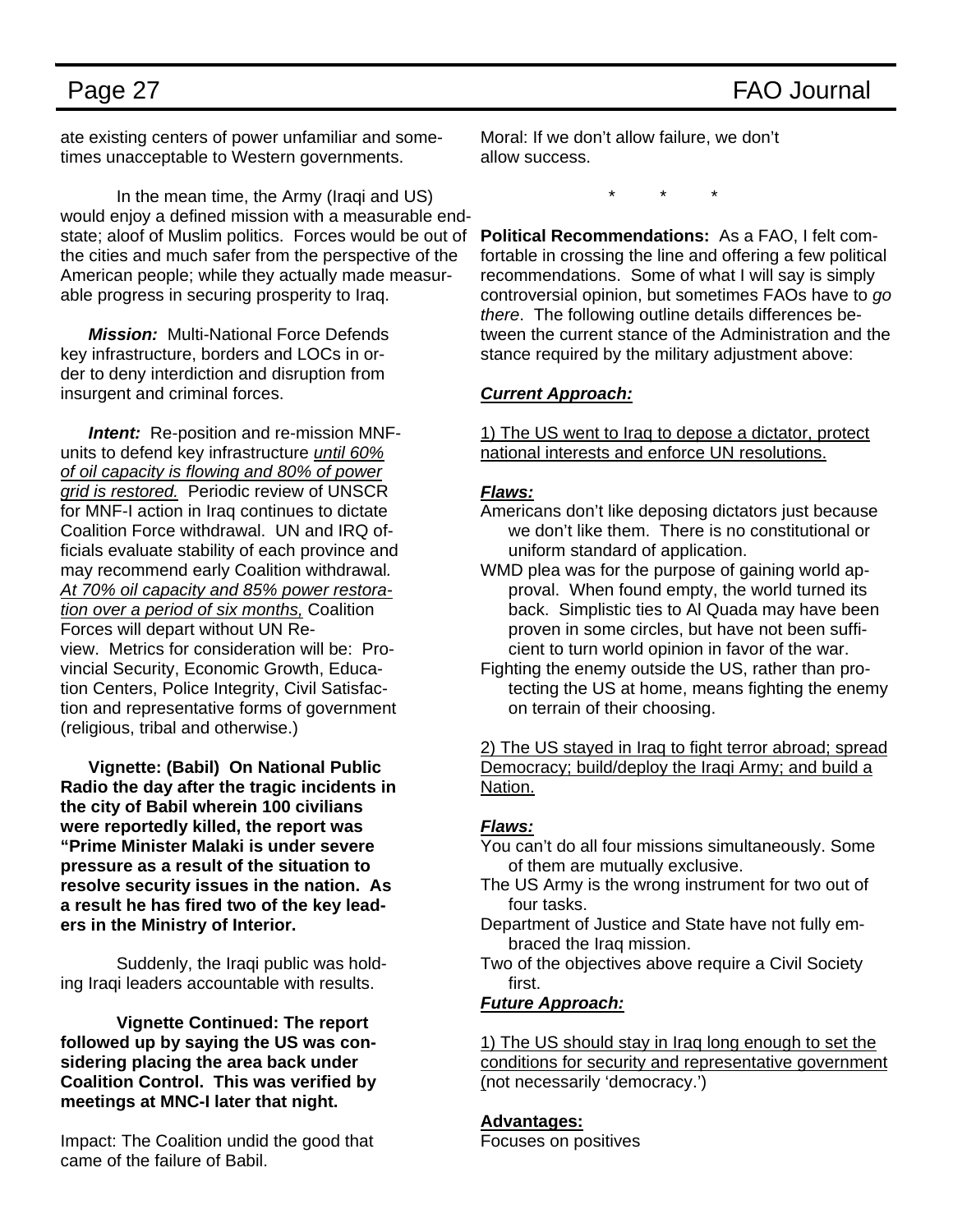Plays to the strength of the Coalition Forces as well as new Iraqi Army

Each term can be defined and articulated.

2) The US will withdraw forces from Iraq once Iraqi Security Forces are capable of providing infrastructure and border security.

### **Advantages:**

- Provides a new discernable and measurable standard for success as well as easily defined Areas of Responsibility.
- Uses the Iraqi Army as a fixed-base defense (as they were designed) and not as an expeditionary force where soldiers are reluctant to either wage war against neighbors or depart from their home towns.

 **Of Course It's Not** *THAT* **Easy:** To realign Areas of Responsibility will be a major undertaking. To allow the "Iraqi Solution" in the cities will be distasteful and painful to both the media and some citizens of the United States. Some objections include:

### *1) Wouldn't neglect of the Urban COIN fight result in wholesale war between factions? Wouldn't it mean some people would gain unfair advantage over others?*

 It is going to happen anyway – before or after we depart. Why not let it occur while we are here to minimize the damage. Indeed, there is such mistrust and incompetence among the Sadr-infested Police the situation is bound to devolve into single-party thuggery in some areas; and potentially support forced migration of Shia in Diyala, and Sunnis in Fallujah. This concept already has traction with knowledgeable Iraqi leaders as well: On 13 November, Mowaffak al Rubaie, Iraq's National Security Adviser, said to CBS, "First, there should be a redeployment of U.S. troops. American troops should be pulled off Baghdad's streets and sent back to their bases, leaving the Iraqi Army to take full charge of security in the capital."

 Besides, the Iraqi Military wouldn't leave the cities entirely. They would remain to defend transformer stations and civil affairs projects. Moderate influence would remain; and people would realize that withdrawal of those security efforts would directly re-

sult in a decreased quality of life. With pure defense of projects and systems known to improve the quality of life, communities would think twice about aligning themselves with militia or parties not supported by the United States or the Government of Iraq. As it is now, people only believe that the withdrawal of the military would result in less bombings and IEDs in their cities and they are probably right. Visibly altering the task of the military in the cities from checkpoints and cordons to protection of projects and power-stations would measurably alter the perception the people have of the Army. One hostile plank of the enemy's 'blame the Coalition and the Government' platform would be removed.

 True, some cities and provinces may become primarily Sunni, Shia or Kurd. The idea of special autonomous areas is already a reality in the North. We just have to get to it in a stable and measured way, constantly proving that it is in the self-interest of the people to support the Nation of Iraq. While arriving at stasis is going to be painful, we must be willing to accept it. And, ensuring a working infrastructure and secure borders is bound to curb some of the pain. What is clear is that remaining in the cities as urban warriors; providing targets and legitimacy to the thugs isn't working. A current look reveals that the Prime Minister is ready and willing for opposing factions to semi-peacefully co-exist. Are we?

### *2) With Sadr and Jaysh al-Mahdi (JAM)-controlled areas, wouldn't Iran leverage their resources and influence in Iraq to render it a vassal state; thereby destabilizing the middle-east?*

 The US must be willing to punish Iran not only for their nuclear program; but for every IED or Foreign Fighter they export to Iraq. Secure borders will ensure the success of this effort. Eventually the influx of instruments of terror; including cash, explosives and personnel would slow. With Infrastructure as the TRUE priority, economic interest in both nations would eventually get the oil flowing, the electricity on, and the people at rest. These are pragmatic people. In other words, we could also buy them. We could buy out Sadr Militia as well. We are already doing it with tribal militias in some areas. The key to this region remains economic support. Europe, (as the primary investor in Middle-east energy,) together with Asia, (the greatest consumer of Oil in the region,) would invest in an oil-producing Iraq. Iraq would be-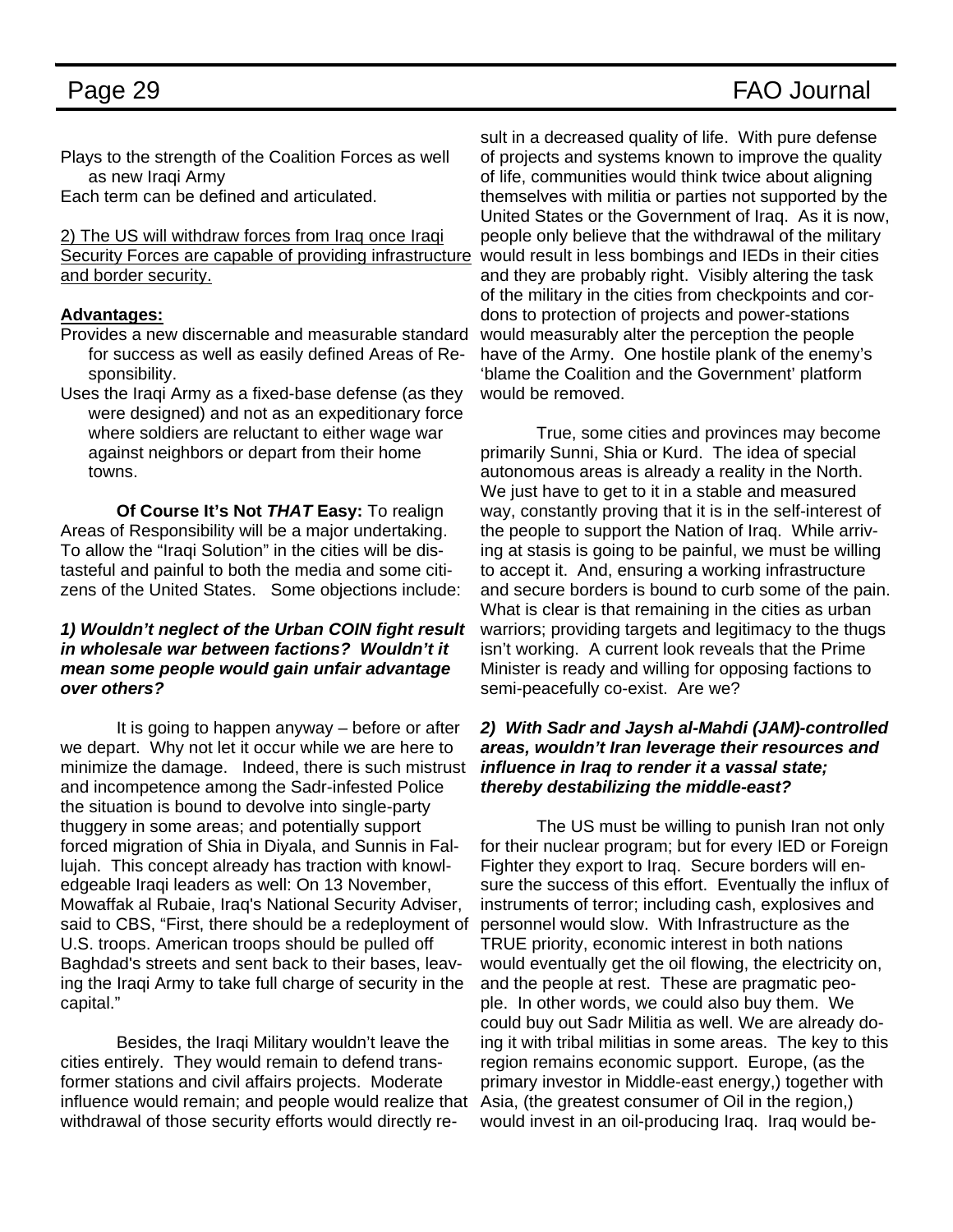come a competitor again because of market pressures; and the Iranian influence in Iraq would deteriorate. Again, watch the Prime Minister closely. He has judiciously protected JAM in both Diwaniya and Sadr City. He knows who his clients are and he probably has an eye toward the security of the nation.

### *3) What would happen to the local governance if we didn't force them to follow the representational system we hope to impose?*

 The question answers itself. It is OUR system and not theirs. The Coalition should have a willingness to accept the possibility of a semi-religious state: regionalized. We have been pushing federalism and regionalization anyway. It is only because we are terrified anything different from our Western-centric 21<sup>st</sup> Century secular-world view that we insist upon mirrorimaging our solution. As was demonstrated in Lebanon, the mirror often produces a backwards image. Whatever we impose, like a bad transfusion, the body politic of Iraq will eventually reject.

**Vignette: (From IGFC Officers) In a humorous but embarrassing story, MNF-W counted it a great PR accomplishment to meet with all the Sheiks in Fallujah on TV. Problem is, everyone who is from Fallujah laughed at them because the men the Marines unwittingly invited on TV were not the respected leaders of the tribes; but rather wannabe businessmen who posed as sheiks. Moral of the story: Let them find their own leaders.** 

 We must stop sorting it out for them. There are other more tragic versions of this story that involve importing expatriate criminals for ministerial positions when we first started this effort; but that is beyond the scope of this paper.

### *4) What would happen with the militias?*

 Two choices: Disband them or integrate them. In large part, we are integrating the Strategic Infrastructure Battalions. The army hated them at first, but now the MoD at least views them as useful for economy of force missions. And for all the tasks Iraqi Army and Militias can't do (expeditionary failures,

command and control failures, logistic failures,) they can at least *defend*.

 Unfortunately, it already appears to be the Government's choice not to disband some of the militias. Yet, the quiet of Sadr City and Diwaniya of late indicate that such an approach may be satisfactory to Iraqis, no matter how unsavory to us. How much of our vital national interest lies in dictating each aspect of majority-rule in the newly sovereign Iraq?

 The decision to disband or integrate would be based on the source of the militia. If they are patrilineal organizations founded on family and tribal relationships, it may be possible to buy them off or integrate them in the Iraqi Security Force through recruitment and training. A family militia in Anbar could be hired as a private company to secure the highway; for which there would be tangible punishment for failure; and real rewards of both status and protection for success. An Iraqi-Solution.

 If the militia is based on extremist or antigovernment/coalition rhetoric, it must be disbanded without delay. This would be the responsibility of the Ministry of the Interior (MOI). Aware of the present conflict of interest involved, this may also be an appropriate Combined Special Operations mission based solely on targetable intelligence and a Government of Iraq (GOI) request. Obtaining GOI support and in-corruptible MOI reinforcement is the most critical part of this project, and outside the scope of this recommendation.

*Conclusion:* What we have done is good but has not succeeded. We have been noble and brave, but not careful. We have insisted on giving them the *Bill of Rights* before they had the *Magna Carta*. We have implied a Civil Society where none exists. We have neglected systems of power already here; and arrogantly attempted to forge our own. Until we dramatically alter expectations and our approach to Iraq, we will not succeed.

 A new strategy and accompanying political stance are needed for Iraq. (I know that seems backwards, but we got into this thing backwards; reversing the formula may just get us out.) We are in need of a Military Strategy that truly and dramatically focuses on Infrastructure Security while acknowledging the true Center of Gravity in Iraq. A political strategy that rec-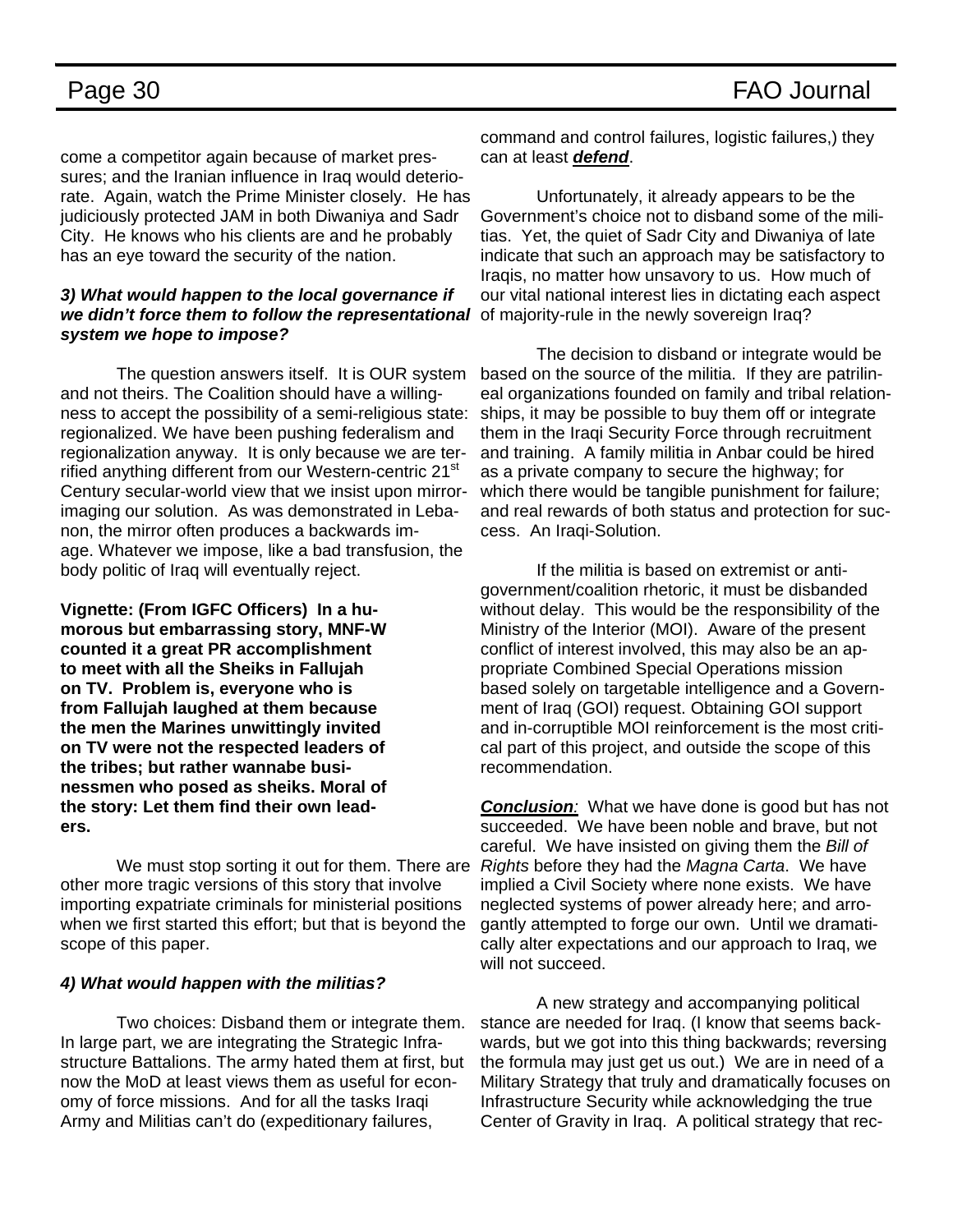### Page 31 FAO Journal

ognizes the new mission would permit the US to support Iraq while truly empowering the Iraqi Government and Military.

 In so doing, *the US would step out of the fray of insurgency and lift herself above the politics of Islam.* Reverting to a defensive and support mission would only prove to the people that we are here for the general good. It does far better than cordoning off their neighborhood and cuffing fathers in front of children. It would provide us and the Iraqis a discernable measure for our departure; and their pending responsibilities. Defensive missions also require fewer forces.

 Simultaneously, if we can get both the US and Iraqi government to appropriate systems of power already extant in the country, to include Caliphs, Imams, Sheiks and the whole gamut of patrilineal power-players, we will have stability. It may not be "Democracy," but it is still greater representational freedom than they have ever known.

 Consider the alternative: Under the status-quo, given competing missions and three years of codependency, the IA will continue to refuse to fight unless we are right next to them. And, if we continue to use them in the COIN fight (rightfully a civil police action,) they could return to the tactics and values of the old regime after we depart. All they have learned from our current strategy to include Baghdad Security is that overwhelming military force against a civilian population is an acceptable technique; and that the only way to claim Iraq is to re-invade it. And right now, they are posturing to build a military to do exactly that. Once that occurs, who will be to blame for establishing a heavy-handed population control in Iraq? If we don't dramatically change tactics soon, our legacy will be irrevocably negative.

 That said, we really *can* stay the strategic course while altering the operational route in Iraq. I hope we do. Watching the cities settle into political stasis while instilling legitimate authority may be painful; but with an eye toward defense, there is a positive way out of Iraq.

*From January 2006 to the present, LTC Whitney has served as the Plans Advisor to the Iraqi Ground Forces Command, Baghdad, Iraq. He is a Chinese Foreign Area* 

*Officer and is very aware of his limits in Arabic culture and understanding. He certainly doesn't claim to have it all figured out. He only knows FAOs of any AOC can bring much insight to the global war on terror. He will return from Iraq to teach Chinese at USMA beginning Summer '07.* 

### *Endnotes*

 $1$  "Out of the dominant characteristics of both belligerents a certain center of gravity develops, the hub of all power and movement, on which everything depends. That is the point against which all our energies should be directed. …act with the utmost concentration [trace the ultimate substance of enemy strength to the fewest possible sources. …The first task, then, in planning for a war is to identify the enemy's center of gravity, and if possible trace it back to single one. " Carl von Clausewitz, On War. 1832. Translated, 1908 by Anatol Rapaport. Penguin Books, London 1968.

<sup>2</sup> "The support of the people, then, is the center of gravity." US Army Field Manuel 3-07.22 (Counterinsurgency). Paragraph 1-13. Headquarters, Department of the Army, October 2004.

<sup>3</sup> Liddell Hart, B.H. Strategy. Faber and Faber. London. Penguin Group. 1991.

<sup>4</sup> Right now, Transition is mostly a slogan. "Iraqi Army Lead" or IAL is the term applied to Iraqi units that have progressed sufficiently that they may "assume responsibility for the security of battlespace and for the activities and actions of his forces within that space." Though many units are declared "IAL" the initiative in the area remains held tightly by the Coalition. It is Coalition commanders who continue to plan for, task, and commit Iraqi Forces – even those "in the lead." In ten months, the author has not seen a single convincing example of Iraqi initiative the Coalition would accept. Until, Coalition commanders stop having the good ideas for Iraqi owned battlespace, transition will remain a mere slogan.

<sup>5</sup> One possibility would be for Coalition Forces to focus on primary Oil, Electricity and Transportation Lines of Communication. Coalition could use Intelligence assets to focus on borders. Iraqi Army could focus on securing Civil-Military Projects and secondary lines of communication. There is sufficient proximity between Coalition bases and Iraqi Army areas of responsibility for the Coalition to provide support if necessary. There are **many** mixes and options.

<sup>6</sup> Even academic opposites, Benedict Anderson of Cornell University and Earnest Gillner of the London School of Economics agree that Nationalism is founded on the advance of technology, print media and to some extent industrialism. It follows that if a country does not come into the industrial age on their own, as Iraq did not, nationalism is therefore a completely foreign concept; unable to trump allegiance to tribe, family or local authority. Saddam Hussein found that ruthless dictatorship was the only way to forge nationalism in Iraq.

 $<sup>7</sup>$  IA deployment failures happened because we formed them to be a con-</sup> stabulary national-guard force, but asked them to execute as a powerprojection counter-insurgency force. Now we watch with fascinated horror as the MoD seeks additional Brigades to bring back an era of Military supremacy and civil-control that reigned in the last Regime. Baghdad Security Plan taught them that more is better. Urban COIN taught there is no substitute for Military Control.

<sup>8</sup> One often heard commander's intent is "put an Iraqi face" on the operation. That means, the Coalition will plan and mostly execute it, but make sure the Iraqi Army gets credit and therefore legitimacy. This kind of condescension is obvious to the Iraqi people and has just the opposite effect. The only way to put an "Iraqi face" on any endeavor is to have the patience, courage, and will to let them actually do it.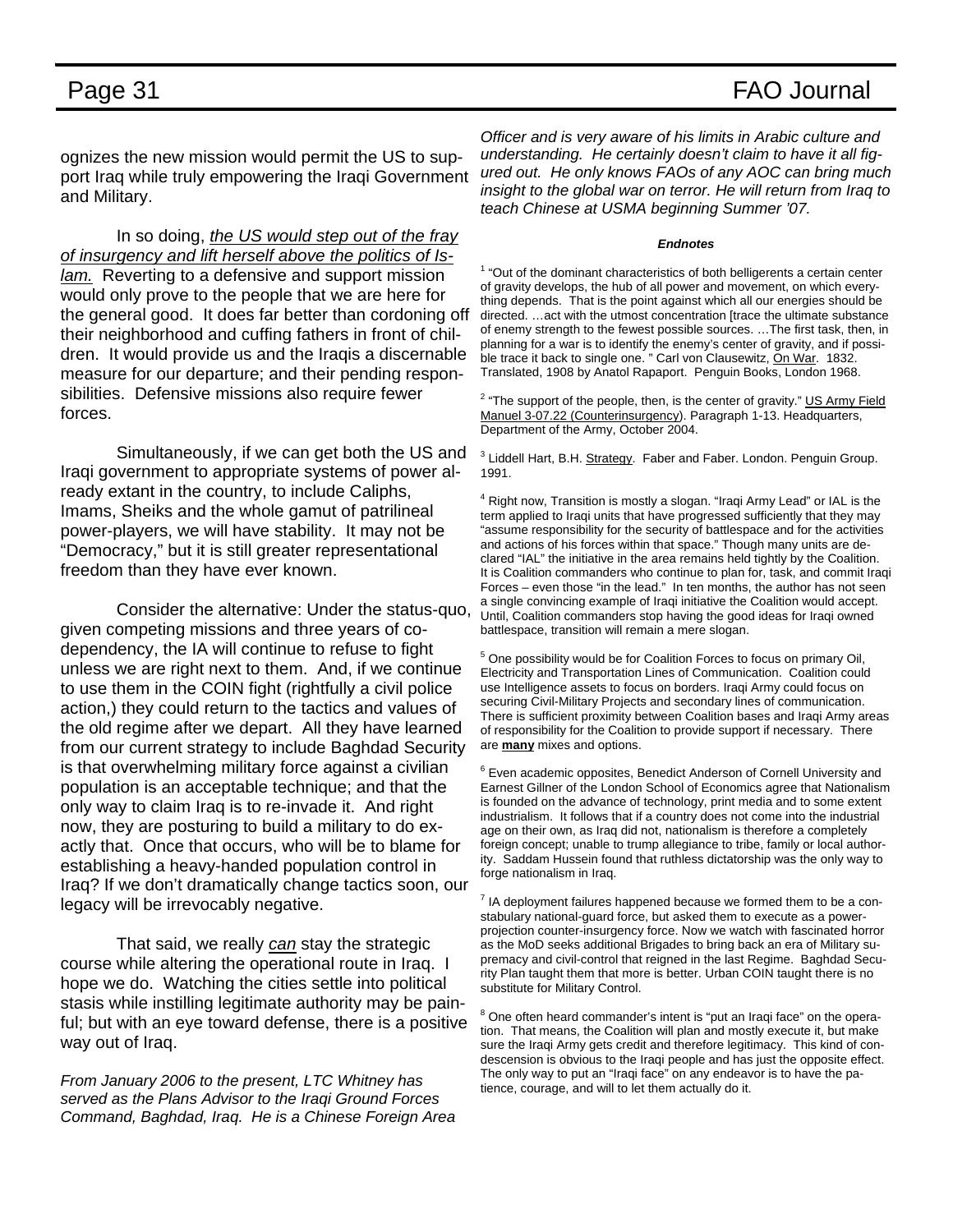### Page 32 FAO Journal

## *ARMY NOTES COL Steven Beal, Chief, Strategic Leadership Division*

First of all I would like to congratulate all of our FAOs who are doing an outstanding job supporting our nation at war. With the Army transforming, and the need for enhanced security cooperation worldwide steadily increasing, the demand for fully trained FAOs is at an all time high. Together with FAO Assignments at Human Resources Command, FAO Proponent strives every day to ensure FAOs have appropriate professional development and promotion opportunities, while ensuring that the Army's growing need for qualified FAOs is satisfied. In this article, I am going to discuss two initiatives which will improve our branch, enhance the way that we support our nation at war, and keep some senior FAOs in uniform a little longer and at higher levels.

The first initiative is the development of International Military Affairs Divisions or IMAs in the ASCCs. This division, led by a FAO colonel, will have a number of branches (2-5) each headed by a FAO LTC and populated with FAO majors representing the various AOCs included in that ASCC's region. This initiative accomplishes a number of things:

- Better supports our Army formations during all operations, but particularly contingency operations.
- Keeps FAOs "green" by assigning them to Army positions.
- Increases the number of FAO billets, especially for O-4s, which will help keep our number of accessions into the branch relatively high.
- Highlights the skills that FAOs bring to the fight and the value of FAOs to senior Army leaders – commanders of our ASCCs, Corps, Divisions, and BCTs.

The idea is that the IMA supports the commander with regional expertise and the FAOs within the IMA are used to assist the ASCC and its subordinate units during planning, training, exercises, and deployments. They may remain at the ASCC level or be chopped down to corps, divisions, or even BCTs as the mission dictates and based on the commander's priorities. We have already begun to field this new organization at ARCENT, ARSOUTH will start converting in 2008, followed by ARPAC and AREUR the next two years.

The second initiative is the development of a FAO



path to the GO level. Some of you may be aware that OSD has

actually told the services that they MUST do this, must give FAOs opportunities to serve at the GO/FO ranks. This initiative not only supports the increased professional development of FAOs, but the Army, the military, and the nation as a whole will be better for it. If you look at some of our GO billets at OSD, JCS, and the Army – they cry out "FAO" very clearly. We believe once we start assigning FAOs to these highlevel jobs, our overall ability to manage international relations and security policy on the world stage will increase.

While this is a complicated and multi-faceted effort, I will mention one aspect and that is our initiative to create some Centrally Selected Key Billets (KB) for FAO O-6 positions. We think this will potentially increase the viability of our colonels for service as GOs when they go before boards of officers, all of whom are products of the Centrally Select List (CSL) process. We have had many long hours of discussions on what positions we should designate as KBs, and in the end it came down to three main factors:

- 1. Numbers the CSA is not in favor of large increases in the number of these billets, so we had to keep the number small;
- 2. Fairness we had to ensure that all AOCs had a reasonably equal opportunity to compete; and
- 3. "Face time" if you will, with senior Army GOs something that is important when it comes time to make new GOs.

 At this point we will move forward with six KB requests – the four IMA Division Chiefs, the Army Foreign Liaison Officer, and the Chief of Army International Affairs Division. You can argue the relative merits of this list for hours – we have already done so, and I can't tell you that an IMA Chief will be a tougher, or more influential job than the DATT, MILGRP Cdr, or SDO in Columbia or Paris, or a division chief on the Joint Staff or at OSD, but the bottom line is that this is (Continued on page 12)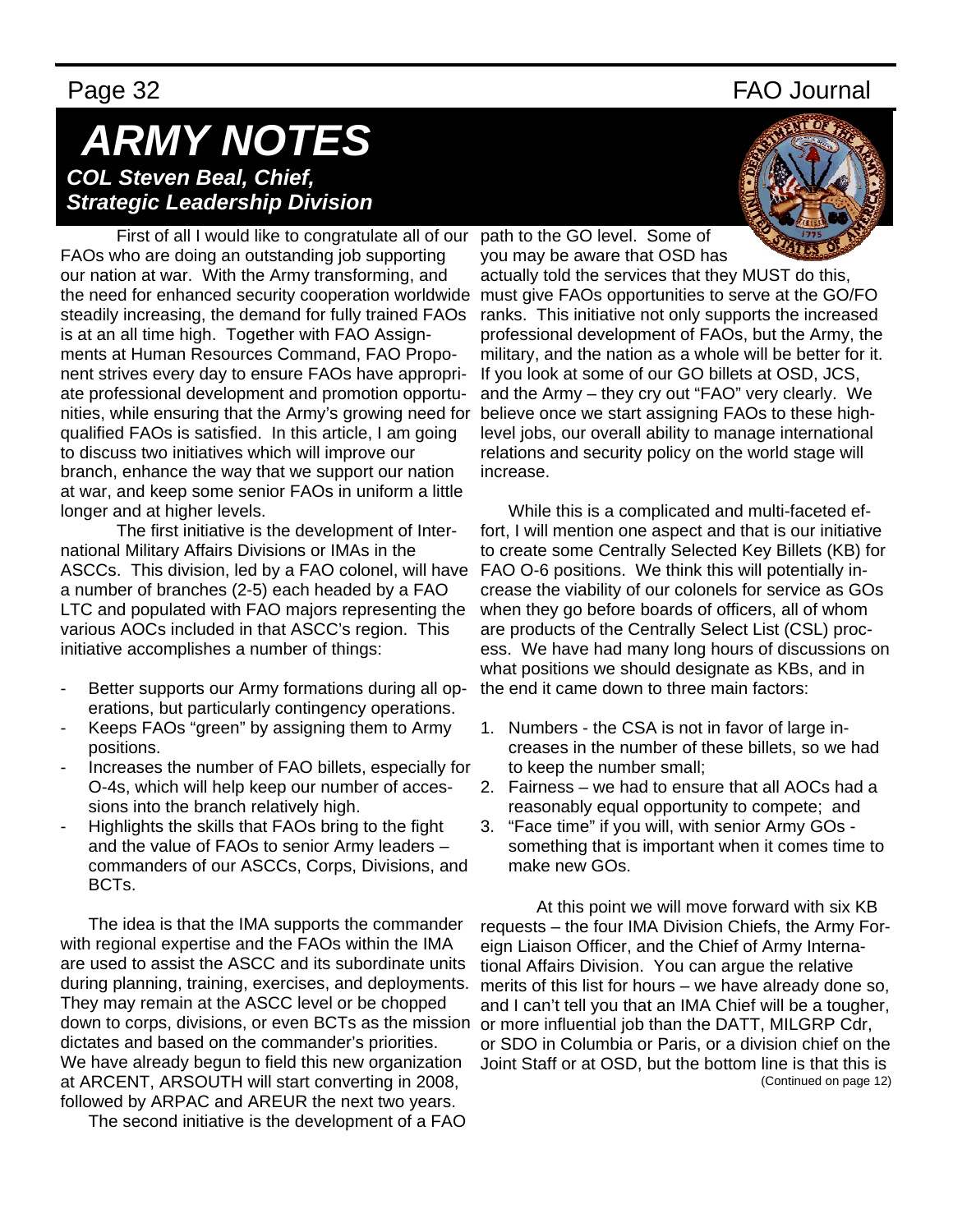# *USMC FAO Notes Major Mike Oppenheim, International Affairs Officer*

*Program Coordinator* 

1. **Desk Officer Adjustment.** PLU-6, the EUCOM Desk Officer (Maj Dan Bates, Western Europe FAO) now covers Western Europe and NATO, while PLU-5 (Maj Mike Barnes, Former Soviet Union FAO) covers Eastern Europe, Caucasus, Africa and Israel.

2. **Middle East North Africa (MENA) FAO In-Country Training (ICT).** The Marine Corps opted for a unique ICT experience this time with one of its MENA FAOs.

 a. The officer completed Defense Language Institute (DLI) in Monterey, studying Modern Standard Arabic (MSA) for the entire course. However, approximately 2/3's of the way through, he spent half-days working on Iraqi dialect, and DLPT'd in MSA, but conducted his Oral Proficiency Interview (OPI) in Iraqi dialect.

 b. Following graduation from DLI, he will deploy to Iraq and be imbedded with a training team for 6 months.

 c. In January, he will return to the U.S. briefly, and then head out to Cairo, Egypt, where he will execute 6 months of a more traditional ICT (thus completing a year-long ICT, albeit, in an unconventional fashion that meets his particular interests, the needs of the FAO program, and most importantly, the needs of the Marine Corps). We will make all his trip reports available to all interested U.S. FAOs.

3. **Kingdom of Saudi Arabia Culture & Language Sustainment Program.** The Commandant of the Marine Corps met with VADM Fahd, Commander Royal Saudi Naval Forces (RSNF) in Jul 06. VADM Fahd expressed a desire to host some Marine officers in Saudi Arabia to improve their Arabic language skills further. CMC directed Deputy Commandant for Plans, Policies and Operations to develop a program to support this.

 a. The program will select 1-2 Middle East North Africa / Arabic speaking FAOs to visit the Kingdom of Saudi Arabia for a 2-3 month immersion training period, every year, beginning summer 07.

 b. This is one of the efforts the Marine Corps is exploring for how to address the cultural and language requirements stipulated in the 2005 Defense Language Transformation Roadmap (DLTR).

4. **FAO selections for promotion and command.** The Marine Corps FY07 LtCol Command List selected 8 International Affairs Officers (IAOs) for battalion level command.

Page 32 FAO Journal



 a. The Marine Corps manages its FAO Program using the dual-track

system, so the IAOs were selected to command units within their Primary Military Occupational Field Specialty (PMOS). On the FY06 LtCol Command Screen Board, 3 FAOs and 1 RAO were selected for command, so the FY07 results are double the previous year's.

b. IAOs' information:

(1) 5 FAOs

cer

- (2) 3 Regional Affairs Officers (RAOs)
- (3) Of the total, break-down follows (FAO/PMOS):
	- (a) W. Europe FAO/Logistics Officer
	- (b) W. Europe FAO/Logistics Officer
	- (c) E. Asia RAO/Military Police Officer
- (d) S.W. Asia RAO/Assault Amphibian Vehicle Offi-

(e) China FAO/Logistics Officer

- (f) Latin America FAO/Engineer Officer
- (g) Latin America FAO/Intelligence Officer
- (h) E. Asia RAO/Infantry Officer

 c. The Marine Corps FY07 Col Selection Board selected 2 FAOs for selection to Col—a MENA FAO, and a Former Soviet Union FAO.

 d. The Marine Corps FY08 LtCol and Col selection boards are estimated to release the results at the end of this year, so we'll have to wait until the next FAOA edition to see those results.

5. **FY07 FAO and RAO Board Selection Results.** MA-RADMIN 328/06 (July 06) identified the 10 FAOs and 8 RAOs selected for the program.

 a. FAOs, upon completion of graduate studies at the Naval Postgraduate School, will begin studying the following languages at DLI: Arabic X 3, and Chinese, Japanese, Korean, Russian, Turkish, Indonesian and Tagalog (each X 1).

 b. RAOs, upon completion for 18 months of graduate study at the Naval Postgraduate School, will execute follow-on orders to assignments in or directly related to geographic regions associated with their respective concentrations. RAOs were selected for the following: Former Soviet Union / Eastern Europe X 2, and Western Europe, Latin (Continued on page 12)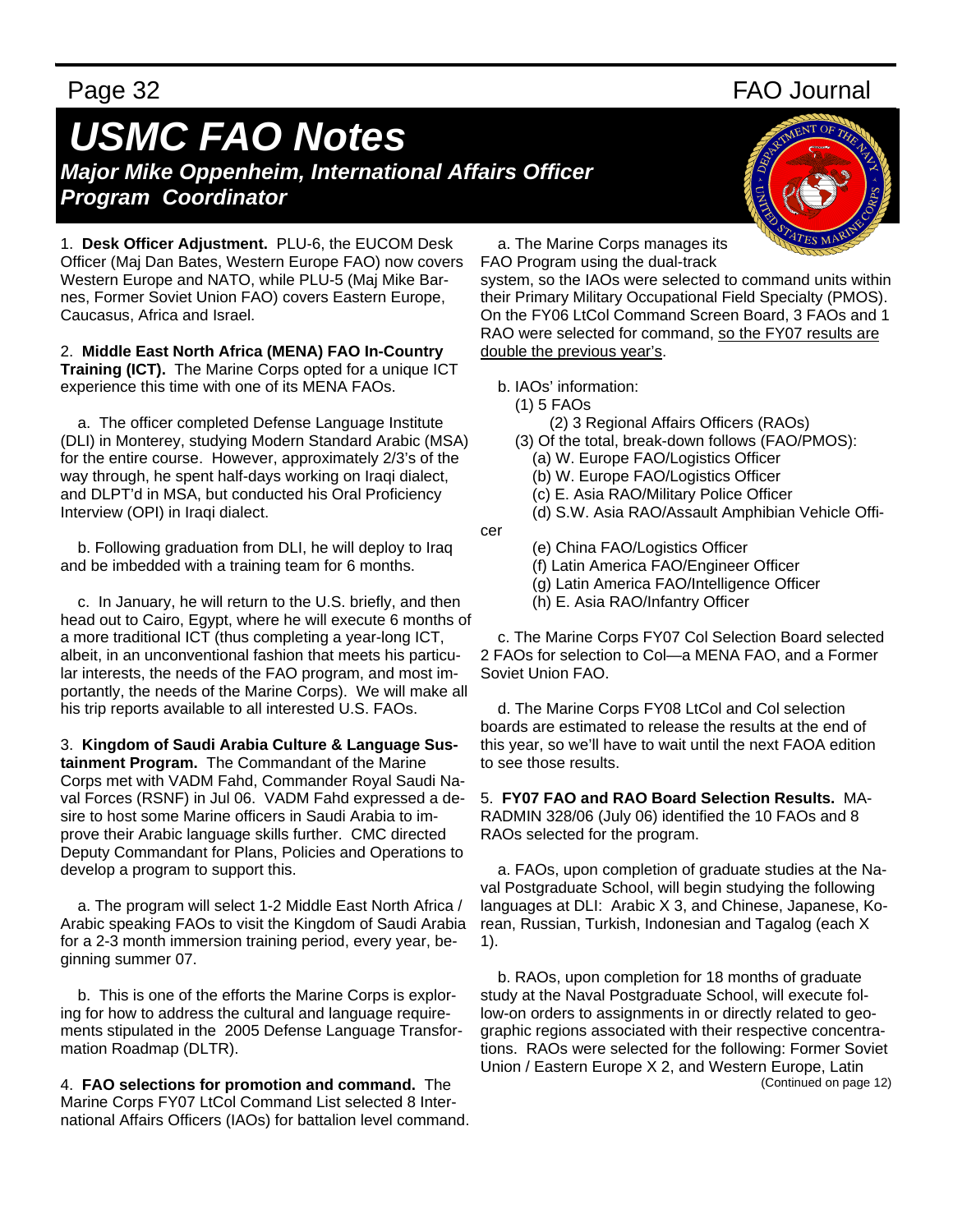### Page 34 FAO Journal

# *NAVY NOTES CDR Dawn Driesbach,*

 *FAO Officer Community Manager*

### **NAVY'S FOREIGN AREA OFFICER COMMU-NITY IS UNDERWAY!**

 To enhance Theater Security Cooperation and provide detailed, sound politico-military advice to its operational commanders, Navy launched its Foreign Area Officer (FAO) program as a separate and distinct Restricted Line (RL) community in December 2005. Shifting to a viable and growth-oriented community from an ad-hoc program demonstrates the absolute necessity and enormous emphasis that Navy places in its new cadre of regional specialists.

 Selected from the Navy's mid-grade officer ranks, FAOs are forming a new RL community with its own competitive promotion category and opportunities through Flag rank. The volume of applicants from Line officers and the Staff Corps has been impressive. After the first three Transfer/Re-designation boards Navy will have selected nearly 100 officers out of more than 350 candidates. Navy intends to assess 50 FAOs per year and expand the community to 400 officers by 2015.

FAO selectees are divided into two designator categories: FAO (1710) - those officers who meet all prerequisites, including graduate politico-military (polmil) education (or significant overseas experience) and foreign language proficiency; and FAO Under Instruction (1720) – a group comprised of two additional sub-categories, Enhanced FAOs and New Build FAOs. "Enhanced FAOs" are officers who possess graduate pol-mil education (or significant overseas experience) but require foreign language training. "New Build FAOs" are officers with between 8 and 12 years of commissioned service who have superb operational records and exceptional academic potential who will receive both graduate education and language training.

FAO selectees face a comprehensive training pipeline. Those officers requiring a pol-mil graduate degree will attend the Naval Postgraduate School (NPS) in Monterey, California. Assigned to the National Security Affairs Department, FAO selectees will specialize in one of four Regional Studies curriculums: Middle East, Africa, and South Asia; Far East, Southeast Asia, and the Pacific; Western Europe or Russia,



the former Soviet states, and Eastern Europe; or Western

Hemisphere. While at NPS, FAOs Under Instruction will concurrently receive military education, earning credit for the first phase of Joint Professional Military Education. Following graduation, FAO selectees will travel "across town" to complete intense language studies at the Defense Language Institute.

In-country immersion training from one to six months will complete a FAO's studies. The intent of immersion training is to enhance a FAO's foreign language proficiency, while absorbing political, military, economic, sociological and cultural aspects of the country and region. No price tag can be placed on this in-country immersion training that will widen the FAO's perspective of the geo-strategic landscape, with the ultimate objective of providing more accurate and credible advice to the supported military commander or ambassador.

A FAO's potential impact in the international arena is immeasurable. While promoting national security objectives and the Navy's "1000 Ship Navy" and Global Maritime Network initiatives, FAOs, in key assignments such as numbered-fleet staff regional specialists, defense and naval attachés, and security assistance or liaison officers, will shape exchanges and interaction with foreign militaries, thereby expanding mutual support and bridging cultural gaps.

 The establishment of a full-fledged FAO community in the Navy with a corps of specialized officers with appropriate pol-mil master's degrees, foreign language proficiency, and regional expertise gained from recurring FAO assignments, will provide the Navy Component and Unified Combatant Commanders, as stated in the Department of Defense Directive 1315.17, "the requisite war fighting capabilities to achieve success on the non-linear battlefields of the future."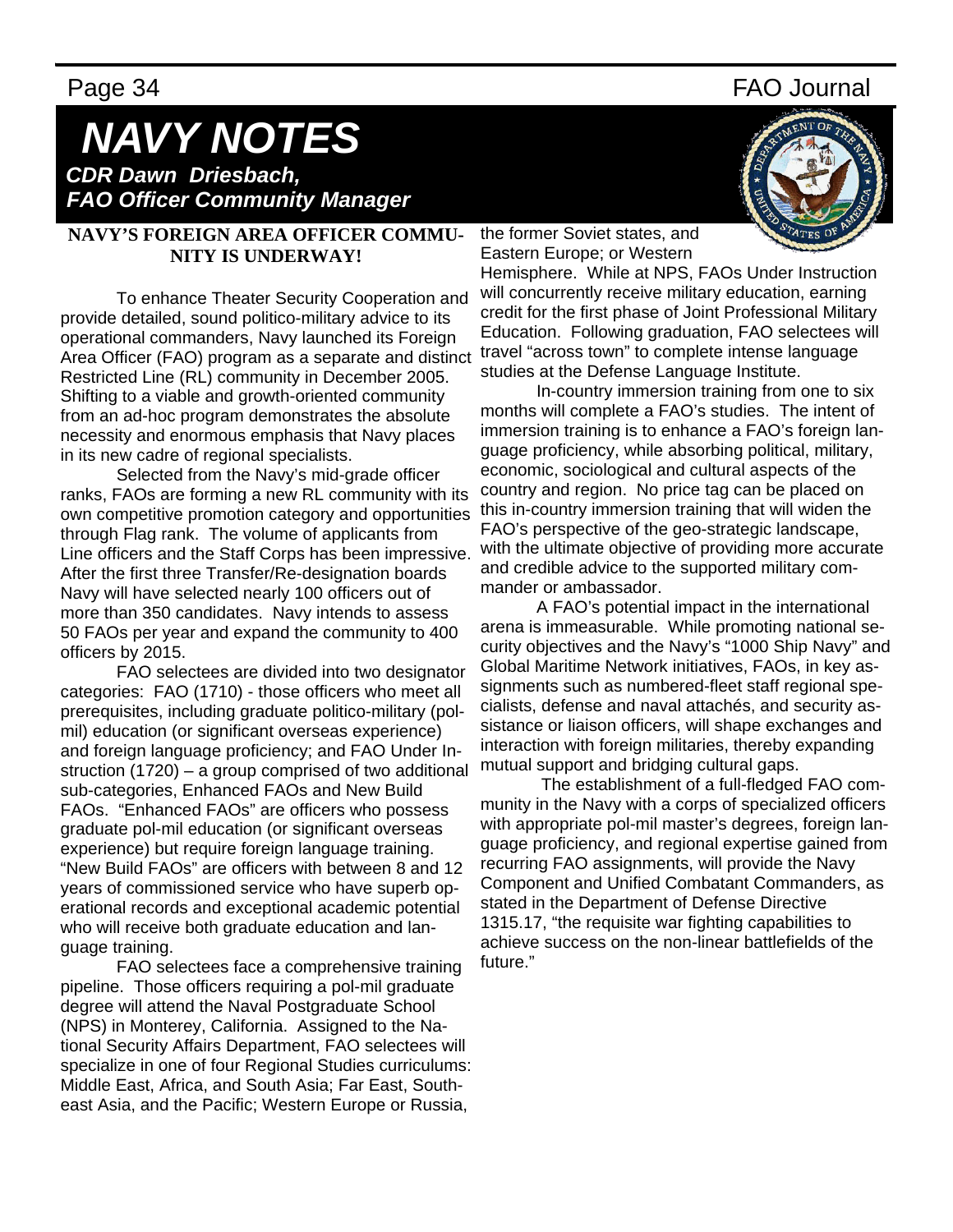# **F.Y.I. — Service FAO POCs**

### **U.S. Army FAO Proponent Office**

U.S. Army FAO Proponent Office COL Steven Beal - Div Chief, (703) 692-7371 / DSN 222- 7371 Email: daniel.fagundes@hqda.army.mil

MS. Pat Jones - Budget/Resource Manager, (703) 692-7801 / DSN 222-7801, Email: patricia.jones@hqda.army.mil

LTC James Turner - 48C/E Regional Manager, COM 703-693- 2198 / DSN 223-2198, Email: james.turner@hqda.army.mil

LTC (P) Vince Moynihan - 48B Regional Manager, COM 703-692- 6913 / DSN 222-6913 , Email: vincent.moynihan@hqda.army.mil

LTC Al Rumphrey-48G/J Regional Manager, (703) 614- 3027 / DSN 224-3027, Email: arnold.rumphrey@hqda.army.mil

MAJ Brian Lamson - 48D/F/H/I Regional Manager COM 703-614-3026 / DSN 224-3026, Email: brian.lamson@hqda.army.mil

LTC Humberto Rodriquez - FAO Coordinator, Defense Language Institute, (831) 242-6467/DSN 768-6467 Email: humberto.rodriquez@us.army.mil

### **U.S. Army FAO Assignments Team, HRC**

LTC TJ Moffat**-** Assgmts Off (COLONELS – 48). (703) 325-2861/DSN 221-2861 EMAIL: Thomas.moffat@hoffman.army.mil

LTC Paul DeCecco — Branch Chief (703) 325-3153/DSN 221-3153 EMAIL: paul.dececco@hoffman.army.mil

MAJ Jeff Jennette **-** Assgmts Off (48C, E), (703) 325-3134/DSN 221-3134 EMAIL: jeffrey.jennette@hoffman.army.mil

MAJ Miki Huntington **-** Assgmts Off (48D, G, H, I), (703) 325-3132/DSN 221-3132, EMAIL: Miki.Huntington@hoffman.army.mil

MAJ Jeff Miller **–** Assgmts Off (48B,F,J). (703) 325-2755/DSN 221-2755 EMAIL: jeff.rey.miller@hoffman.army.mil

MAJ Brunilda Garcia - HRC-St. Louis FA 48 Manager 314-592-0608 - DSN: 892-0608 FAX: 314-592-0649 - DSN: 892-0650 E-mail brunilda.garcia@us.army.mil

MS. Fran Ware **-** TRG PLANS (48B, C, H, I). (703) 325-3135/DSN 221-3135 EMAIL: frances.ware@hoffman.army.mil

MS. Aundra Brown **-** TRG PLANS (48D, E, G). (703) 325-3121/DSN 221-3121 EMAIL: aundra.brown@hoffman.army.mil

Ms. Mary Gathers - Human Resource Specialist (703)325-0159/DSN: 221-0159 FAX: 703-325-6374/DSN: 221-6374 Email: Mary.Gathers@hoffman.army.mil

US Army Reserve FAO Program COL John D. Blumenson - Asst. Div Chief (DIMA) (408)209-7563 E-mail john.blumenson@us.army.mil



### **USMC FAO Proponent**

**PLU: Col Dan Hahne-** Branch Head, International Issues Branch EMAIL: daniel.hahne@usmc.mil Phone: (703) 692-4254 or DSN 222-4254

**PLU EA: Mr. Tom Braden**- Deputy Branch Head, International Issues Branch, (FSU FAO) EMAIL: thomas.c.braden@usmc.mil Phone: (703) 693-1365 or DSN 223-1365

**PLU-1: LtCol Jon Foster**- PACOM-SE Asia (E. Asia RAO) EMAIL: jonathan.foster@usmc.mil Phone: (703) 692-4346 or DSN 222-4346

**PLU-2: LtCol Travis Tebbe-** PACOM**-**NE Asia (Korean FAO) EMAIL: travis.tebbe@usmc.mil Phone: (703) 692-4364 or DSN 222-4364

**PLU-3: LtCol Patrick Carroll- CENTCOM (Middle East/North Africa FAO)** EMAIL: patrick.caroll1@usmc.mil Phone: (703) 692-4345 or DSN 222-4345

**PLU-4: Maj Edel Sanchez-** SOUTHCOM/NORTHCOM (Latin America FAO) EMAIL: edel.sanchez@usmc.mil Phone: (703) 692-4344 or DSN 222-4344

**PLU-5: Maj Dan Bates-** EUCOM- Western Europe, NATO (Turkish FAO) EMAIL: daniel.l.bates@usmc.mil: (703) 692-4367 or DSN 222-4367

**PLU-6: Major Mike Barnes**- Eastern Europe, Caucasus, Africa and Israel (Russian FAO) EMAIL: michael.w.barnes@usmc.mil Phone: (703) 692-4368 or DSN 222-4368

**PLU-7: LtCol Art Collins**- Security Cooperation and Programs (E. Europe RAO) EMAIL: arthur.collins@usmc.mil Phone: (703) 692-4341 or DSN 222-4341

**PLU-8: Maj Mike Oppenheim-** International Affairs Officer Program Coordinator (China FAO) EMAIL: michael.oppenheim@usmc.mil Phone: (703) 692-4365 or DSN 222-4365

USMC Foreign Language Officer: **LtCol Gregory Murray:** HQMC, DC (I), IOP EMAIL: Gregory.murray@usmc.mil Phone: (703) 614-1161

Admin Support from MSGBN in Quantico MSGBN Personnel Officer Phone (703) 784-4781, DSN 278-4781

### **US Navy FAO Proponent**

CDR Dawn Driesbach, FAO Officer Community Manager 703-697-8761 (primary) 703-693-2394 (alternate) Dawn.Driesbach@navy.mil

### **U.S. AIR FORCE FAO Proponent**

Col Rob Sarnoski, (703) 588-8349 Chief, International Airmen Division

Maj Paul Tombarge, (703) 588-8349 Chief, International Affairs Specialist Branch

Maj J.J. Casey, (703) 588-8321 Chief, International Affairs Specialist Plans and Programs

Capt Regina Cain, (703) 588-8322 Chief, International Affairs Specialist Force Management

Capt James Graham, (703) 588-8346 Chief, Language and Regional Studies Enhancement Programs

https://fao.hq.af.mil